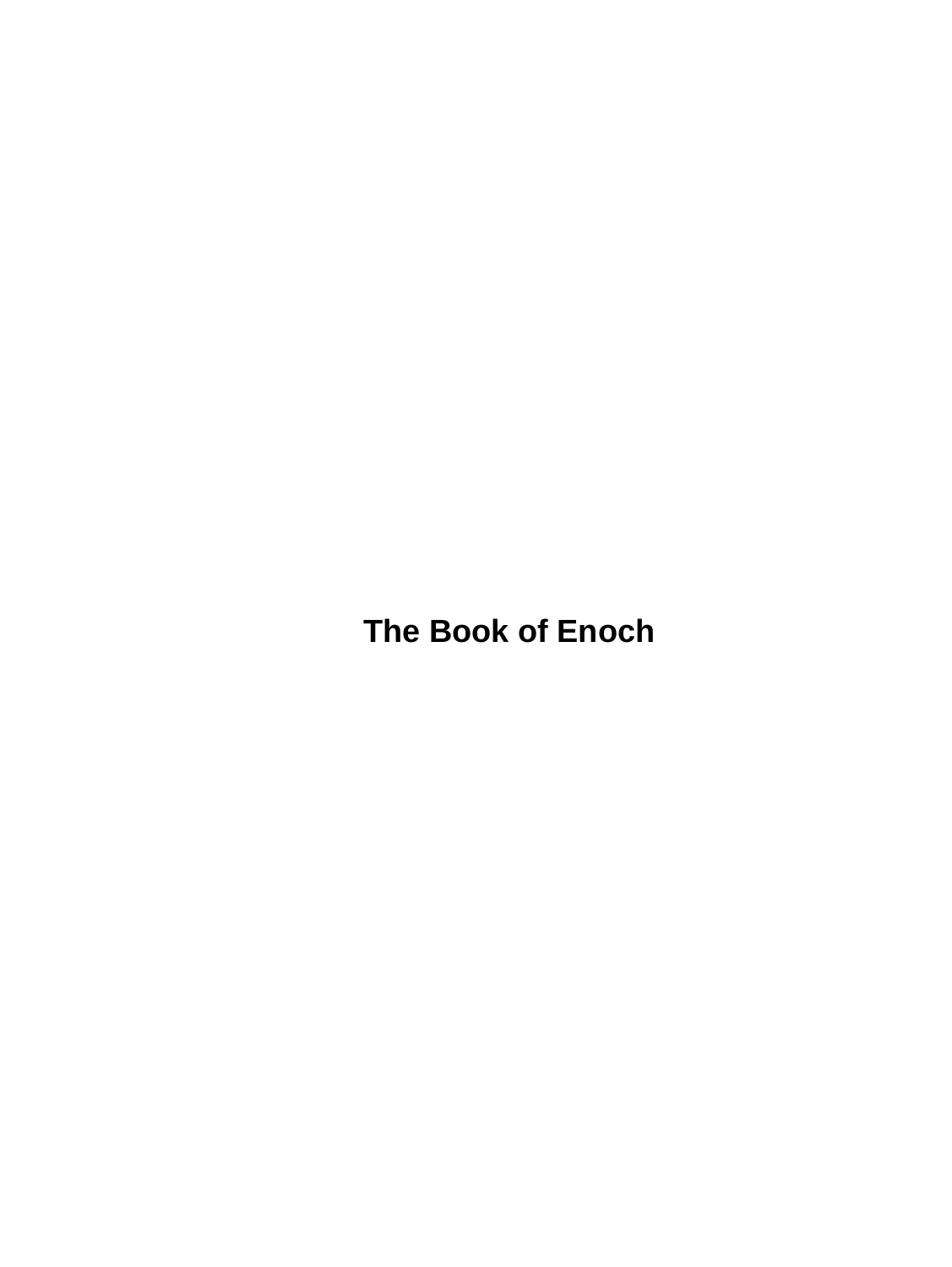# **Table of Contents**

| <b>Book 1: Watchers.</b>               |           |
|----------------------------------------|-----------|
| <b>Chapter 1</b>                       |           |
| <b>Chapter 2</b>                       |           |
| Chapter 3                              |           |
| Chapter 4                              |           |
| Chapter 5                              |           |
| <b>Chapter 6</b>                       |           |
| Chapter 7.                             |           |
| Chapter 8.                             | .6        |
| Chapter 9.                             | 6         |
| Chapter 10.                            |           |
| Chapter 11                             | 8         |
| Chapter 12                             |           |
| Chapter 13                             |           |
| Chapter 14                             | 8         |
| Chapter 15                             | .9        |
| Chapter 16                             | .10       |
| Chapter 17.                            | .10       |
| Chapter 18                             |           |
| Chapter 19.                            |           |
| Chapter 20                             | 11        |
| <b>Chapter 21</b>                      | .11       |
| <b>Chapter 22</b>                      | .12       |
| Chapter 23                             | .12       |
| <b>Chapter 24</b><br><b>Chapter 25</b> | 12<br>.13 |
| <b>Chapter 26</b>                      | .13       |
| Chapter 27.                            | .13       |
| Chapter 28                             | . 14      |
| Chapter 29                             |           |
| <b>Chapter 30</b>                      | . 14      |
| <b>Chapter 31</b>                      | .14       |
| <b>Chapter 32</b>                      | .14       |
|                                        |           |
|                                        |           |
|                                        |           |
|                                        |           |
|                                        |           |
|                                        |           |
|                                        |           |
|                                        |           |
| Chapter 40.                            | .17       |
| Chapter 41.                            | .17       |
| Chapter 42.                            |           |
|                                        |           |
| Chapter 44.                            |           |
| Chapter 45.                            |           |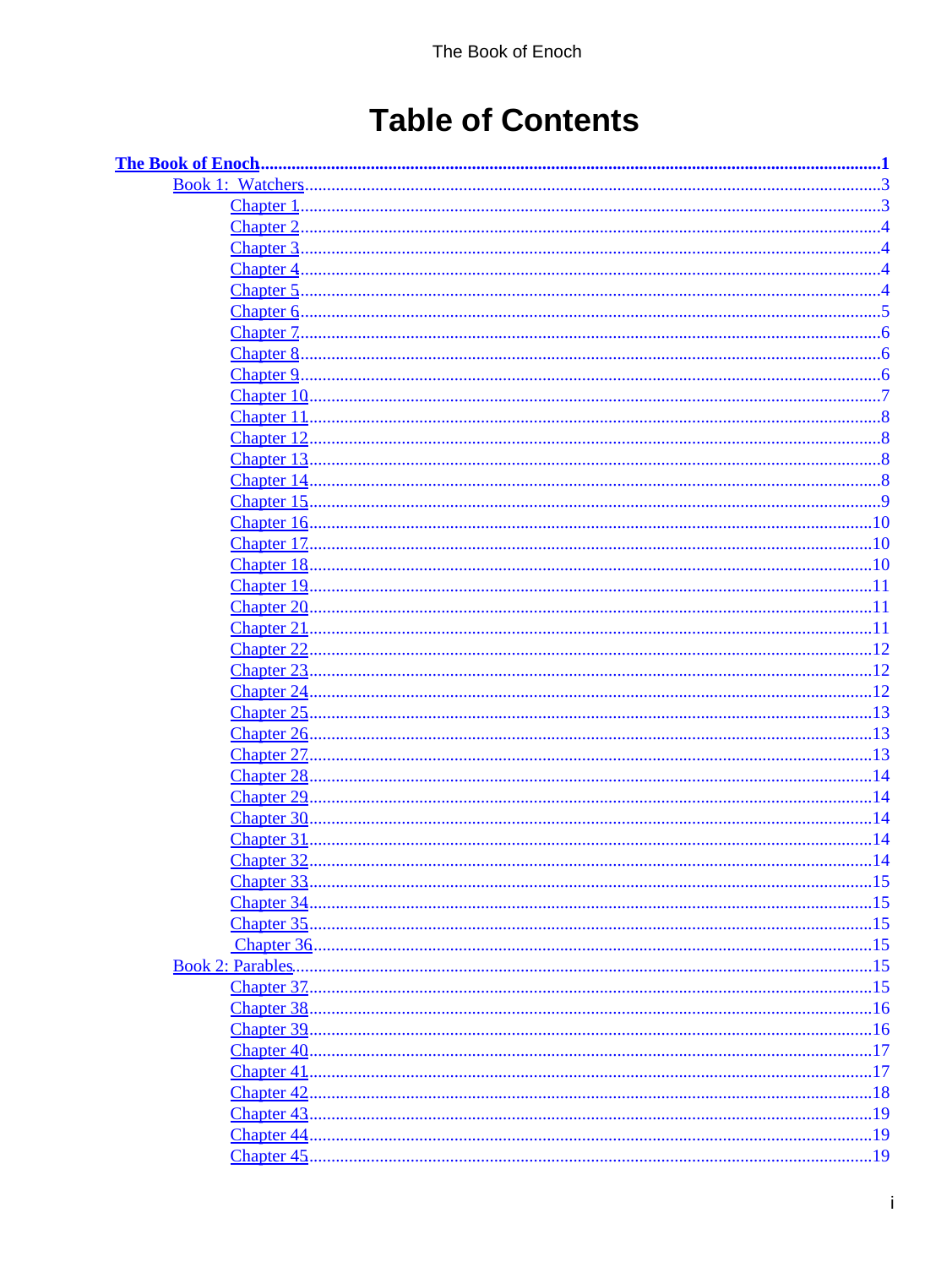# **Table of Contents**

| Chapter 46                | .19  |
|---------------------------|------|
| Chapter 47.               | .20  |
| <b>Chapter 48</b>         | .21  |
| <b>Chapter 49</b>         | .22  |
| Chapter 50                | .22  |
| Chapter 51                | .23  |
| <b>Chapter 52</b>         | .23  |
| Chapter 53                | .24  |
| Chapter 54                | .24  |
| Chapter 55.               | .24  |
| Chapter 56                | .25  |
| Chapter 57.               | .25  |
| <b>Chapter 58</b>         | .26  |
| Chapter 59                | .26  |
| Chapter <sub>60</sub>     | 26   |
|                           |      |
| Chapter 61                | .28  |
| Chapter <sub>62</sub>     | .28  |
| Chapter <sub>63</sub>     | .30  |
| Chapter <sub>64</sub>     | .31  |
| Chapter 65                | .31  |
| Chapter <sub>66</sub>     | .32  |
| Chapter 67.               | .32  |
| <b>Chapter 68</b>         | .32  |
| Chapter <sub>69</sub>     | .33  |
| Chapter 70                | 34   |
| <b>Chapter 71</b>         | .35  |
| <b>Book 3: Astronomy.</b> | .36  |
| <b>Chapter 72</b>         | .36  |
| Chapter 73                | .38  |
| Chapter 74                | 38   |
| Chapter 75                | 39   |
| <b>Chapter 76</b>         | .39  |
| Chapter 77.               | .40  |
|                           |      |
| Chapter 79.               | .41  |
|                           | .41  |
| Chapter 81                | 42   |
| Chapter 82.               |      |
|                           | . 44 |
|                           |      |
|                           |      |
| Chapter 85.               |      |
| Chapter 86.               |      |
| Chapter 87.               |      |
|                           |      |
|                           |      |
| Chapter 89.               |      |
| Chapter 90.               | .49  |
|                           |      |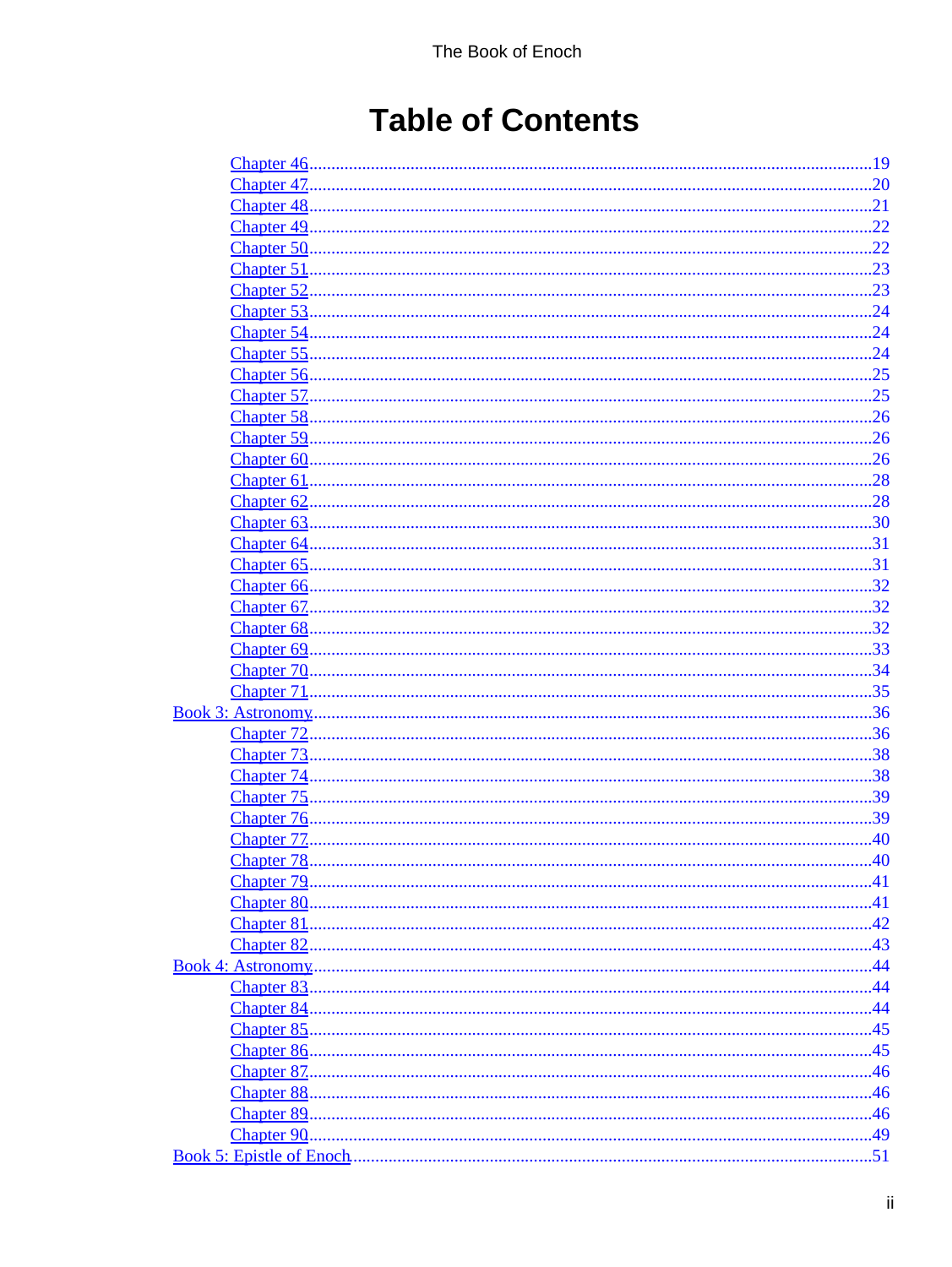# **Table of Contents**

| Chapter 91.         |     |
|---------------------|-----|
| <b>Chapter 92</b>   | .52 |
| <b>Chapter 93</b>   | .53 |
| <b>Chapter 94</b>   | -54 |
| <b>Chapter 95.</b>  | .55 |
| <b>Chapter 96</b>   | .55 |
| <b>Chapter 97.</b>  | .56 |
| <b>Chapter 98</b>   | -57 |
| Chapter 99.         |     |
| Chapter 100         |     |
| Chapter 101         |     |
| Chapter 102         | .61 |
| Chapter 103         | .61 |
| Chapter 104         | 63  |
| Chapter 105         | .63 |
| Chapter 106         | .63 |
| <b>Chapter 107.</b> | .64 |
| <b>Chapter 108</b>  | .64 |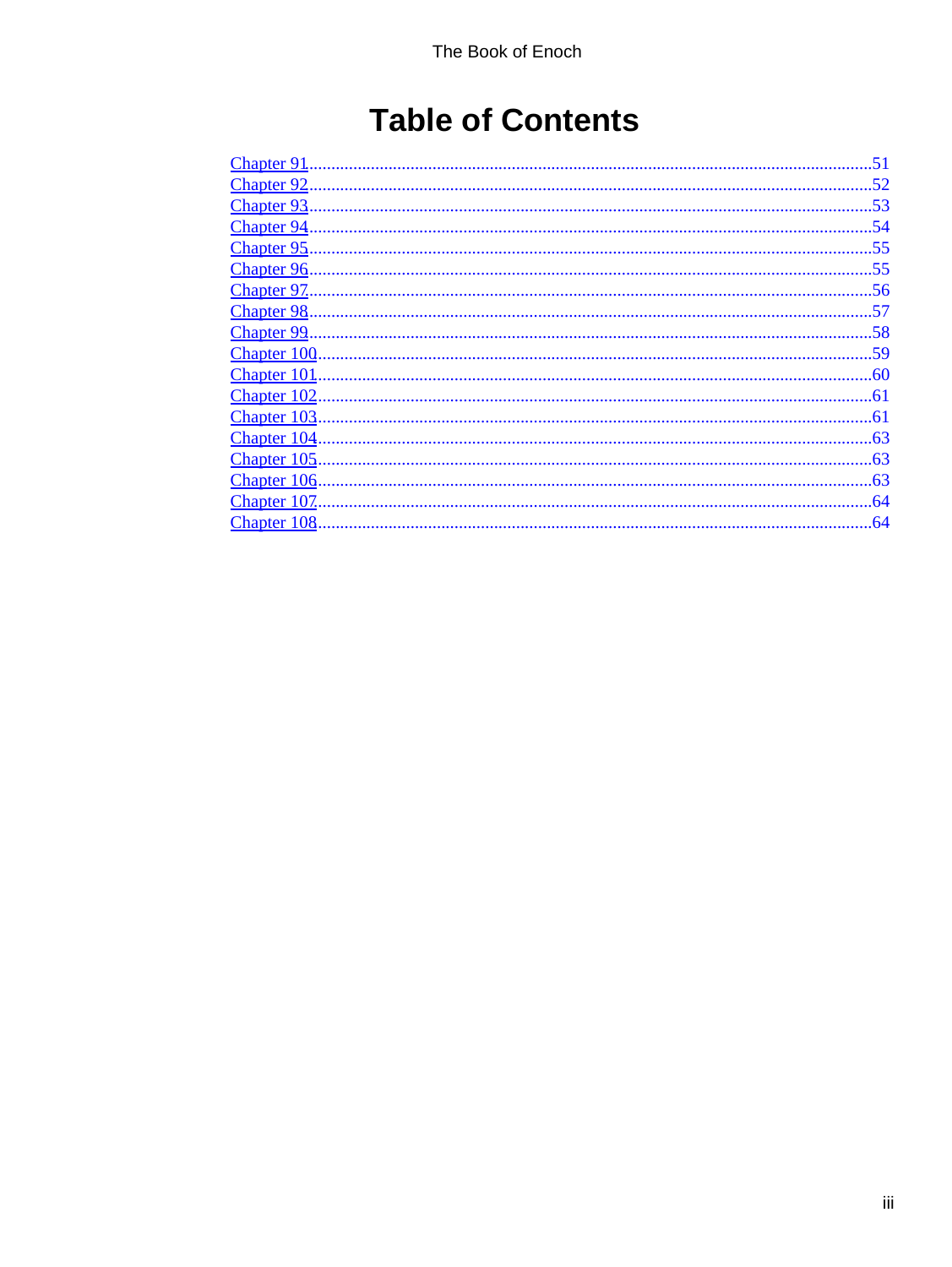<span id="page-4-0"></span>This page copyright © 2001 Blackmask Online.

http://www.blackmask.com

- [Book 1: Watchers](#page-6-0)
	- [Chapter 1](#page-6-0)
	- [Chapter 2](#page-7-0)
	- [Chapter 3](#page-7-0)
	- [Chapter 4](#page-7-0)
	- [Chapter 5](#page-7-0)
	- [Chapter 6](#page-8-0)
	- [Chapter 7](#page-9-0)
	- [Chapter 8](#page-9-0)
	- [Chapter 9](#page-9-0)
	- [Chapter 10](#page-10-0)
	- [Chapter 11](#page-11-0)
	- [Chapter 12](#page-11-0)
	- [Chapter 13](#page-11-0) • [Chapter 14](#page-11-0)
	- [Chapter 15](#page-12-0)
	- [Chapter 16](#page-13-0)
	- [Chapter 17](#page-13-0)
	- [Chapter 18](#page-13-0)
	- [Chapter 19](#page-14-0)
	- [Chapter 20](#page-14-0)
	- [Chapter 21](#page-14-0)
	- [Chapter 22](#page-15-0)
	- [Chapter 23](#page-15-0)
	- [Chapter 24](#page-15-0)
	- [Chapter 25](#page-16-0)
	- [Chapter 26](#page-16-0)
	- [Chapter 27](#page-16-0)
	- [Chapter 28](#page-17-0)
	- [Chapter 29](#page-17-0)
	- [Chapter 30](#page-17-0)
	- [Chapter 31](#page-17-0)
	- [Chapter 32](#page-17-0)
	- [Chapter 33](#page-18-0)
	- [Chapter 34](#page-18-0)
	- [Chapter 35](#page-18-0)
	- [Chapter 36](#page-18-0)
- [Book 2: Parables](#page-18-0)
	- [Chapter 37](#page-18-0)
	- [Chapter 38](#page-19-0) • [Chapter 39](#page-19-0)
	- [Chapter 40](#page-20-0)
	- [Chapter 41](#page-20-0)
- The Book of Enoch 100 and 200 and 200 and 200 and 200 and 200 and 200 and 200 and 200 and 200 and 200 and 200 and 200 and 200 and 200 and 200 and 200 and 200 and 200 and 200 and 200 and 200 and 200 and 200 and 200 and 200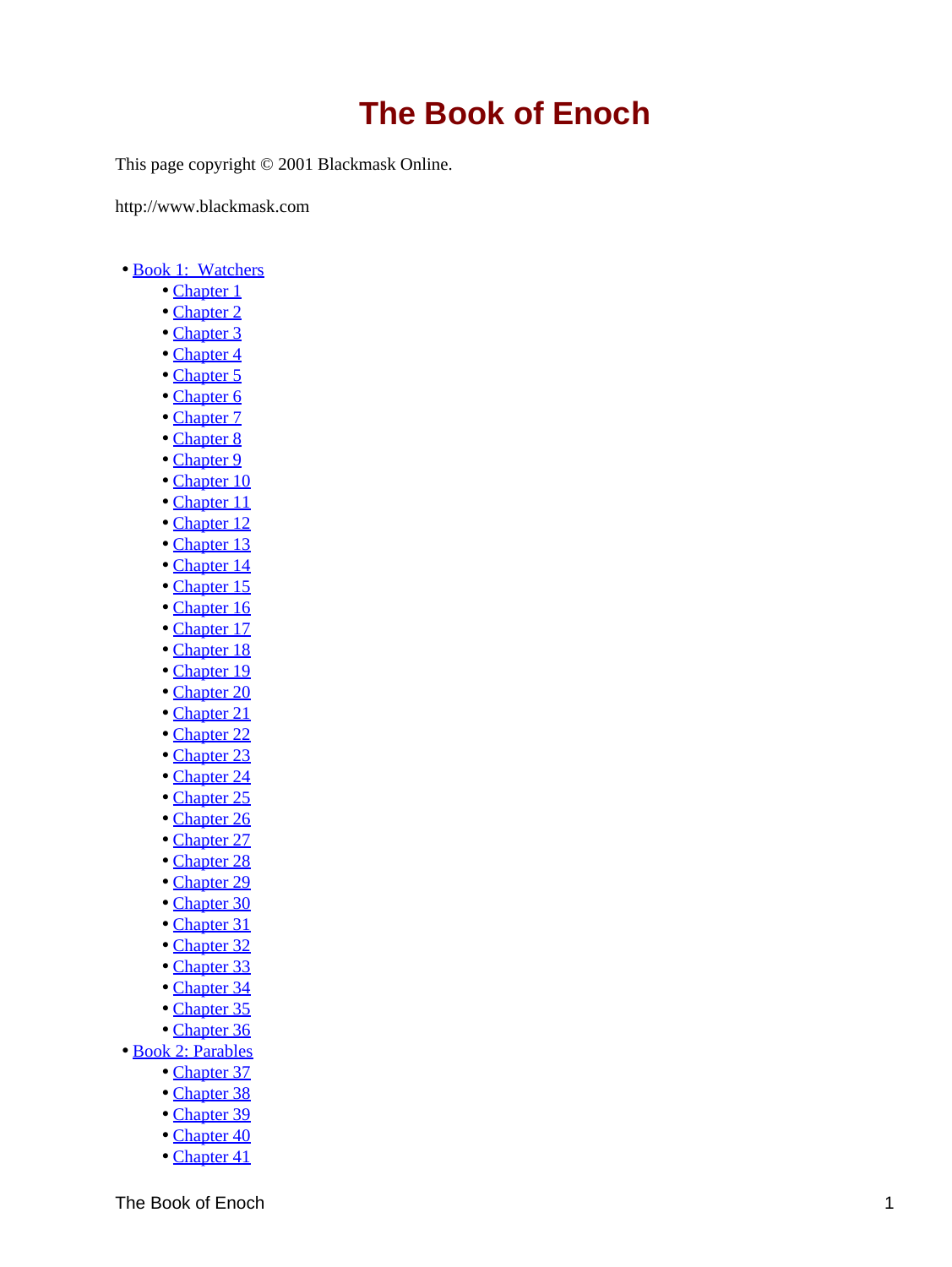- [Chapter 42](#page-21-0)
- [Chapter 43](#page-22-0)
- [Chapter 44](#page-22-0)
- [Chapter 45](#page-22-0)
- [Chapter 46](#page-22-0)
- [Chapter 47](#page-23-0)
- [Chapter 48](#page-24-0)
- [Chapter 49](#page-25-0) • [Chapter 50](#page-25-0)
- [Chapter 51](#page-26-0)
- [Chapter 52](#page-26-0)
- [Chapter 53](#page-27-0)
- [Chapter 54](#page-27-0)
- [Chapter 55](#page-27-0)
- [Chapter 56](#page-28-0)
- [Chapter 57](#page-28-0)
- [Chapter 58](#page-29-0)
- [Chapter 59](#page-29-0)
- [Chapter 60](#page-29-0)
- [Chapter 61](#page-31-0)
- [Chapter 62](#page-31-0)
- [Chapter 63](#page-33-0)
- [Chapter 64](#page-34-0)
- [Chapter 65](#page-34-0)
- [Chapter 66](#page-35-0)
- [Chapter 67](#page-35-0)
- [Chapter 68](#page-35-0)
- [Chapter 69](#page-36-0)
- [Chapter 70](#page-37-0) • [Chapter 71](#page-38-0)
- [Book 3: Astronomy](#page-39-0)
	- [Chapter 72](#page-39-0)
	- [Chapter 73](#page-41-0)
	- [Chapter 74](#page-41-0)
	- [Chapter 75](#page-42-0)
	- [Chapter 76](#page-42-0)
	- [Chapter 77](#page-43-0)
	- [Chapter 78](#page-43-0)
	- [Chapter 79](#page-44-0)
	- [Chapter 80](#page-44-0)
	- [Chapter 81](#page-45-0)
	- [Chapter 82](#page-46-0)
- [Book 4: Astronomy](#page-47-0)
	- [Chapter 83](#page-47-0)
	- [Chapter 84](#page-47-0)
	- [Chapter 85](#page-48-0)
	- [Chapter 86](#page-48-0)
	- [Chapter 87](#page-49-0)
	- [Chapter 88](#page-49-0)
	- [Chapter 89](#page-49-0)
	- [Chapter 90](#page-52-0)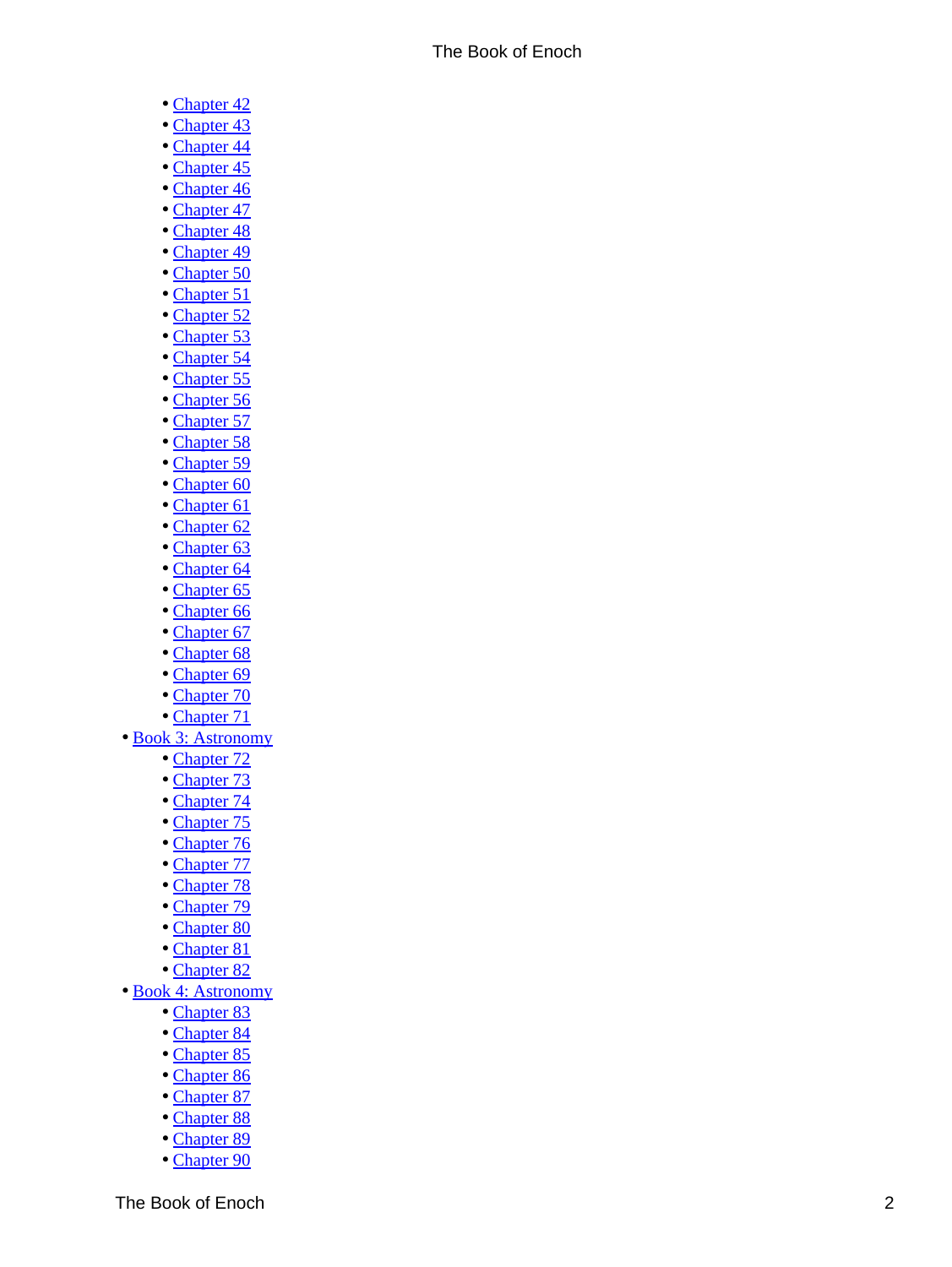#### <span id="page-6-0"></span>• [Book 5: Epistle of Enoch](#page-54-0)

- [Chapter 91](#page-54-0)
- [Chapter 92](#page-55-0)
- [Chapter 93](#page-56-0)
- [Chapter 94](#page-57-0)
- [Chapter 95](#page-58-0)
- [Chapter 96](#page-58-0)
- [Chapter 97](#page-59-0)
- [Chapter 98](#page-60-0)
- [Chapter 99](#page-61-0)
- [Chapter 100](#page-62-0)
- [Chapter 101](#page-63-0)
- [Chapter 102](#page-64-0)
- [Chapter 103](#page-64-0)
- [Chapter 104](#page-66-0)
- [Chapter 105](#page-66-0)
- [Chapter 106](#page-66-0)
- [Chapter 107](#page-67-0)
- [Chapter 108](#page-67-0)

## **Book 1: Watchers**

### **Chapter 1**

**1** The words of the blessing of Enoch, wherewith he blessed the elect and righteous, who will be **2** living in the day of tribulation, when all the wicked and godless are to be removed. And he took up his parable and said −Enoch a righteous man, whose eyes were opened by God, saw the vision of the Holy One in the heavens, which the angels showed me, and from them I heard everything, and from them I understood as I saw, but not for this generation, but for a remote one which is for to come. **3** Concerning the elect I said, and took up my parable concerning them:

The Holy Great One will come forth from His dwelling, **4** And the eternal God will tread upon the earth, (even) on Mount Sinai, [And appear from His camp] And appear in the strength of His might from the heaven of heavens.

**5** And all shall be smitten with fear And the Watchers shall quake, And great fear and trembling shall seize them unto the ends of the earth.

**6** And the high mountains shall be shaken, And the high hills shall be made low, And shall melt like wax before the flame

**7** And the earth shall be wholly rent in sunder, And all that is upon the earth shall perish, And there shall be a judgement upon all (men).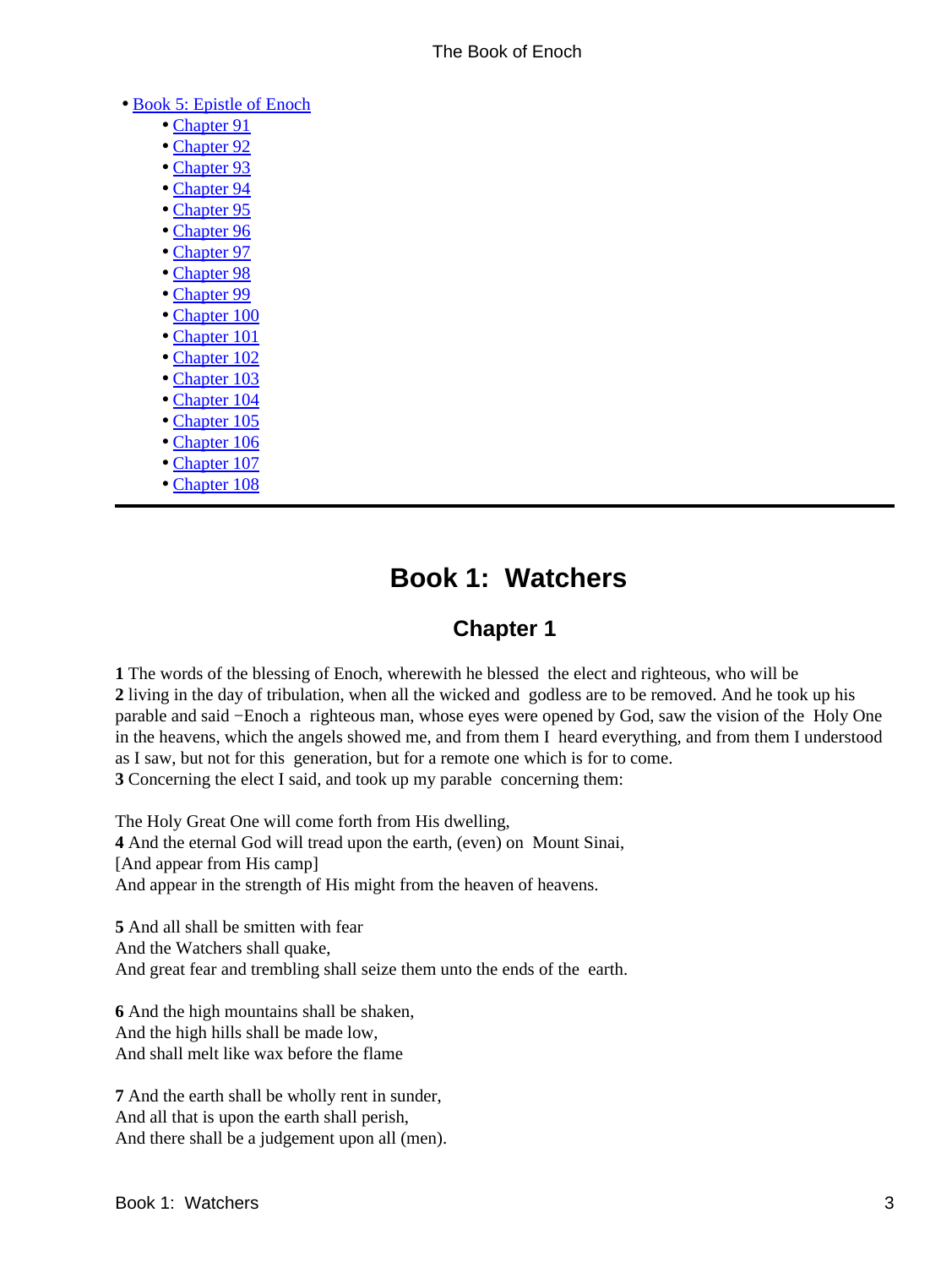<span id="page-7-0"></span>**8** But with the righteous He will make peace.

And will protect the elect, And mercy shall be upon them.

And they shall all belong to God, And they shall be prospered, And they shall all be blessed.

And He will help them all, And light shall appear unto them, And He will make peace with them'.

**9** And behold! He cometh with ten thousands of His holy ones To execute judgement upon all, And to destroy all the ungodly:

And to convict all flesh Of all the works of their ungodliness which they have ungodly committed, And of all the hard things which ungodly sinners have spoken against Him.

### **Chapter 2**

**1** Observe ye everything that takes place in the heaven, how they do not change their orbits, and the luminaries which are in the heaven, how they all rise and set in order each in its season, and **2** transgress not against their appointed order. Behold ye the earth, and give heed to the things which take place upon it from first to last, how steadfast they are, how none of the things upon earth **3** change, but all the works of God appear to you. Behold the summer and the winter, how the whole earth is filled with water, and clouds and dew and rain lie upon it.

### **Chapter 3**

**1** Observe and see how (in the winter) all the trees seem as though they had withered and shed all their leaves, except fourteen trees, which do not lose their foliage but retain the old foliage from two to three years till the new comes.

### **Chapter 4**

**1** And again, observe ye the days of summer how the sun is above the earth over against it. And you seek shade and shelter by reason of the heat of the sun, and the earth also burns with growing heat, and so you cannot tread on the earth, or on a rock by reason of its heat.

### **Chapter 5**

**1** Observe ye how the trees cover themselves with green leaves and bear fruit: wherefore give ye heed and know with regard to all His works, and recognize how He that liveth for ever hath made them so. **2** and all His works go on thus from year to year for ever, and all the tasks which they accomplish for Him, and their tasks change not, but according as God hath ordained so is it done.

**3** And behold how the sea and the rivers in like manner accomplish and change not their tasks from His commandments'.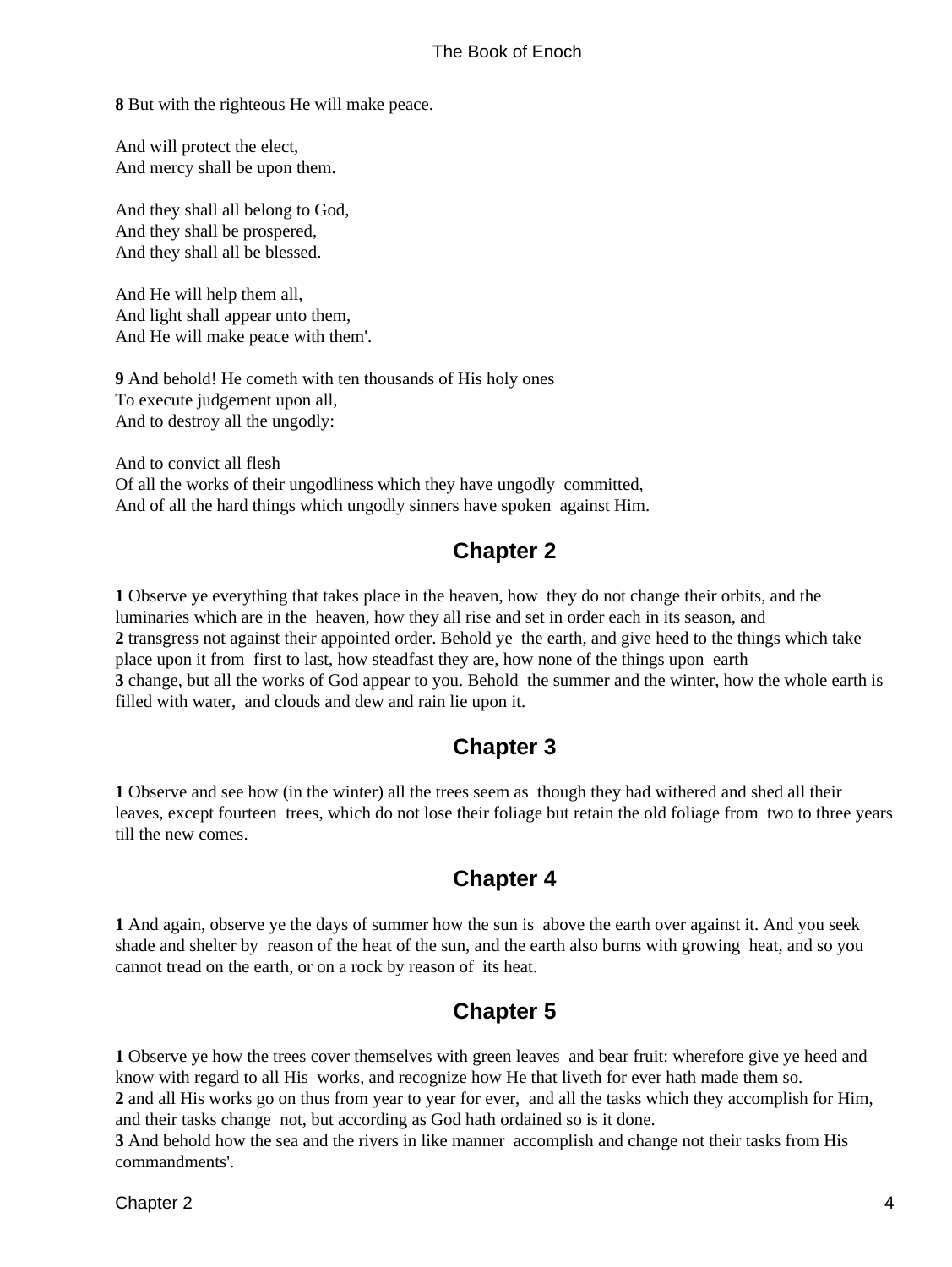<span id="page-8-0"></span>**4** But ye −ye have not been steadfast, nor done the commandments of the Lord, But ye have turned away and spoken proud and hard words With your impure mouths against His greatness. Oh, ye hard−hearted, ye shall find no peace.

**5** Therefore shall ye execrate your days, And the years of your life shall perish, And the years of your destruction shall be multiplied in eternal execration, And ye shall find no mercy.

**6a** In those days ye shall make your names an eternal execration unto all the righteous, **6b** And by you shall all who curse, curse, And all the sinners and godless shall imprecate by you, **6c** And for you the godless there shall be a curse.

**6d** And all the . . . shall rejoice, **6e** And there shall be forgiveness of sins, **6f** And every mercy and peace and forbearance: **6g** There shall be salvation unto them, a goodly light.

**6h** And for all of you sinners there shall be no salvation, **6i** But on you all shall abide a curse. **7a** But for the elect there shall be light and joy and peace, **7b** And they shall inherit the earth.

**8** And then there shall be bestowed upon the elect wisdom, And they shall all live and never again sin, Either through ungodliness or through pride: But they who are wise shall be humble.

**9** And they shall not again transgress, Nor shall they sin all the days of their life, Nor shall they die of (the divine) anger or wrath, But they shall complete the number of the days of their life.

And their lives shall be increased in peace, And the years of their joy shall be multiplied, In eternal gladness and peace, All the days of their life.

#### **Chapter 6**

**1** And it came to pass when the children of men had multiplied that in those days were born unto them beautiful and comely daughters.

**2** And the angels, the children of the heaven, saw and lusted after them, and said to one another: 'Come, let us choose us wives from among the children of men

**3** and beget us children.' And Semjaza, who was their leader, said unto them: 'I fear ye will not

**4** indeed agree to do this deed, and I alone shall have to pay the penalty of a great sin.' And they all answered him and said: 'Let us all swear an oath, and all bind ourselves by mutual imprecations

**5** not to abandon this plan but to do this thing.' Then sware they all together and bound themselves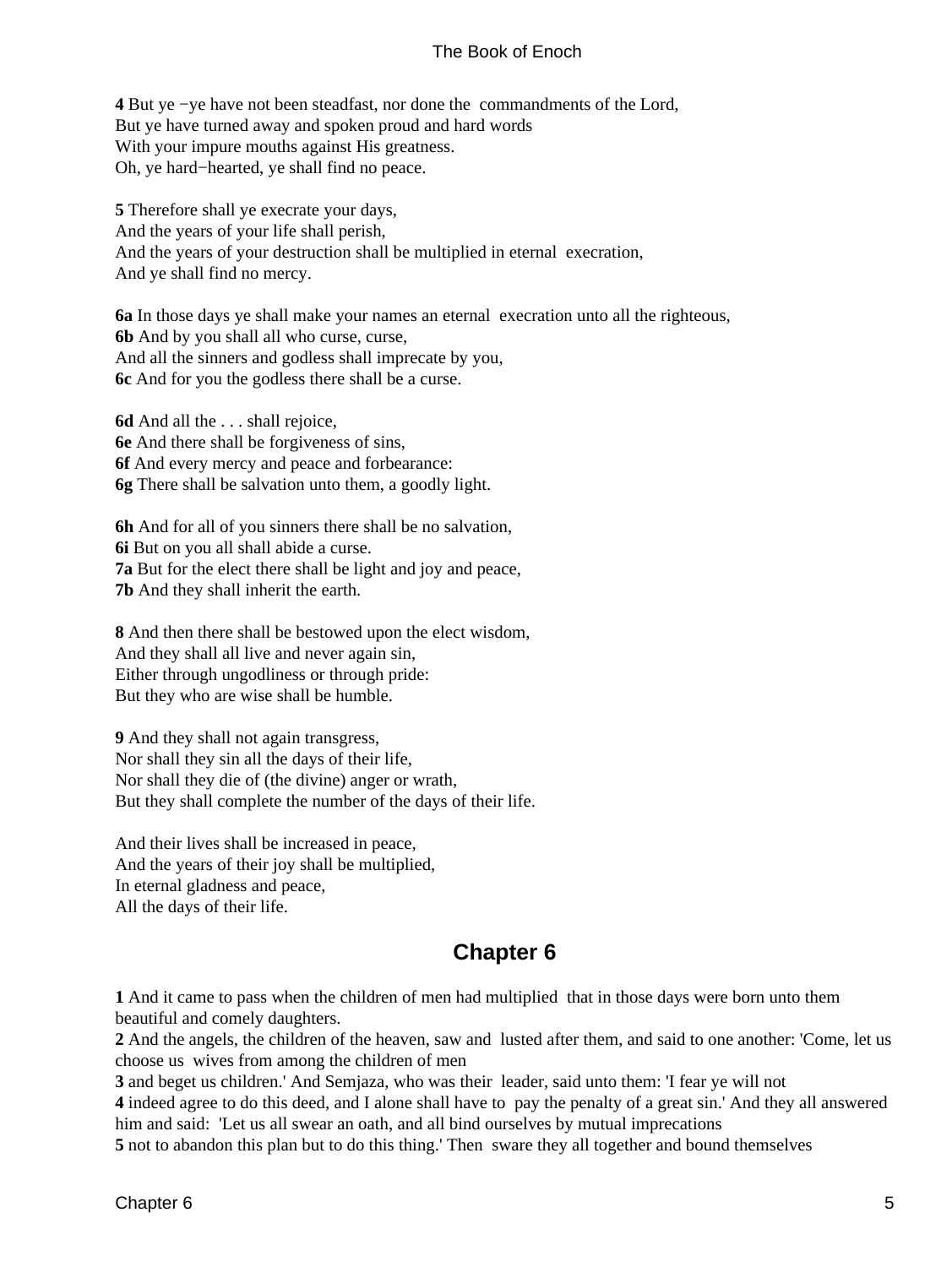<span id="page-9-0"></span>**6** by mutual imprecations upon it. And they were in all two hundred; who descended in the days of Jared on the summit of Mount Hermon, and they called it Mount Hermon, because they had sworn **7** and bound themselves by mutual imprecations upon it. And these are the names of their leaders: Samlazaz, their leader, Araklba, Rameel, Kokablel, Tamlel, Ramlel, Danel, Ezeqeel, Baraqijal, **8** Asael, Armaros, Batarel, Ananel, Zaq1el, Samsapeel, Satarel, Turel, Jomjael, Sariel. These are their chiefs of tens.

### **Chapter 7**

 And all the others together with them took unto themselves wives, and each chose for himself one, and they began to go in unto them and to defile themselves with them, and they taught them charms and enchantments, and the cutting of roots, and made them acquainted with plants. And they became pregnant, and they bare great giants, whose height was three thousand ells: Who consumed all the acquisitions of men. And when men could no longer sustain them, the giants turned against them and devoured mankind. And they began to sin against birds, and beasts, and reptiles, and fish, and to devour one another's flesh, and drink the blood. Then the earth laid accusation against the lawless ones.

### **Chapter 8**

**1** And Azazel taught men to make swords, and knives, and shields, and breastplates, and made known to them the metals of the earth and the art of working them, and bracelets, and ornaments, and the use of antimony, and the beautifying of the eyelids, and all kinds of costly stones, and all **2** colouring tinctures. And there arose much godlessness, and they committed fornication, and they **3** were led astray, and became corrupt in all their ways. Semjaza taught enchantments, and root−cuttings, 'Armaros the resolving of enchantments, Baraqijal (taught) astrology, Kokabel the constellations, Ezeqeel the knowledge of the clouds, Araqiel the signs of the earth, Shamsiel the signs of the sun, and Sariel the course of the moon. And as men perished, they cried, and their cry went up to heaven . . .

### **Chapter 9**

**1** And then Michael, Uriel, Raphael, and Gabriel looked down from heaven and saw much blood being **2** shed upon the earth, and all lawlessness being wrought upon the earth. And they said one to another: 'The earth made without inhabitant cries the voice of their cryingst up to the gates of heaven. **3** And now to you, the holy ones of heaven, the souls of men make their suit, saying, "Bring our cause **4** before the Most High."' And they said to the Lord of the ages: 'Lord of lords, God of gods, King of kings, and God of the ages, the throne of Thy glory (standeth) unto all the generations of the **5** ages, and Thy name holy and glorious and blessed unto all the ages! Thou hast made all things, and power over all things hast Thou: and all things are naked and open in Thy sight, and Thou seest all **6** things, and nothing can hide itself from Thee. Thou seest what Azazel hath done, who hath taught all unrighteousness on earth and revealed the eternal secrets which were (preserved) in heaven, which **7** men were striving to learn: And Semjaza, to whom Thou hast given authority to bear rule over his associates. And they have gone to the daughters of men upon the earth, and have slept with the **9** women, and have defiled themselves, and revealed to them all kinds of sins. And the women have **10** borne giants, and the whole earth has thereby been filled with blood and unrighteousness. And now, behold, the souls of those who have died are crying and making their suit to the gates of heaven, and their lamentations have ascended: and cannot cease because of the lawless deeds which are **11** wrought on the earth. And Thou knowest all things before they come to pass, and Thou seest these things and Thou dost suffer them, and Thou dost not say to us what we are to do to them in regard to these.'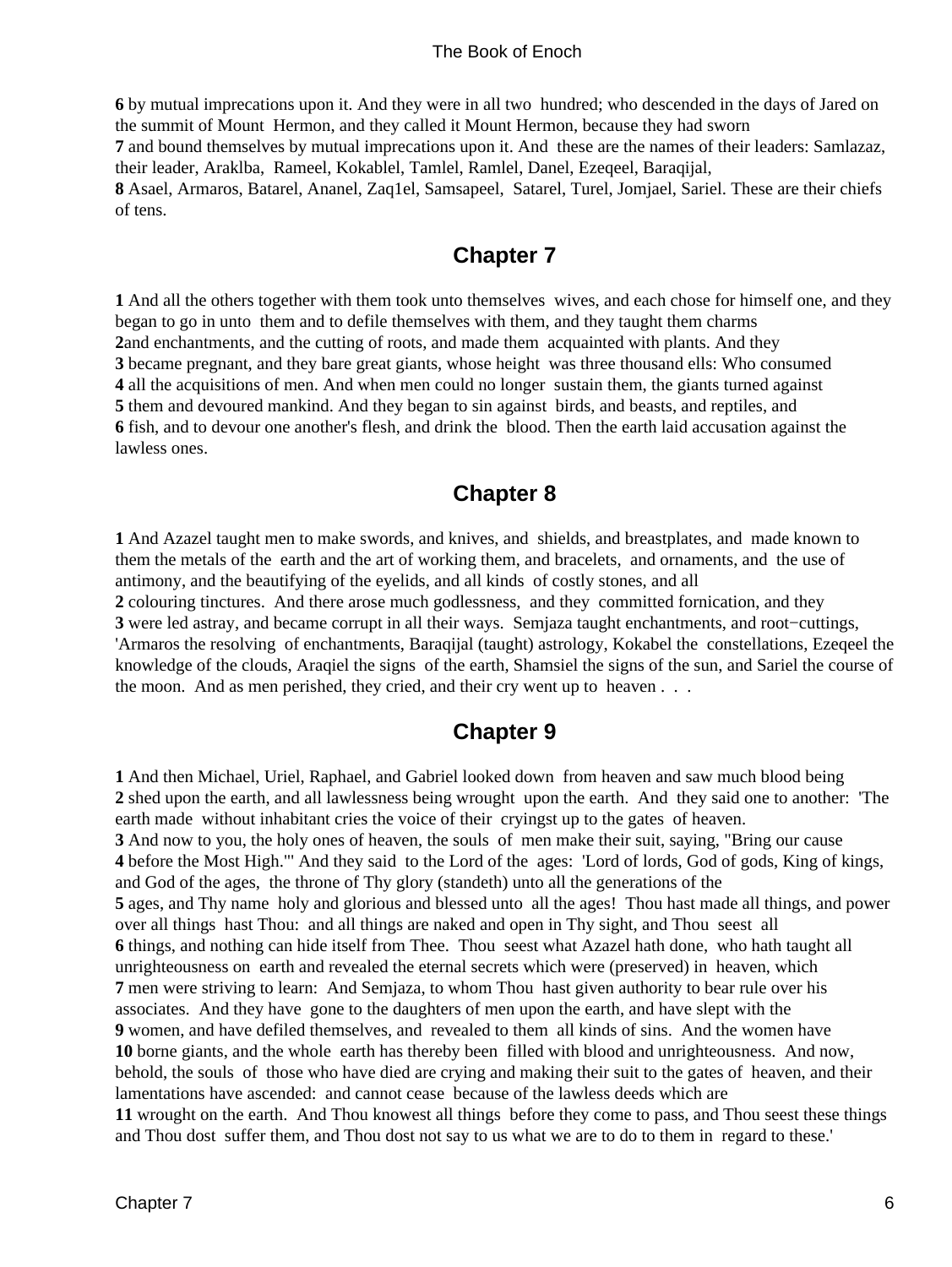### **Chapter 10**

<span id="page-10-0"></span>**1** Then said the Most High, the Holy and Great One spake, and sent Uriel to the son of Lamech,

**2** and said to him: Go to Noah and tell him in my name "Hide thyself!" and reveal to him the end that is approaching: that the whole earth will be destroyed, and a deluge is about to come

**3** upon the whole earth, and will destroy all that is on it. And now instruct him that he may escape **4** and his seed may be preserved for all the generations of the world. And again the Lord said to Raphael: Bind Azazel hand and foot, and cast him into the darkness: and make an opening

**5** in the desert, which is in Dudael, and cast him therein. And place upon him rough and jagged rocks, and cover him with darkness, and let him abide there for ever, and cover his face that he may

**6,7** not see light. And on the day of the great judgement he shall be cast into the fire. And heal the earth which the angels have corrupted, and proclaim the healing of the earth, that they may heal the plague, and that all the children of men may not perish through all the secret things that the

**8** Watchers have disclosed and have taught their sons. And the whole earth has been corrupted

**9** through the works that were taught by Azazel: to him ascribe all sin. And to Gabriel said the Lord: Proceed against the bastards and the reprobates, and against the children of fornication: and destroy [the children of fornication and] the children of the Watchers from amongst men [and cause them to go forth]: send them one against the other that they may destroy each other in

**10** battle: for length of days shall they not have. And no request that they (i.e. their fathers) make of thee shall be granted unto their fathers on their behalf; for they hope to live an eternal life, and

**11** that each one of them will live five hundred years. And the Lord said unto Michael: Go, bind Semjaza and his associates who have united themselves with women so as to have defiled themselves

**12** with them in all their uncleanness. And when their sons have slain one another, and they have seen the destruction of their beloved ones, bind them fast for seventy generations in the valleys of the earth, till the day of their judgement and of their consummation, till the judgement that is

**13** for ever and ever is consummated. In those days they shall be led off to the abyss of fire: and

**14** to the torment and the prison in which they shall be confined for ever. And whosoever shall be condemned and destroyed will from thenceforth be bound together with them to the end of all

**15** generations. And destroy all the spirits of the reprobate and the children of the Watchers, because **16** they have wronged mankind. Destroy all wrong from the face of the earth and let every evil work come to an end: and let the plant of righteousness and truth appear: and it shall prove a blessing; the works of righteousness and truth shall be planted in truth and joy for evermore.

**17** And then shall all the righteous escape, And shall live till they beget thousands of children, And all the days of their youth and their old age Shall they complete in peace.

**18** And then shall the whole earth be tilled in righteousness, and shall all be planted with trees and **19** be full of blessing. And all desirable trees shall be planted on it, and they shall plant vines on it: and the vine which they plant thereon shall yield wine in abundance, and as for all the seed which is sown thereon each measure (of it) shall bear a thousand, and each measure of olives shall yield

**20** ten presses of oil. And cleanse thou the earth from all oppression, and from all unrighteousness, and from all sin, and from all godlessness: and all the uncleanness that is wrought upon the earth

**21** destroy from off the earth. And all the children of men shall become righteous, and all nations

**22** shall offer adoration and shall praise Me, and all shall worship Me. And the earth shall be cleansed from all defilement, and from all sin, and from all punishment, and from all torment, and I will never again send (them) upon it from generation to generation and for ever.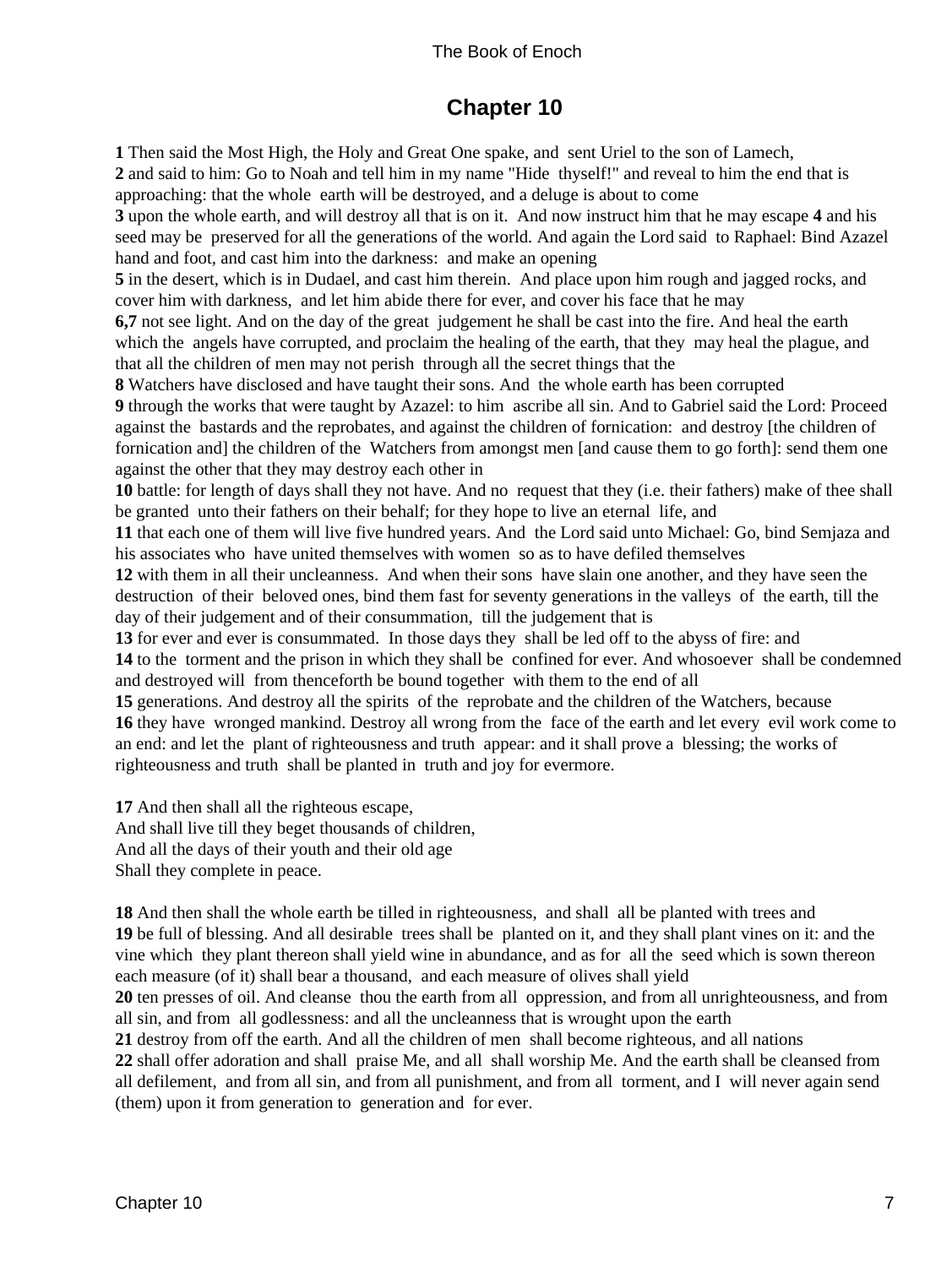### **Chapter 11**

<span id="page-11-0"></span>**1** And in those days I will open the store chambers of blessing which are in the heaven, so as to send 2 them down upon the earth over the work and labour of the children of men. And truth and peace shall be associated together throughout all the days of the world and throughout all the generations of men.

### **Chapter 12**

**1** Before these things Enoch was hidden, and no one of the children of men knew where he was **2** hidden, and where he abode, and what had become of him. And his activities had to do with the Watchers, and his days were with the holy ones.

**3** And I Enoch was blessing the Lord of majesty and the King of the ages, and lo! the Watchers **4**called me −Enoch the scribe− and said to me: 'Enoch, thou scribe of righteousness, go, declare to the Watchers of the heaven who have left the high heaven, the holy eternal place, and have defiled themselves with women, and have done as the children of earth do, and have taken unto themselves **5**wives: "Ye have wrought great destruction on the earth: And ye shall have no peace nor forgiveness **6** of sin: and inasmuch as they delight themselves in their children, The murder of their beloved ones shall they see, and over the destruction of their children shall they lament, and shall make supplication unto eternity, but mercy and peace shall ye not attain."

### **Chapter 13**

 And Enoch went and said: Azazel, thou shalt have no peace: a severe sentence has gone forth against thee to put thee in bonds: And thou shalt not have toleration nor request granted to thee, because of the unrighteousness which thou hast taught, and because of all the works of godlessness and unrighteousness and sin which thou hast shown to men. Then I went and spoke to them all together, and they were all afraid, and fear and trembling seized them. And they besought me to draw up a petition for them that they might find forgiveness, and to read their petition in the presence of the Lord of heaven. For from thenceforward they could not speak (with Him) nor lift up their eyes to heaven for shame of their sins for which they had been condemned. Then I wrote out their petition, and the prayer in regard to their spirits and their deeds individually and in regard to their requests that they should have forgiveness and length. And I went off and sat down at the waters of Dan, in the land of Dan, to the south of the west of Hermon: I read their petition till I fell asleep. And behold a dream came to me, and visions fell down upon me, and I saw visions of chastisement, and a voice came bidding (me) I to tell it to the sons of heaven, and reprimand them. And when I awaked, I came unto them, and they were all sitting gathered together, weeping in Abelsjail, which is between Lebanon and Seneser, with their faces covered. And I recounted before them all the visions which I had seen in sleep, and I began to speak the words of righteousness, and to reprimand

### **Chapter 14**

 The book of the words of righteousness, and of the reprimand of the eternal Watchers in accordance with the command of the Holy Great One in that vision. I saw in my sleep what I will now say with a tongue of flesh and with the breath of my mouth: which the Great One has given to men to converse therewith and understand with the heart. As He has created and given to man the power of understanding the word of wisdom, so hath He created me also and given me the power of reprimanding the Watchers, the children of heaven. I wrote out your petition, and in my vision it appeared thus, that your petition will not be granted unto you throughout all the days of eternity, and that judgement has been finally passed upon you: yea (your petition) will not be granted unto you. And from henceforth

the heavenly Watchers.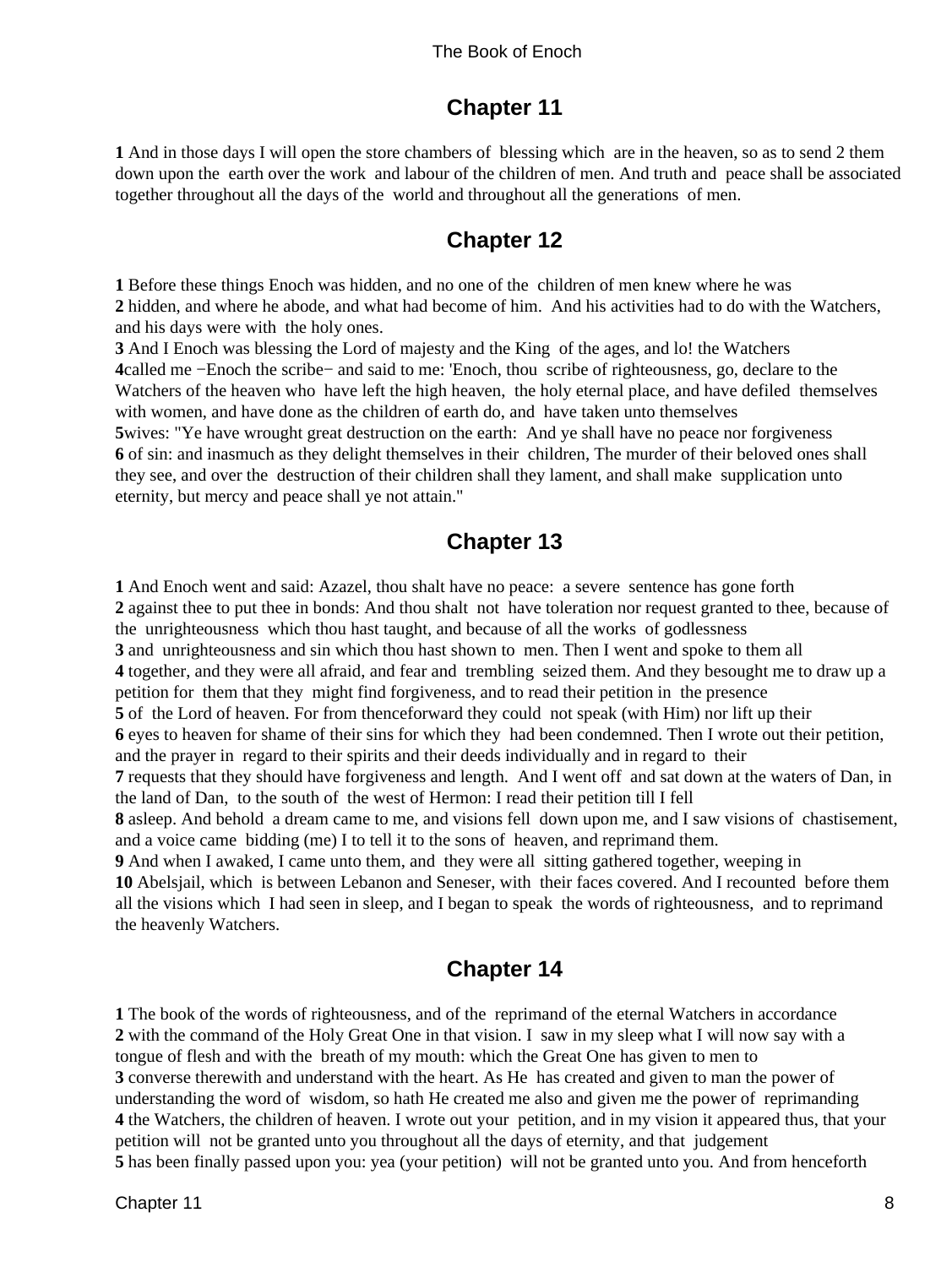<span id="page-12-0"></span>you shall not ascend into heaven unto all eternity, and in bonds of the earth the decree has gone forth to bind you for all the days of the world. And (that) previously you shall have seen the destruction of your beloved sons and ye shall have no pleasure in them, but they shall fall before you by the sword. And your petition on their behalf shall not be granted, nor yet on your own: even though you weep and pray and speak all the words contained in the writing which I have written. And the vision was shown to me thus: Behold, in the vision clouds invited me and a mist summoned me, and the course of the stars and the lightnings sped and hastened me, and the winds in the vision caused me to fly and lifted me upward, and bore me into heaven. And I went in till I drew nigh to a wall which is built of crystals and surrounded by tongues of fire: and it began to affright me. And I went into the tongues of fire and drew nigh to a large house which was built of crystals: and the walls of the house were like a tesselated floor (made) of crystals, and its groundwork was of crystal. Its ceiling was like the path of the stars and the lightnings, and between them were fiery cherubim, and their heaven was (clear as) water. A flaming fire surrounded the walls, and its portals blazed with fire. And I entered into that house, and it was hot as fire and cold as ice: there were no delights of life therein: fear covered me, and trembling got hold upon me. And as I quaked and trembled, I fell upon my face. And I beheld a vision, And lo! there was a second house, greater than the former, and the entire portal stood open before me, and it was built of flames of fire. And in every respect it so excelled in splendour and magnificence and extent that I cannot describe to you its splendour and its extent. And its floor was of fire, and above it were lightnings and the path of the stars, and its ceiling also was flaming fire. And I looked and saw therein a lofty throne: its appearance was as crystal, and the wheels thereof as the shining sun, and there was the vision of cherubim. And from underneath the throne came streams of flaming fire so that I could not look thereon. And the Great Glory sat thereon, and His raiment shone more brightly than the sun and was whiter than any snow. None of the angels could enter and could behold His face by reason of the magnificence and glory and no flesh could behold Him. The flaming fire was round about Him, and a great fire stood before Him, and none around could draw nigh Him: ten thousand times ten thousand (stood) before Him, yet He needed no counselor. And the most holy ones who were nigh to Him did not leave by night nor depart from Him. And until then I had been prostrate on my face, trembling: and the Lord called me with His own mouth, and said to me: ' Come hither, Enoch, and hear my word.' And one of the holy ones came to me and waked me, and He made me rise up and approach the door: and I bowed my face downwards.

#### **Chapter 15**

 And He answered and said to me, and I heard His voice: 'Fear not, Enoch, thou righteous man and scribe of righteousness: approach hither and hear my voice. And go, say to the Watchers of heaven, who have sent thee to intercede for them: "You should intercede" for men, and not men for you: Wherefore have ye left the high, holy, and eternal heaven, and lain with women, and defiled yourselves with the daughters of men and taken to yourselves wives, and done like the children of earth, and begotten giants (as your) sons? And though ye were holy, spiritual, living the eternal life, you have defiled yourselves with the blood of women, and have begotten (children) with the blood of flesh, and, as the children of men, have lusted after flesh and blood as those also do who die and perish. Therefore have I given them wives also that they might impregnate them, and beget children by them, that thus nothing might be wanting to them on earth. But you were formerly spiritual, living the eternal life, and immortal for all generations of the world. And therefore I have not appointed wives for you; for as for the spiritual ones of the heaven, in heaven is their dwelling. And now, the giants, who are produced from the spirits and flesh, shall be called evil spirits upon the earth, and on the earth shall be their dwelling. Evil spirits have proceeded from their bodies; because they are born from men and from the holy Watchers is their beginning and primal origin; they shall be evil spirits on earth, and evil spirits shall they be called. [As for the spirits of heaven, in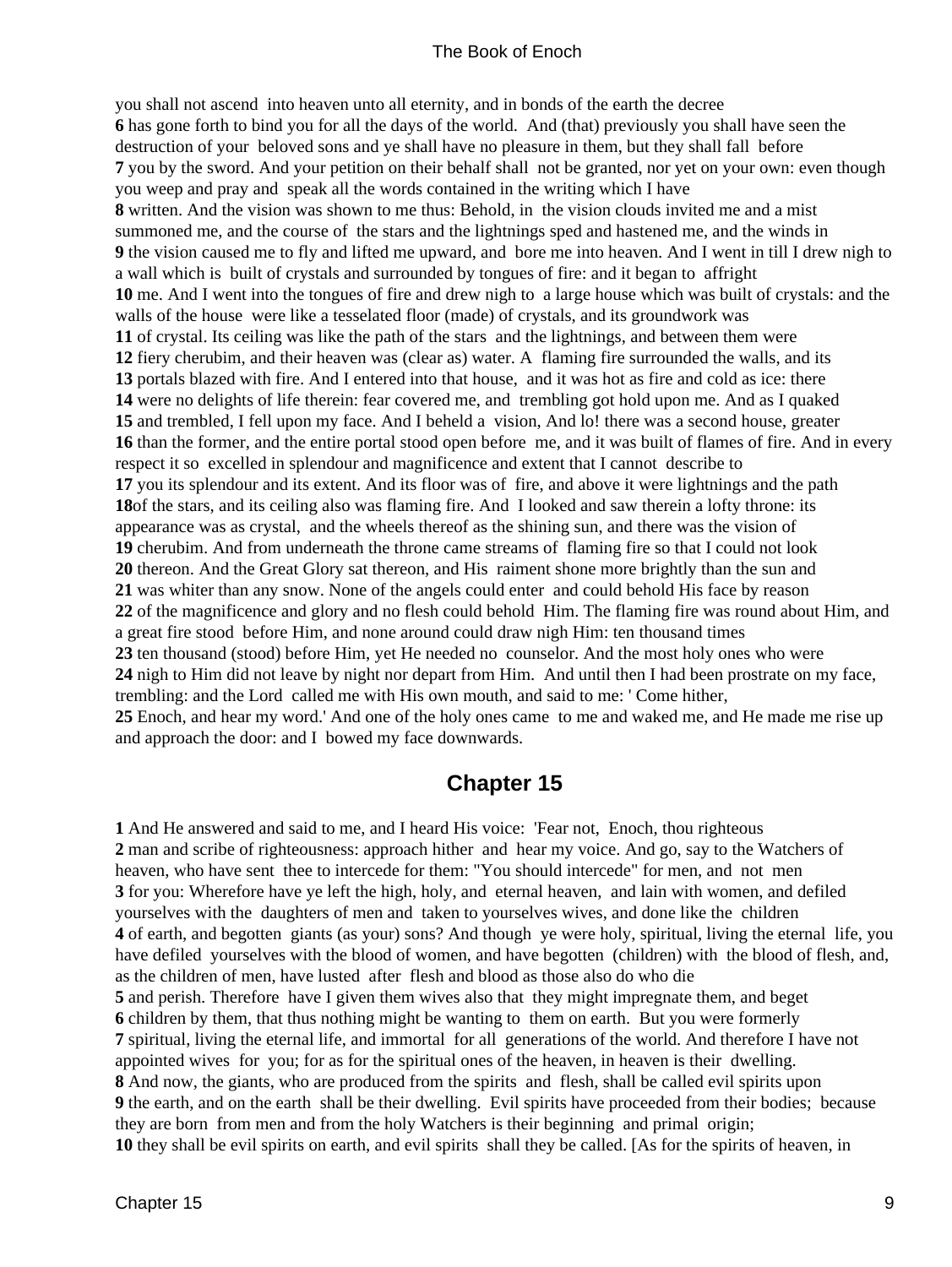<span id="page-13-0"></span>heaven shall be their dwelling, but as for the spirits of the earth which were born upon the earth, on the earth shall be their dwelling.]

**11** And the spirits of the giants afflict, oppress, destroy, attack, do battle, and work destruction on the earth, and cause trouble: they take no food, but nevertheless

**12** hunger and thirst, and cause offences. And these spirits shall rise up against the children of men and against the women, because they have proceeded from them.

### **Chapter 16**

**1** From the days of the slaughter and destruction and death of the giants, from the souls of whose flesh the spirits, having gone forth, shall destroy without incurring judgement −thus shall they destroy until the day of the consummation, the great judgement in which the age shall be

**2** consummated, over the Watchers and the godless, yea, shall be wholly consummated." And now as to the Watchers who have sent thee to intercede for them, who had been aforetime in heaven, say to them:

**3** "You have been in heaven, but all the mysteries had not yet been revealed to you, and you knew worthless ones, and these in the hardness of your hearts you have made known to the women, and through these mysteries women and men work much evil on earth."

**4** Say to them therefore: " You have no peace."'

### **Chapter 17**

**1** And they took and brought me to a place in which those who were there were like flaming fire, **2** and, when they wished, they appeared as men. And they brought me to the place of darkness, and to a mountain the point of whose summit reached to heaven.

**3** And I saw the places of the luminaries and the treasuries of the stars and of the thunder and in the uttermost depths, where were

**4** a fiery bow and arrows and their quiver, and a fiery sword and all the lightnings. And they took **5** me to the living waters, and to the fire of the west, which receives every setting of the sun. And I came to a river of fire in which the fire flows like water and discharges itself into the great sea towards

**6** the west. I saw the great rivers and came to the great river and to the great darkness, and went

**7** to the place where no flesh walks. I saw the mountains of the darkness of winter and the place **8** whence all the waters of the deep flow. I saw the mouths of all the rivers of the earth and the mouth of the deep.

### **Chapter 18**

**1** I saw the treasuries of all the winds: I saw how He had furnished with them the whole creation **2** and the firm foundations of the earth. And I saw the corner−stone of the earth: I saw the four

**3** winds which bear [the earth and] the firmament of the heaven. And I saw how the winds stretch out the vaults of heaven, and have their station between heaven and earth: these are the pillars

**4** of the heaven. I saw the winds of heaven which turn and bring the circumference of the sun and

**5** all the stars to their setting. I saw the winds on the earth carrying the clouds: I saw the paths

**6** of the angels. I saw at the end of the earth the firmament of the heaven above. And I proceeded and saw a place which burns day and night, where there are seven mountains of magnificent stones,

**7** three towards the east, and three towards the south. And as for those towards the east, was of coloured stone, and one of pearl, and one of jacinth, and those towards the south of red stone.

**8** But the middle one reached to heaven like the throne of God, of alabaster, and the summit of the **9,10** throne was of sapphire. And I saw a flaming fire. And beyond these mountains Is a region the end of the great earth: there the heavens were completed.

**11** And I saw a deep abyss, with columns of heavenly fire, and among them I saw columns of fire fall, which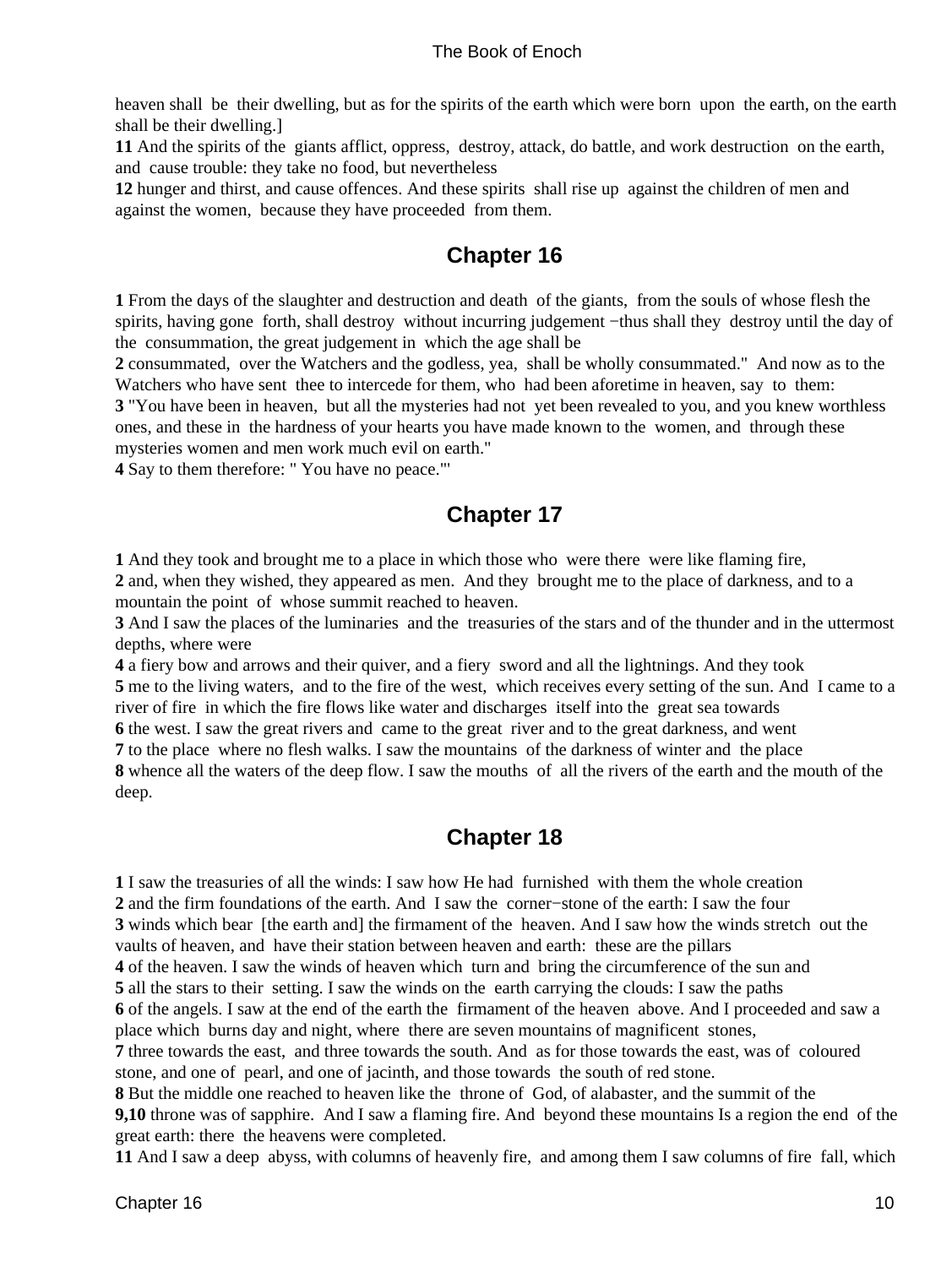<span id="page-14-0"></span>were beyond measure alike towards

**12** the height and towards the depth. And beyond that abyss I saw a place which had no firmament of the heaven above, and no firmly founded earth beneath it: there was no water upon it, and no

**13** birds, but it was a waste and horrible place. I saw there seven stars like great burning mountains,

**14** and to me, when I inquired regarding them, The angel said: 'This place is the end of heaven and earth: this has become a prison for the stars and the host of heaven.

**15**And the stars which roll over the fire are they which have transgressed the commandment of the Lord in the beginning of

**16** their rising, because they did not come forth at their appointed times. And He was wroth with them, and bound them till the time when their guilt should be consummated (even) for ten thousand years.'

### **Chapter 19**

**1** And Uriel said to me: 'Here shall stand the angels who have connected themselves with women, and their spirits assuming many different forms are defiling mankind and shall lead them astray into sacrificing to demons as gods, (here shall they stand,) till the day of the great judgement in

**2** which they shall be judged till they are made an end of. And the women also of the angels who **3** went astray shall become sirens.' And I, Enoch, alone saw the vision, the ends of all things: and no man shall see as I have seen.

### **Chapter 20**

**1,2** And these are the names of the holy angels who watch. Uriel, one of the holy angels, who is **3** over the world and over Tartarus. Raphael, one of the holy angels, who is over the spirits of men. **4,5** Raguel, one of the holy angels who takes vengeance on the world of the luminaries. Michael, one **6** of the holy angels, to wit, he that is set over the best part of mankind and over chaos. Saraqael, **7** one of the holy angels, who is set over the spirits, who sin in the spirit. Gabriel, one of the holy **8** angels, who is over Paradise and the serpents and the Cherubim. Remiel, one of the holy angels, whom God set over those who rise.

### **Chapter 21**

**1,2** And I proceeded to where things were chaotic. And I saw there something horrible: I saw neither **3** a heaven above nor a firmly founded earth, but a place chaotic and horrible. And there I saw **4** seven stars of the heaven bound together in it, like great mountains and burning with fire. Then **5** I said: 'For what sin are they bound, and on what account have they been cast in hither?' Then said Uriel, one of the holy angels, who was with me, and was chief over them, and said: 'Enoch, why **6** dost thou ask, and why art thou eager for the truth? These are of the number of the stars of heaven, which have transgressed the commandment of the Lord, and are bound here till ten thousand years, **7** the time entailed by their sins, are consummated.' And from thence I went to another place, which was still more horrible than the former, and I saw a horrible thing: a great fire there which burnt and blazed, and the place was cleft as far as the abyss, being full of great descending columns of **8** fire: neither its extent or magnitude could I see, nor could I conjecture. Then I said: 'How

**9** fearful is the place and how terrible to look upon!' Then Uriel answered me, one of the holy angels who was

with me, and said unto me: 'Enoch, why hast thou such fear and affright?' And

**10** I answered: 'Because of this fearful place, and because of the spectacle of the pain.' And he said unto me: 'This place is the prison of the angels, and here they will be imprisoned for ever.'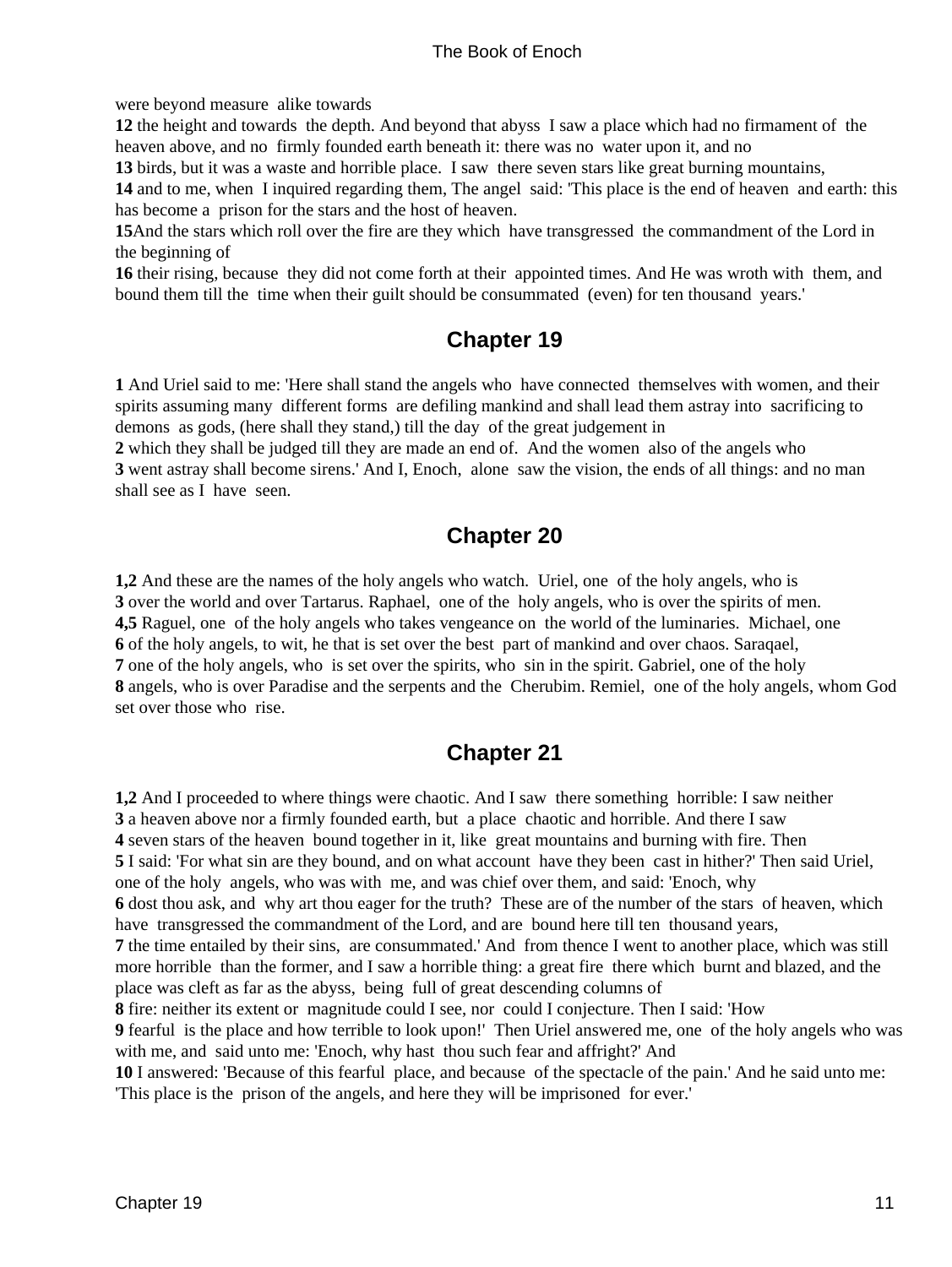### **Chapter 22**

<span id="page-15-0"></span>**1** And thence I went to another place, and he mountain [and] of hard rock.

**2** And there was in it four hollow places, deep and wide and very smooth. How smooth are the hollow places and deep and dark to look at.

**3** Then Raphael answered, one of the holy angels who was with me, and said unto me: 'These hollow places have been created for this very purpose, that the spirits of the souls of the dead should

**4** assemble therein, yea that all the souls of the children of men should assemble here. And these places have been made to receive them till the day of their judgement and till their appointed period [till the period appointed], till the great judgement (comes) upon them.' I saw (the spirit of) a dead man making suit,

**5** and his voice went forth to heaven and made suit. And I asked Raphael the angel who was

**6** with me, and I said unto him: 'This spirit which maketh suit, whose is it, whose voice goeth forth and maketh suit to heaven ?'

**7** And he answered me saying: 'This is the spirit which went forth from Abel, whom his brother Cain slew, and he makes his suit against him till his seed is destroyed from the face of the earth, and his seed is annihilated from amongst the seed of men.'

**8** The I asked regarding it, and regarding all the hollow places: 'Why is one separated from the other?'

**9** And he answered me and said unto me: 'These three have been made that the spirits of the dead might be separated. And such a division has been make (for) the spirits of the righteous, in which there is the bright spring of

**10** water. And such has been made for sinners when they die and are buried in the earth and judgement has not been executed on them in their

**11** lifetime. Here their spirits shall be set apart in this great pain till the great day of judgement and punishment and torment of those who curse for ever and retribution for their spirits. There

**12** He shall bind them for ever. And such a division has been made for the spirits of those who make their suit, who make disclosures concerning their destruction, when they were slain in the days

**13** of the sinners. Such has been made for the spirits of men who were not righteous but sinners, who were complete in transgression, and of the transgressors they shall be companions: but their spirits shall not be slain in the day of judgement nor shall they be raised from thence.'

**14** The I blessed the Lord of glory and said: 'Blessed be my Lord, the Lord of righteousness, who ruleth for ever.'

### **Chapter 23**

**1,2** From thence I went to another place to the west of the ends of the earth. And I saw a burning **3** fire which ran without resting, and paused not from its course day or night but (ran) regularly. And **4** I asked saying: 'What is this which rests not?' Then Raguel, one of the holy angels who was with me, answered me and said unto me: 'This course of fire which thou hast seen is the fire in the west which persecutes all the luminaries of heaven.'

### **Chapter 24**

**1** And from thence I went to another place of the earth, and he showed me a mountain range of **2** fire which burnt day and night. And I went beyond it and saw seven magnificent mountains all differing each from the other, and the stones (thereof) were magnificent and beautiful, magnificent as a whole, of glorious appearance and fair exterior: three towards the east, one founded on the other, and three towards the south, one upon the other, and deep rough ravines, no one of which

**3** joined with any other. And the seventh mountain was in the midst of these, and it excelled them **4** in height, resembling the seat of a throne: and fragrant trees encircled the throne. And amongst them was a tree such as I had never yet smelt, neither was any amongst them nor were others like it: it had a fragrance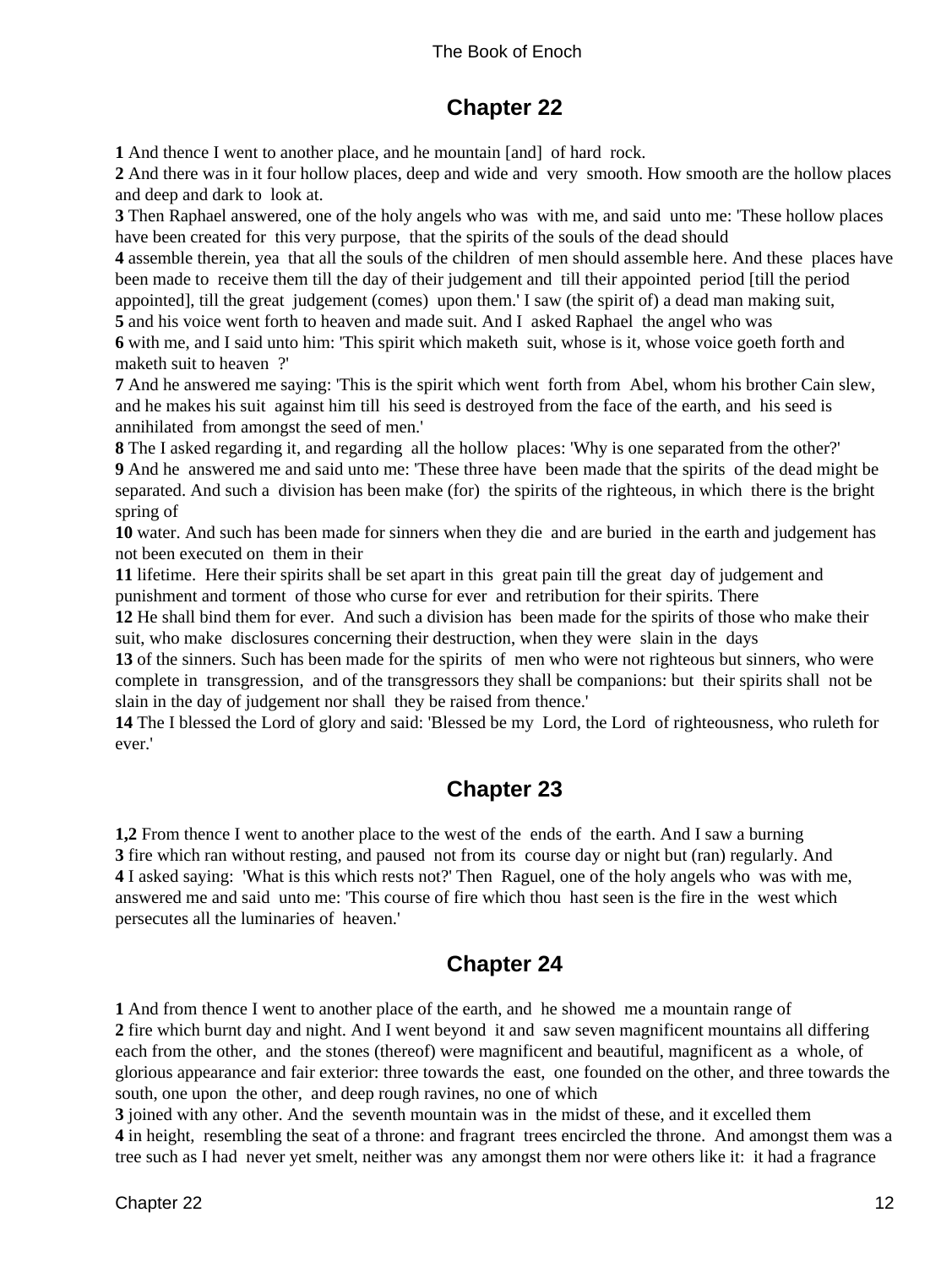<span id="page-16-0"></span>beyond all fragrance, and its leaves and blooms and wood wither not for ever:

**5** and its fruit is beautiful, and its fruit n resembles the dates of a palm. Then I said: 'How beautiful is this tree, and fragrant, and its leaves are fair, and its blooms very delightful in appearance.'

**6** Then answered Michael, one of the holy and honoured angels who was with me, and was their leader.

### **Chapter 25**

**1** And he said unto me: 'Enoch, why dost thou ask me regarding the fragrance of the tree,

**2** and why dost thou wish to learn the truth?' Then I answered him saying: 'I wish to

**3** know about everything, but especially about this tree.' And he answered saying: 'This high mountain which thou hast seen, whose summit is like the throne of God, is His throne, where the Holy Great One, the Lord of Glory, the Eternal King, will sit, when He shall come down to visit

**4** the earth with goodness. And as for this fragrant tree no mortal is permitted to touch it till the great

judgement, when He shall take vengeance on all and bring (everything) to its consummation

**5** for ever. It shall then be given to the righteous and holy. Its fruit shall be for food to the elect: it shall be transplanted to the holy place, to the temple of the Lord, the Eternal King.

**6** Then shall they rejoice with joy and be glad, And into the holy place shall they enter; And its fragrance shall be in their bones, And they shall live a long life on earth, Such as thy fathers lived:

And in their days shall no sorrow or plague Or torment or calamity touch them.'

**7** Then blessed I the God of Glory, the Eternal King, who hath prepared such things for the righteous, and hath created them and promised to give to them.

### **Chapter 26**

 And I went from thence to the middle of the earth, and I saw a blessed place in which there were trees with branches abiding and blooming [of a dismembered tree]. And there I saw a holy mountain, and underneath the mountain to the east there was a stream and it flowed towards the south. And I saw towards the east another mountain higher than this, and between them a deep and narrow

**4** ravine: in it also ran a stream underneath the mountain. And to the west thereof there was another mountain, lower than the former and of small elevation, and a ravine deep and dry between them: and another deep and dry ravine was at the extremities of the three mountains.

**5** And all the ravines were deep rand narrow, (being formed) of hard rock, and trees were not planted upon **6** them. And I marveled at the rocks, and I marveled at the ravine, yea, I marveled very much.

### **Chapter 27**

**1** Then said I: 'For what object is this blessed land, which is entirely filled with trees, and this

**2** accursed valley between?' Then Uriel, one of the holy angels who was with me, answered and said: 'This accursed valley is for those who are accursed for ever: Here shall all the accursed be gathered together who utter with their lips against the Lord unseemly words and of His glory speak hard things. Here shall they be gathered together, and here

**3** shall be their place of judgement. In the last days there shall be upon them the spectacle of righteous judgement in the presence of the righteous for ever: here shall the merciful bless the Lord of glory, the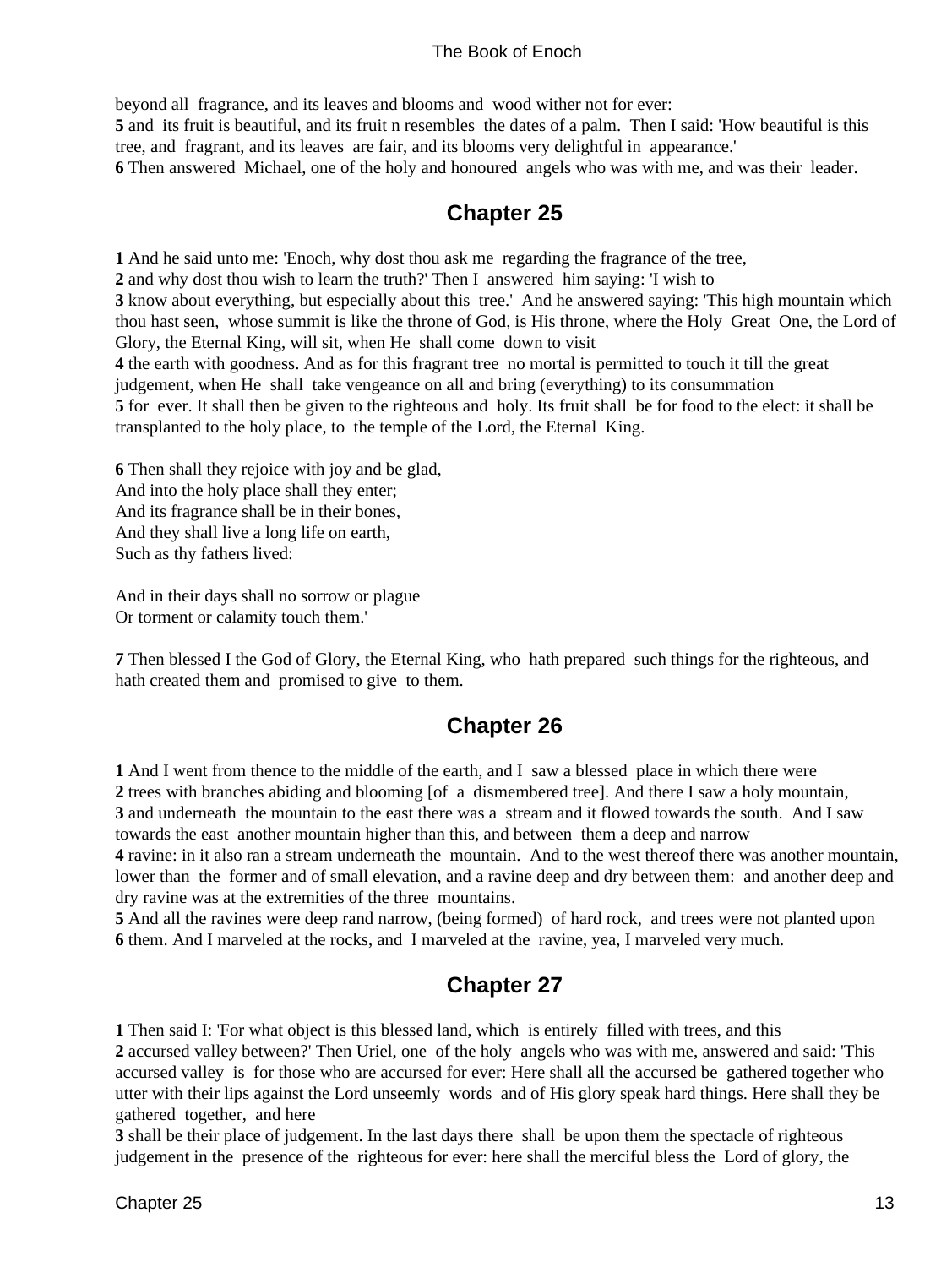<span id="page-17-0"></span>Eternal King.

**4** In the days of judgement over the former, they shall bless Him for the mercy in accordance with **5** which He has assigned them (their lot).' Then I blessed the Lord of Glory and set forth His glory and lauded Him gloriously.

### **Chapter 28**

 And thence I went towards the east, into the midst of the mountain range of the desert, and I saw a wilderness and it was solitary, full of trees and plants. And water gushed forth from above. Rushing like a copious watercourse [which flowed] towards the north−west it caused clouds and dew to ascend on every side.

### **Chapter 29**

**1** And thence I went to another place in the desert, and approached to the east of this mountain range. **2** And there I saw aromatic trees exhaling the fragrance of frankincense and myrrh, and the trees also were similar to the almond tree.

### **Chapter 30**

**1,2** And beyond these, I went afar to the east, and I saw another place, a valley (full) of water. And **3** therein there was a tree, the colour (?) of fragrant trees such as the mastic. And on the sides of those valleys I saw fragrant cinnamon. And beyond these I proceeded to the east.

### **Chapter 31**

 And I saw other mountains, and amongst them were groves of trees, and there flowed forth from them nectar, which is named sarara and galbanum. And beyond these mountains I saw another mountain to the east of the ends of the earth, whereon were aloe−trees, and all the trees were full of stacte, being like almond−trees. And when one burnt it, it smelt sweeter than any fragrant odour.

### **Chapter 32**

**1** And after these fragrant odours, as I looked towards the north over the mountains I saw seven mountains full of choice nard and fragrant trees and cinnamon and pepper.

**2** And thence I went over the summits of all these mountains, far towards the east of the earth, and passed above the Erythraean sea and went far from it, and passed over the angel Zotiel. And I came to the Garden of Righteousness,

**3** I and from afar off trees more numerous than I these trees and great−two trees there, very great, beautiful, and glorious, and magnificent, and the tree of knowledge, whose holy fruit they eat and know great wisdom. **4** That tree is in height like the fir, and its leaves are like (those of) the Carob tree: and its fruit

**5** is like the clusters of the vine, very beautiful: and the fragrance of the tree penetrates afar. Then **6** I said: 'How beautiful is the tree, and how attractive is its look!' Then Raphael the holy angel, who was with me, answered me and said: 'This is the tree of wisdom, of which thy father old (in years) and thy aged mother, who were before thee, have eaten, and they learnt wisdom and their eyes were opened, and they knew that they were naked and they were driven out of the garden.'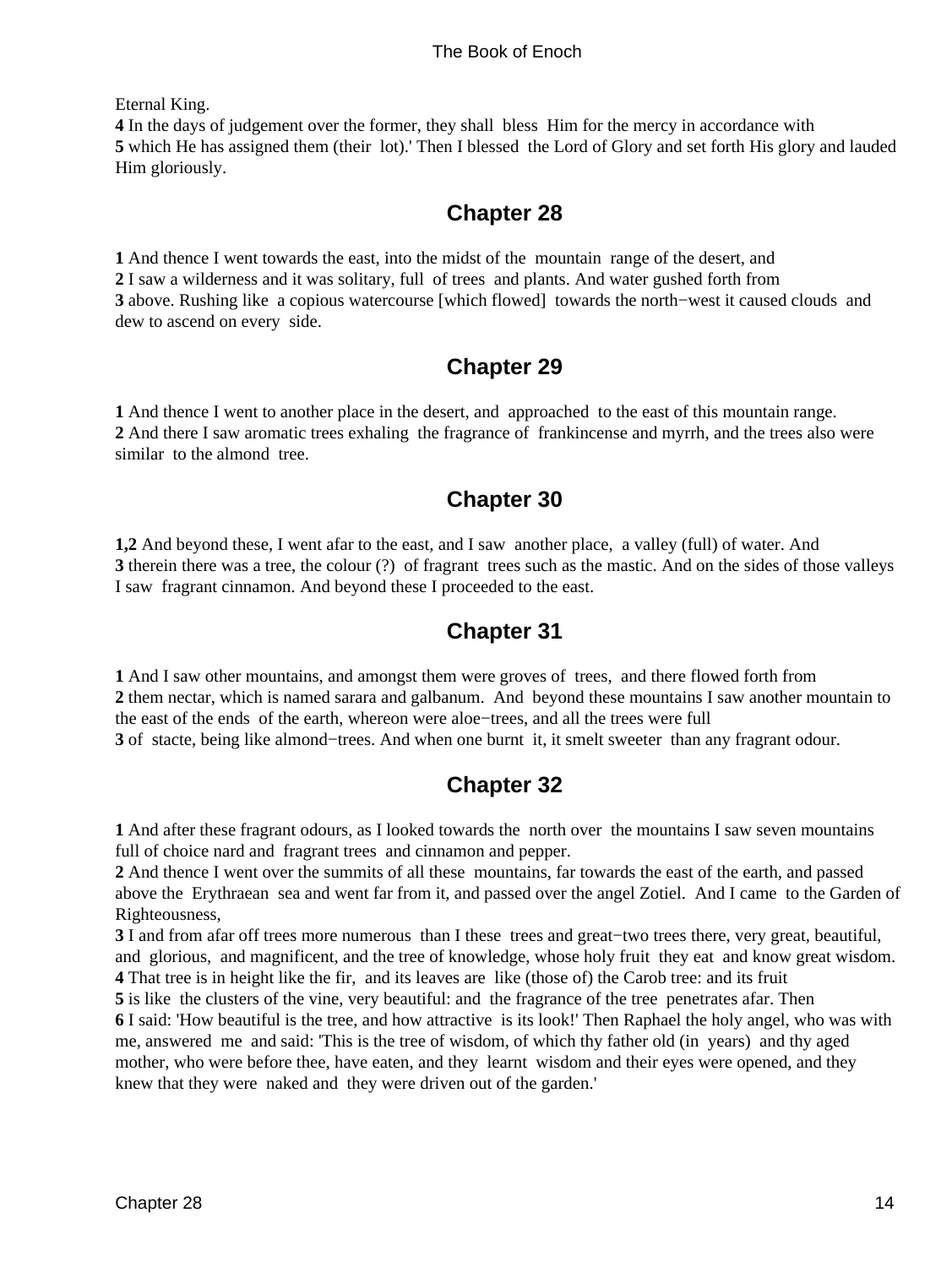### **Chapter 33**

<span id="page-18-0"></span>**1** And from thence I went to the ends of the earth and saw there great beasts, and each differed from the other; and (I saw) birds also differing in appearance and beauty and voice, the one differing from the other. And to the east of those beasts I saw the ends of the earth whereon the heaven

**2** rests, and the portals of the heaven open. And I saw how the stars of heaven come forth, and

**3** I counted the portals out of which they proceed, and wrote down all their outlets, of each individual star by itself, according to their number and their names, their courses and their positions, and their

**4** times and their months, as Uriel the holy angel who was with me showed me. He showed all things to me and wrote them down for me: also their names he wrote for me, and their laws and their companies.

### **Chapter 34**

**1** And from thence I went towards the north to the ends of the earth, and there I saw a great and

**2** glorious device at the ends of the whole earth. And here I saw three portals of heaven open in the heaven: through each of them proceed north winds: when they blow there is cold, hail, frost,

**3** snow, dew, and rain. And out of one portal they blow for good: but when they blow through the other two portals, it is with violence and affliction on the earth, and they blow with violence.

### **Chapter 35**

**1** And from thence I went towards the west to the ends of the earth, and saw there three portals of the heaven open such as I had seen in the east, the same number of portals, and the same number of outlets.

### **Chapter 36**

**1** And from thence I went to the south to the ends of the earth, and saw there three open portals **2** of the heaven: and thence there come dew, rain, and wind. And from thence I went to the east to the ends of the heaven, and saw here the three eastern portals of heaven open and small portals **3** above them. Through each of these small portals pass the stars of heaven and run their course to the west on the path which is shown to them. And as often as I saw I blessed always the Lord of Glory, and I continued to bless the Lord of Glory who has wrought great and glorious wonders, to show the greatness of His work to the angels and to spirits and to men, that they might praise His work and all His creation: that they might see the work of His might and praise the great work of His hands and bless Him for ever.

# **Book 2: Parables**

### **Chapter 37**

**1** The second vision which he saw, the vision of wisdom −which Enoch the son of Jared, the son **2** of Mahalalel, the son of Cainan, the son of Enos, the son of Seth, the son of Adam, saw. And this is the beginning of the words of wisdom which I lifted up my voice to speak and say to those which dwell on earth: Hear, ye men of old time, and see, ye that come after, the words of the Holy

**3** One which I will speak before the Lord of Spirits. It were better to declare (them only) to the men of old time, but even from those that come after we will not withhold the beginning of wisdom.

**4** Till the present day such wisdom has never been given by the Lord of Spirits as I have received according to my insight, according to the good pleasure of the Lord of Spirits by whom the lot of

**5** eternal life has been given to me. Now three Parables were imparted to me, and I lifted up my voice and recounted them to those that dwell on the earth.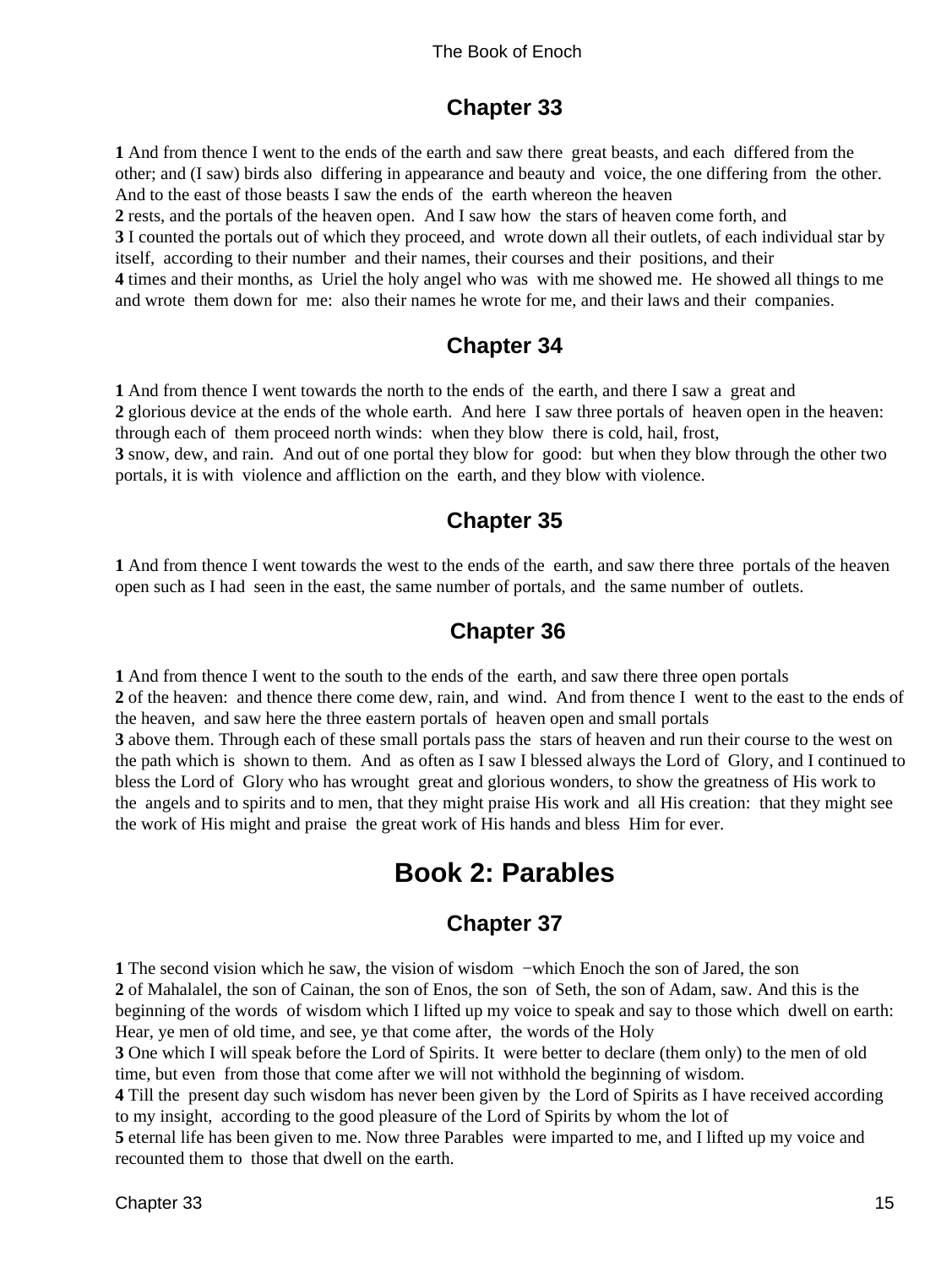### **Chapter 38**

<span id="page-19-0"></span>**1** The first Parable.

When the congregation of the righteous shall appear, And sinners shall be judged for their sins, And shall be driven from the face of the earth:

**2** And when the Righteous One shall appear before the eyes of the righteous, Whose elect works hang upon the Lord of Spirits, And light shall appear to the righteous and the elect who dwell on the earth,

Where then will be the dwelling of the sinners,

And where the resting−place of those who have denied the Lord of Spirits? It had been good for them if they had not been born.

**3** When the secrets of the righteous shall be revealed and the sinners judged, And the godless driven from the presence of the righteous and elect, **4** From that time those that possess the earth shall no longer be powerful and exalted: And they shall not be able to behold the face of the holy, For the Lord of Spirits has caused His light to appear On the face of the holy, righteous, and elect.

**5** Then shall the kings and the mighty perish And be given into the hands of the righteous and holy. **6** And thenceforward none shall seek for themselves mercy from the Lord of Spirits For their life is at an end.

### **Chapter 39**

**1** And it shall come to pass in those days that elect and holy children will descend from the **2** high heaven, and their seed will become one with the children of men. And in those days Enoch received books of zeal and wrath, and books of disquiet and expulsion.

And mercy shall not be accorded to them, saith the Lord of Spirits. **3** And in those days a whirlwind carried me off from the earth, And set me down at the end of the heavens.

**4** And there I saw another vision, the dwelling−places of the holy, And the resting−places of the righteous.

**5** Here mine eyes saw their dwellings with His righteous angels, And their resting−places with the holy.

And they petitioned and interceded and prayed for the children of men, And righteousness flowed before them as water,

And mercy like dew upon the earth: Thus it is amongst them for ever and ever.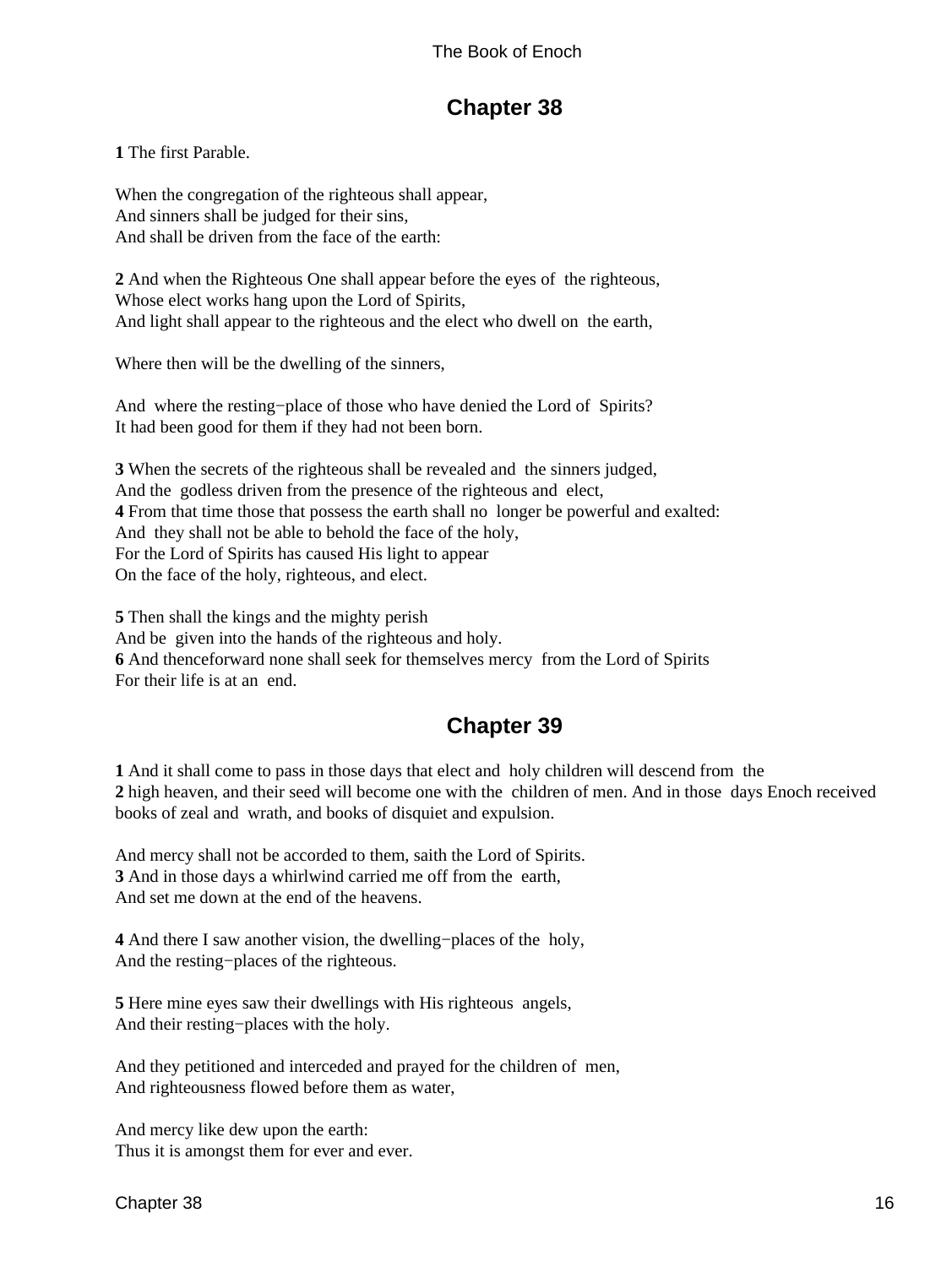<span id="page-20-0"></span>**6a** And in that place mine eyes saw the Elect One of righteousness and of faith, And I saw his dwelling−place under the wings of the Lord of Spirits. **6b** And righteousness shall prevail in his days, And the righteous and elect shall be without number before Him for ever and ever. **7** And all the righteous and elect before Him shall be strong as fiery lights, And their mouth shall be full of blessing,

And their lips extol the name of the Lord of Spirits, And righteousness before Him shall never fail, [And uprightness shall never fail before Him.] **8** There I wished to dwell, And my spirit longed for that dwelling−place:

And there heretofore hath been my portion,

For so has it been established concerning me before the Lord of Spirits.

**9** In those days I praised and extolled the name of the Lord of Spirits with blessings and praises, because He hath destined me for blessing and glory according to the good pleasure of the Lord of

**10** Spirits. For a long time my eyes regarded that place, and I blessed Him and praised Him, saying: Blessed is He, and may He be blessed from the beginning and for evermore. And before Him there is no ceasing. He knows before the world was created what is for ever and what will be from

**11** generation unto generation. Those who sleep not bless Thee: they stand before Thy glory and bless, praise, and extol, saying: "Holy, holy, holy, is the Lord of Spirits: He filleth the earth with

**12** spirits." And here my eyes saw all those who sleep not: they stand before Him and bless and say:

Blessed be Thou, and blessed be the name of the Lord for ever and ever. And my face was changed; for I could no longer behold.

### **Chapter 40**

**1** And after that I saw thousands of thousands and ten thousand times ten thousand, I saw a multitude **2** beyond number and reckoning, who stood before the Lord of Spirits. And on the four sides of the Lord of Spirits I saw four presences, different from those that sleep not, and I learnt their names: for the angel that went with me made known to me their names, and showed me all the hidden things.

**3** And I heard the voices of those four presences as they uttered praises before the Lord of glory.

**4,5** The first voice blesses the Lord of Spirits for ever and ever. And the second voice I heard blessing **6** the Elect One and the elect ones who hang upon the Lord of Spirits. And the third voice I heard pray and intercede for those who dwell on the earth and supplicate in the name of the Lord of Spirits.

**7** And I heard the fourth voice fending off the Satans and forbidding them to come before the Lord **8** of Spirits to accuse them who dwell on the earth. After that I asked the angel of peace who went with me, who showed me everything that is hidden: Who are these four presences which I have

**9** seen and whose words I have heard and written down? And he said to me: This first is Michael, the merciful and long−suffering: and the second, who is set over all the diseases and all the wounds of the children of men, is Raphael: and the third, who is set over all the powers, is Gabriel: and the fourth, who is set over the repentance unto hope of those who inherit eternal life, is named Phanuel.

**10** And these are the four angels of the Lord of Spirits and the four voices I heard in those days.

### **Chapter 41**

**1** And after that I saw all the secrets of the heavens, and how the kingdom is divided, and how the **2** actions of men are weighed in the balance. And there I saw the mansions of the elect and the mansions of the holy, and mine eyes saw there all the sinners being driven from thence which deny the name of the Lord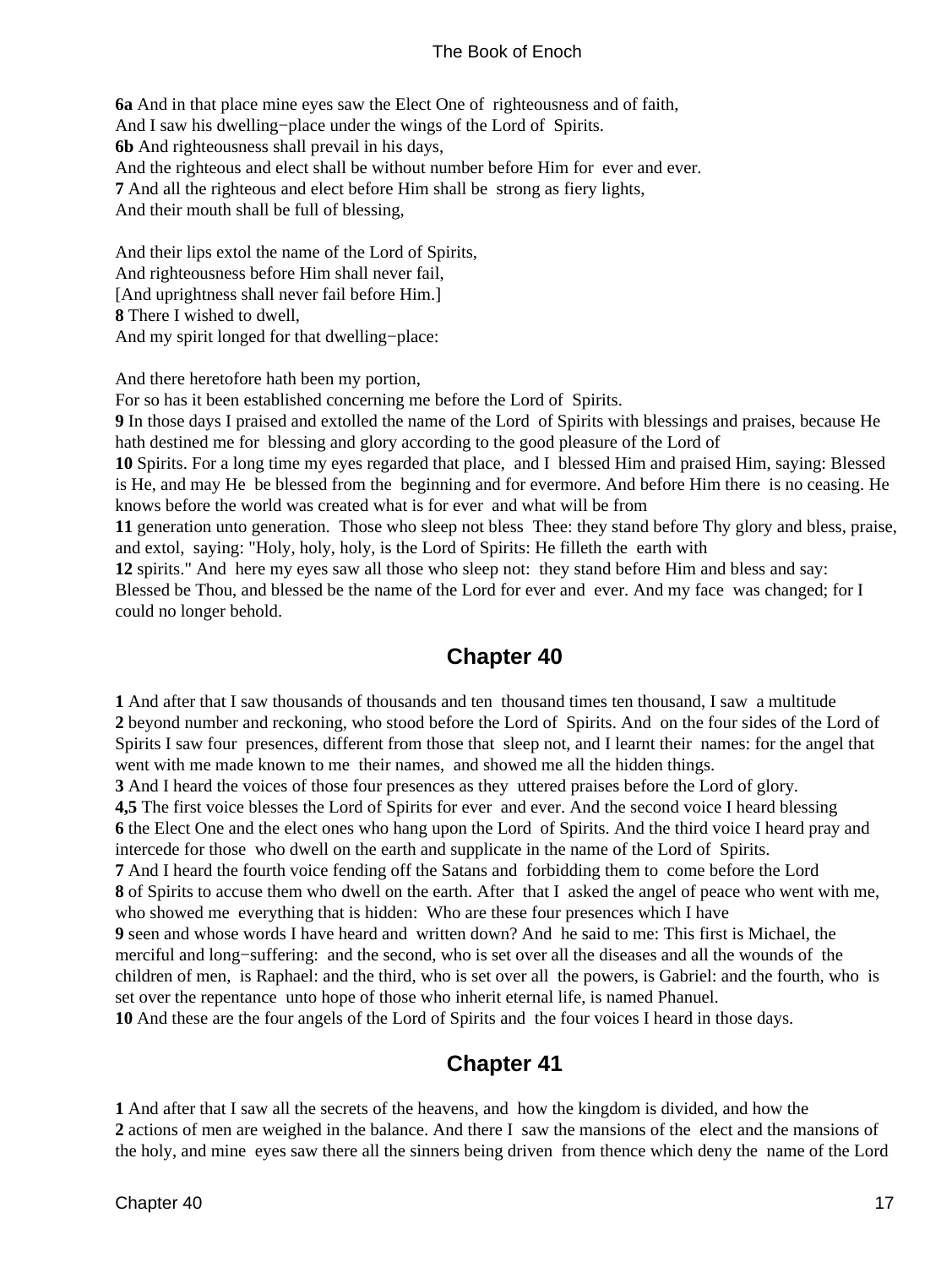<span id="page-21-0"></span>of Spirits, and being dragged off: and they could not abide because of the punishment which proceeds from the Lord of Spirits.

**3** And there mine eyes saw the secrets of the lightning and of the thunder, and the secrets of the winds, how they are divided to blow over the earth, and the secrets of the clouds and dew, and these

**4** I saw from whence they proceed in that place and from whence they saturate the dusty earth. And there I saw closed chambers out of which the winds are divided, the chamber of the hail and winds, the chamber of the mist, and of the clouds, and the cloud thereof hovers over the earth from the

**5** beginning of the world. And I saw the chambers of the sun and moon, whence they proceed and whither they come again, and their glorious return, and how one is superior to the other, and their stately orbit, and how they do not leave their orbit, and they add nothing to their orbit and they take nothing from it, and they keep faith with each other, in accordance with the oath by which they

**6** are bound together. And first the sun goes forth and traverses his path according to the commandment **7** of the Lord of Spirits, and mighty is His name for ever and ever. And after that I saw the hidden and the visible path of the moon, and she accomplishes the course of her path in that place by day and by night−the one holding a position opposite to the other before the Lord of Spirits.

And they give thanks and praise and rest not; For unto them is their thanksgiving rest. **8** For the sun changes oft for a blessing or a curse, And the course of the path of the moon is light to the righteous And darkness to the sinners in the name of the Lord, Who made a separation between the light and the darkness, And divided the spirits of men, And strengthened the spirits of the righteous, In the name of His righteousness.

**9** For no angel hinders and no power is able to hinder; for He appoints a judge for them all and He judges them all before Him.

### **Chapter 42**

**1** Wisdom found no place where she might dwell; Then a dwelling−place was assigned her in the heavens.

**2** Wisdom went forth to make her dwelling among the children of men, And found no dwelling−place:

Wisdom returned to her place, And took her seat among the angels.

**3** And unrighteousness went forth from her chambers: Whom she sought not she found, And dwelt with them,

As rain in a desert And dew on a thirsty land.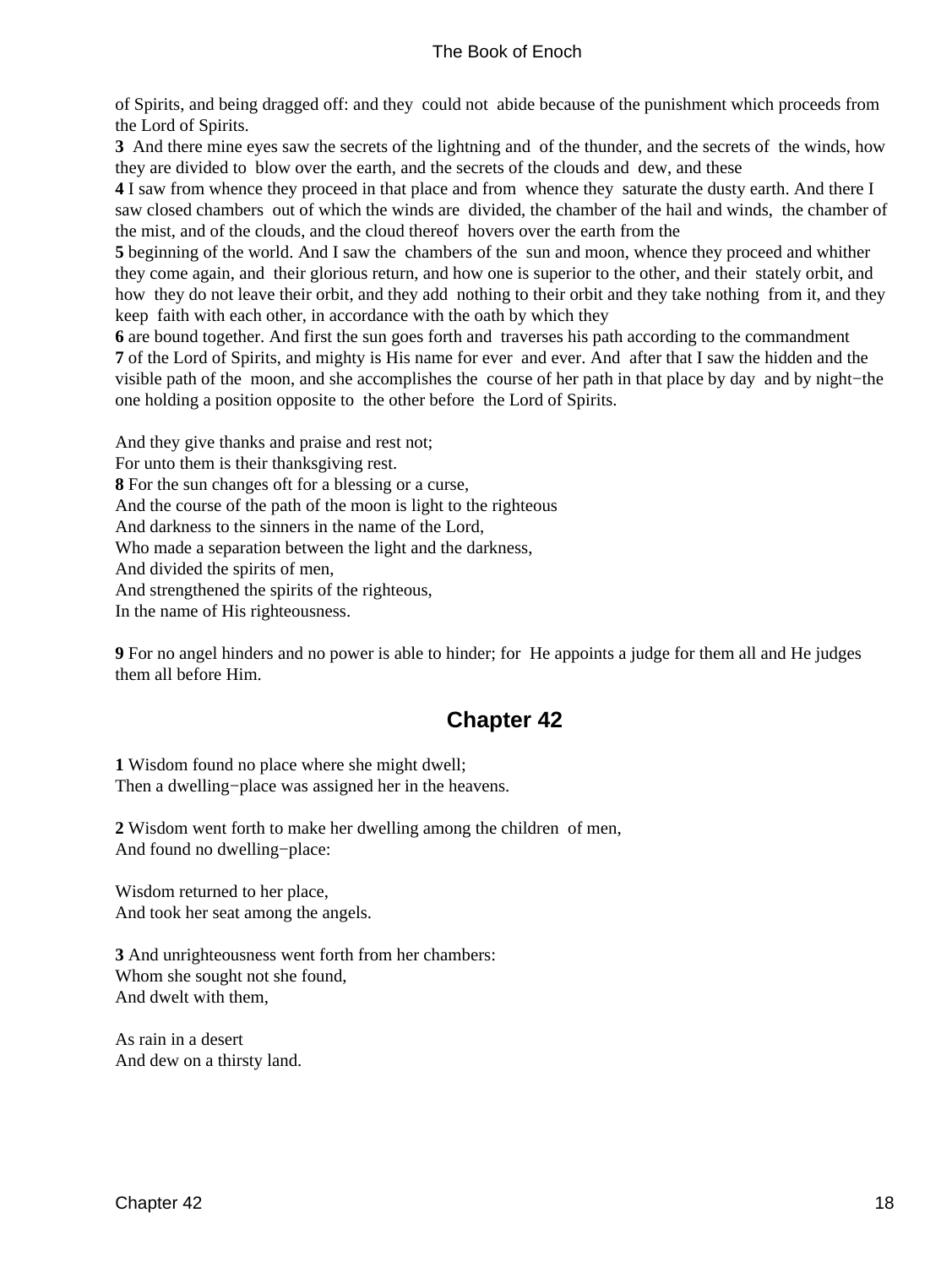### **Chapter 43**

<span id="page-22-0"></span>**1** And I saw other lightnings and the stars of heaven, and I saw how He called them all by their **2** names and they hearkened unto Him. And I saw how they are weighed in a righteous balance according to their proportions of light: (I saw) the width of their spaces and the day of their appearing, and how their revolution produces lightning: and (I saw) their revolution according to the

**3** number of the angels, and (how) they keep faith with each other. And I asked the angel who went **4** with me who showed me what was hidden: What are these? And he said to me: The Lord of Spirits hath showed thee their parabolic meaning (lit. their parable): these are the names of the holy who dwell on the earth and believe in the name of the Lord of Spirits for ever and ever.

### **Chapter 44**

Also another phenomenon I saw in regard to the lightnings: how some of the stars arise and become lightnings and cannot part with their new form.

### **Chapter 45**

**1** And this is the second Parable concerning those who deny the name of the dwelling of the holy ones and the Lord of Spirits.

**2** And into the heaven they shall not ascend, And on the earth they shall not come: Such shall be the lot of the sinners Who have denied the name of the Lord of Spirits, Who are thus preserved for the day of suffering and tribulation.

**3** On that day Mine Elect One shall sit on the throne of glory And shall try their works, And their places of rest shall be innumerable.

And their souls shall grow strong within them when they see Mine Elect Ones, And those who have called upon My glorious name:

**4** Then will I cause Mine Elect One to dwell among them. And I will transform the heaven and make it an eternal blessing and light **5** And I will transform the earth and make it a blessing: And I will cause Mine elect ones to dwell upon it: But the sinners and evil−doers shall not set foot thereon.

**6** For I have provided and satisfied with peace My righteous ones And have caused them to dwell before Me:

But for the sinners there is judgement impending with Me, So that I shall destroy them from the face of the earth.

### **Chapter 46**

**1** And there I saw One who had a head of days, And His head was white like wool,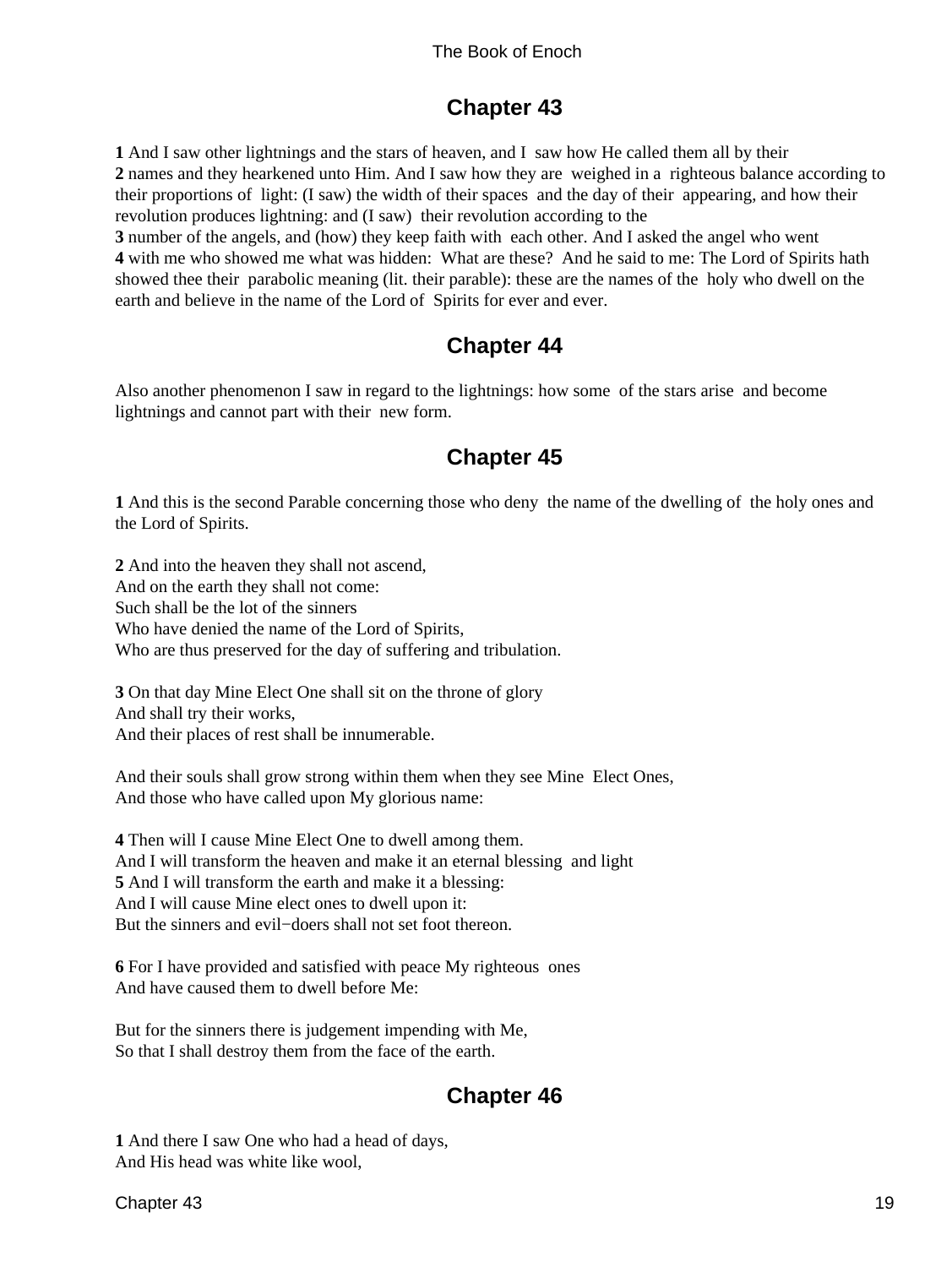<span id="page-23-0"></span>And with Him was another being whose countenance had the appearance of a man,

And his face was full of graciousness, like one of the holy angels.

**2** And I asked the angel who went with me and showed me all the hidden things, concerning that **3** Son of Man, who he was, and whence he was, (and) why he went with the Head of Days? And he answered and said unto me:

This is the son of Man who hath righteousness,

With whom dwelleth righteousness,

And who revealeth all the treasures of that which is hidden,

Because the Lord of Spirits hath chosen him, And whose lot hath the pre−eminence before the Lord of Spirits in uprightness for ever.

**4** And this Son of Man whom thou hast seen Shall raise up the kings and the mighty from their seats, [And the strong from their thrones] And shall loosen the reins of the strong, And break the teeth of the sinners.

**5**[And he shall put down the kings from their thrones and kingdoms] Because they do not extol and praise Him, Nor humbly acknowledge whence the kingdom was bestowed upon them. **6** And he shall put down the countenance of the strong, And shall fill them with shame.

And darkness shall be their dwelling, And worms shall be their bed, And they shall have no hope of rising from their beds, Because they do not extol the name of the Lord of Spirits.

**7** And these are they who judge the stars of heaven, [And raise their hands against the Most High], And tread upon the earth and dwell upon it. And all their deeds manifest unrighteousness, And their power rests upon their riches, And their faith is in the gods which they have made with their hands, And they deny the name of the Lord of Spirits,

**8** And they persecute the houses of His congregations, And the faithful who hang upon the name of the Lord of Spirits.

### **Chapter 47**

**1** And in those days shall have ascended the prayer of the righteous, And the blood of the righteous from the earth before the Lord of Spirits.

**2** In those days the holy ones who dwell above in the heavens Shall unite with one voice And supplicate and pray and praise, And give thanks and bless the name of the Lord of Spirits On behalf of the blood of the righteous which has been shed,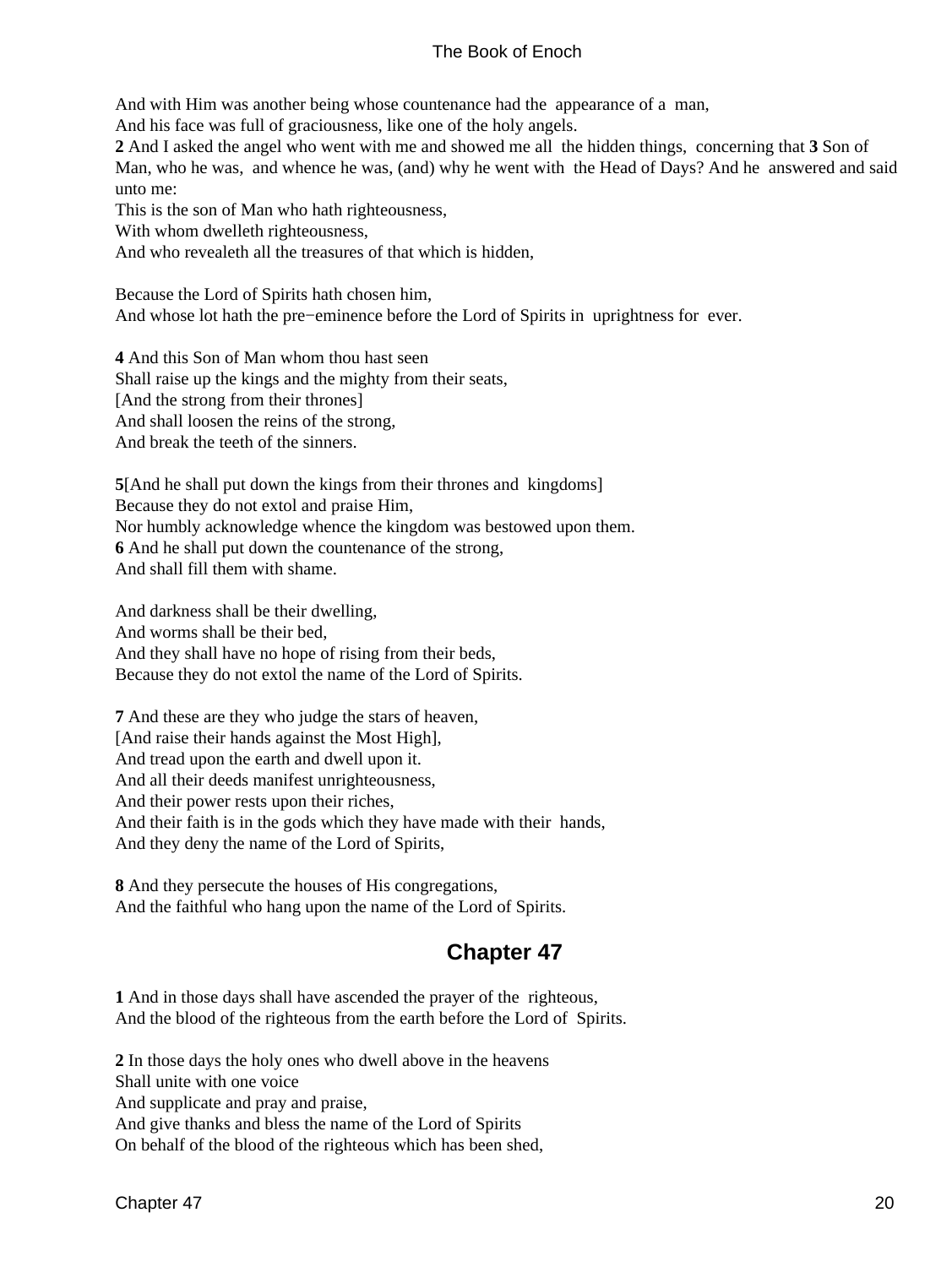<span id="page-24-0"></span>And that the prayer of the righteous may not be in vain before the Lord of Spirits, That judgement may be done unto them, And that they may not have to suffer for ever.

**3** In those days I saw the Head of Days when He seated himself upon the throne of His glory, And the books of the living were opened before Him: And all His host which is in heaven above and His counselors stood before Him,

**4** And the hearts of the holy were filled with joy; Because the number of the righteous had been offered, And the prayer of the righteous had been heard, And the blood of the righteous been required before the Lord of Spirits.

### **Chapter 48**

**1** And in that place I saw the fountain of righteousness Which was inexhaustible: And around it were many fountains of wisdom: And all the thirsty drank of them, And were filled with wisdom, And their dwellings were with the righteous and holy and elect. **2** And at that hour that Son of Man was named In the presence of the Lord of Spirits, And his name before the Head of Days.

**3** Yea, before the sun and the signs were created, Before the stars of the heaven were made, His name was named before the Lord of Spirits.

**4** He shall be a staff to the righteous whereon to stay themselves and not fall, And he shall be the light of the Gentiles, And the hope of those who are troubled of heart.

**5** All who dwell on earth shall fall down and worship before him, And will praise and bless and celebrate with song the Lord of Spirits.

**6** And for this reason hath he been chosen and hidden before Him, Before the creation of the world and for evermore.

**7** And the wisdom of the Lord of Spirits hath revealed him to the holy and righteous; For he hath preserved the lot of the righteous, Because they have hated and despised this world of unrighteousness, And have hated all its works and ways in the name of the Lord of Spirits: For in his name they are saved, And according to his good pleasure hath it been in regard to their life.

**8** In these days downcast in countenance shall the kings of the earth have become, And the strong who possess the land because of the works of their hands, For on the day of their anguish and affliction they shall not (be able to) save themselves. And I will give them over into the hands of Mine elect: **9**As straw in the fire so shall they burn before the face of the holy: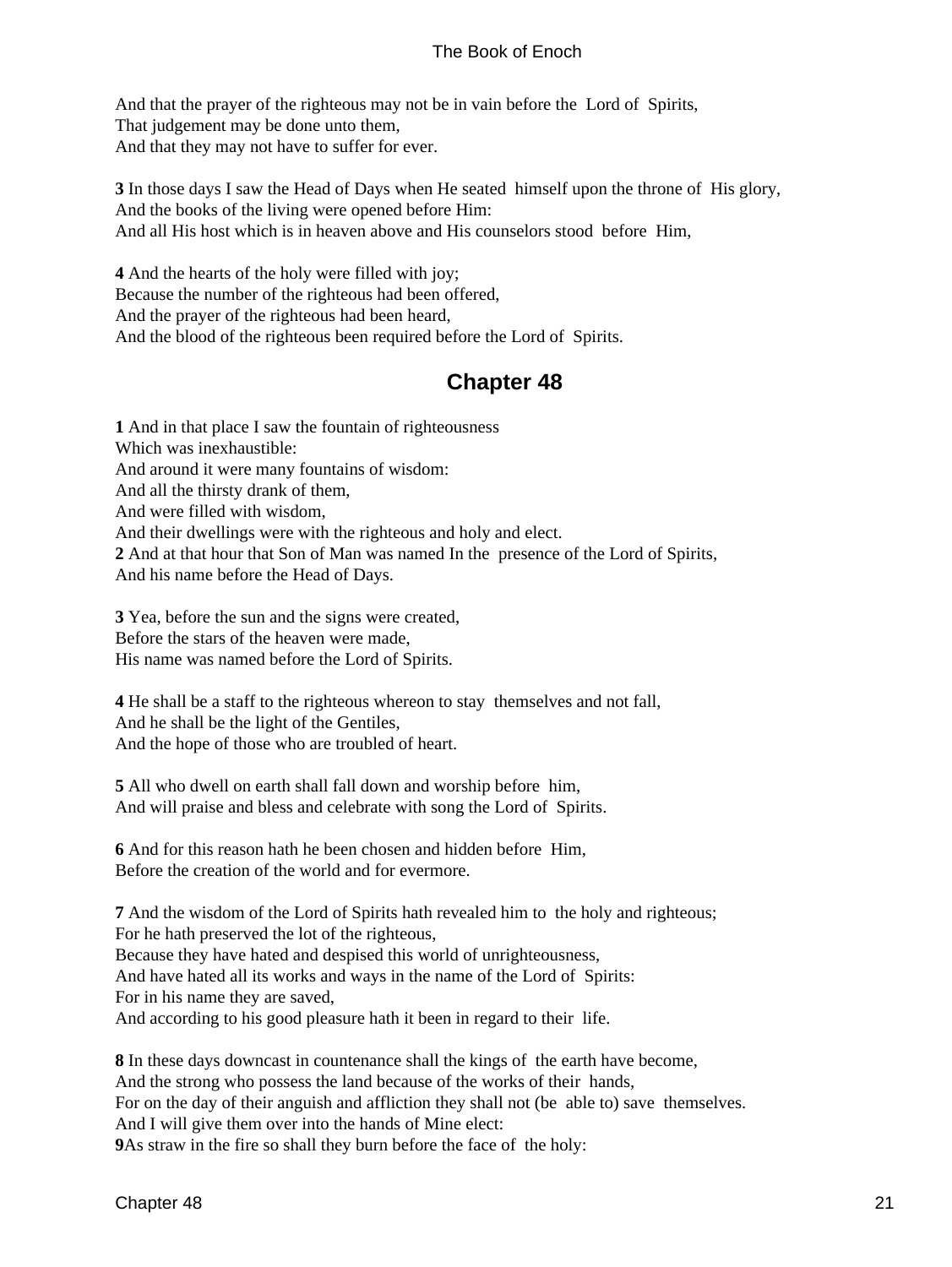<span id="page-25-0"></span>As lead in the water shall they sink before the face of the righteous, And no trace of them shall any more be found. **10** And on the day of their affliction there shall be rest on the earth, And before them they shall fall and not rise again: And there shall be no one to take them with his hands and raise them: For they have denied the Lord of Spirits and His Anointed. The name of the Lord of Spirits be blessed.

### **Chapter 49**

**l** For wisdom is poured out like water, And glory faileth not before him for evermore.

**2** For he is mighty in all the secrets of righteousness, And unrighteousness shall disappear as a shadow, And have no continuance; Because the Elect One standeth before the Lord of Spirits, And his glory is for ever and ever, And his might unto all generations.

**3** And in him dwells the spirit of wisdom, And the spirit which gives insight, And the spirit of understanding and of might, And the spirit of those who have fallen asleep in righteousness.

**4** And he shall judge the secret things, And none shall be able to utter a lying word before him; For he is the Elect One before the Lord of Spirits according to His good pleasure.

### **Chapter 50**

**1** And in those days a change shall take place for the holy and elect, And the light of days shall abide upon them, And glory and honour shall turn to the holy, **2** On the day of affliction on which evil shall have been treasured up against the sinners.

And the righteous shall be victorious in the name of the Lord of Spirits: And He will cause the others to witness (this) That they may repent And forgo the works of their hands.

**3** They shall have no honour through the name of the Lord of Spirits, Yet through His name shall they be saved, And the Lord of Spirits will have compassion on them, For His compassion is great.

**4** And He is righteous also in His judgement, And in the presence of His glory unrighteousness also shall not maintain itself: At His judgement the unrepentant shall perish before Him. **5** And from henceforth I will have no mercy on them, saith the Lord of Spirits.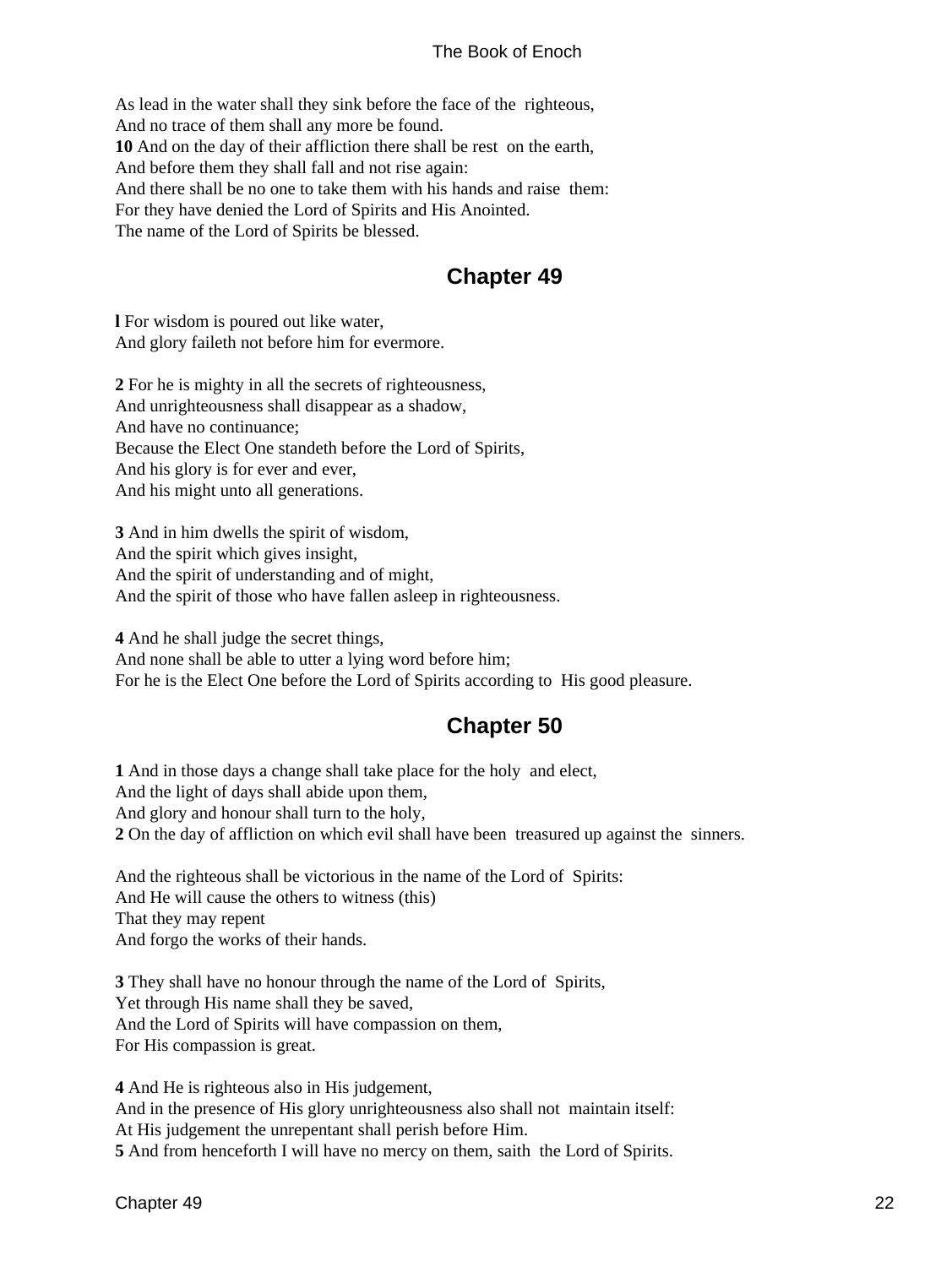### **Chapter 51**

<span id="page-26-0"></span>**1** And in those days shall the earth also give back that which has been entrusted to it, And Sheol also shall give back that which it has received, And hell shall give back that which it owes.

For in those days the Elect One shall arise, **2** And he shall choose the righteous and holy from among them: For the day has drawn nigh that they should be saved.

**3** And the Elect One shall in those days sit on My throne, And his mouth shall pour forth all the secrets of wisdom and counsel: For the Lord of Spirits hath given (them) to him and hath glorified him.

**4** And in those days shall the mountains leap like rams, And the hills also shall skip like lambs satisfied with milk, And the faces of [all] **5a** the angels in heaven shall be lighted up with joy.

**5b** And the earth shall rejoice, **5c** And the righteous shall dwell upon it, **5d** And the elect shall walk thereon.

### **Chapter 52**

1 And after those days in that place where I had seen all the visions of that which is hidden, for

**2** I had been carried off in a whirlwind and they had borne me towards the west−There mine eyes saw all the secret things of heaven that shall be, a mountain of iron, and a mountain of copper, and a mountain of silver, and a mountain of gold, and a mountain of soft metal, and a mountain of lead.

**3** And I asked the angel who went with me, saying, What things are these which I have seen in

**4** secret? And he said unto me: All these things which thou hast seen shall serve the dominion of His Anointed that he may be potent and mighty on the earth.

**5** And that angel of peace answered, saying unto me: Wait a little, and there shall be revealed unto thee all the secret things which surround the Lord of Spirits.

**6** And these mountains which thine eyes have seen,

The mountain of iron, and the mountain of copper, and the mountain of silver,

And the mountain of gold, and the mountain of soft metal, and the mountain of lead,

All these shall be in the presence of the Elect One

As wax: before the fire,

And like the water which streams down from above [upon those mountains],

And they shall become powerless before his feet.

**7** And it shall come to pass in those days that none shall be saved,

Either by gold or by silver,

And none be able to escape.

**8** And there shall be no iron for war,

Nor shall one clothe oneself with a breastplate.

Bronze shall be of no service,

And tin [shall be of no service and] shall not be esteemed,

And lead shall not be desired.

**9** And all these things shall be [denied and] destroyed from the surface of the earth,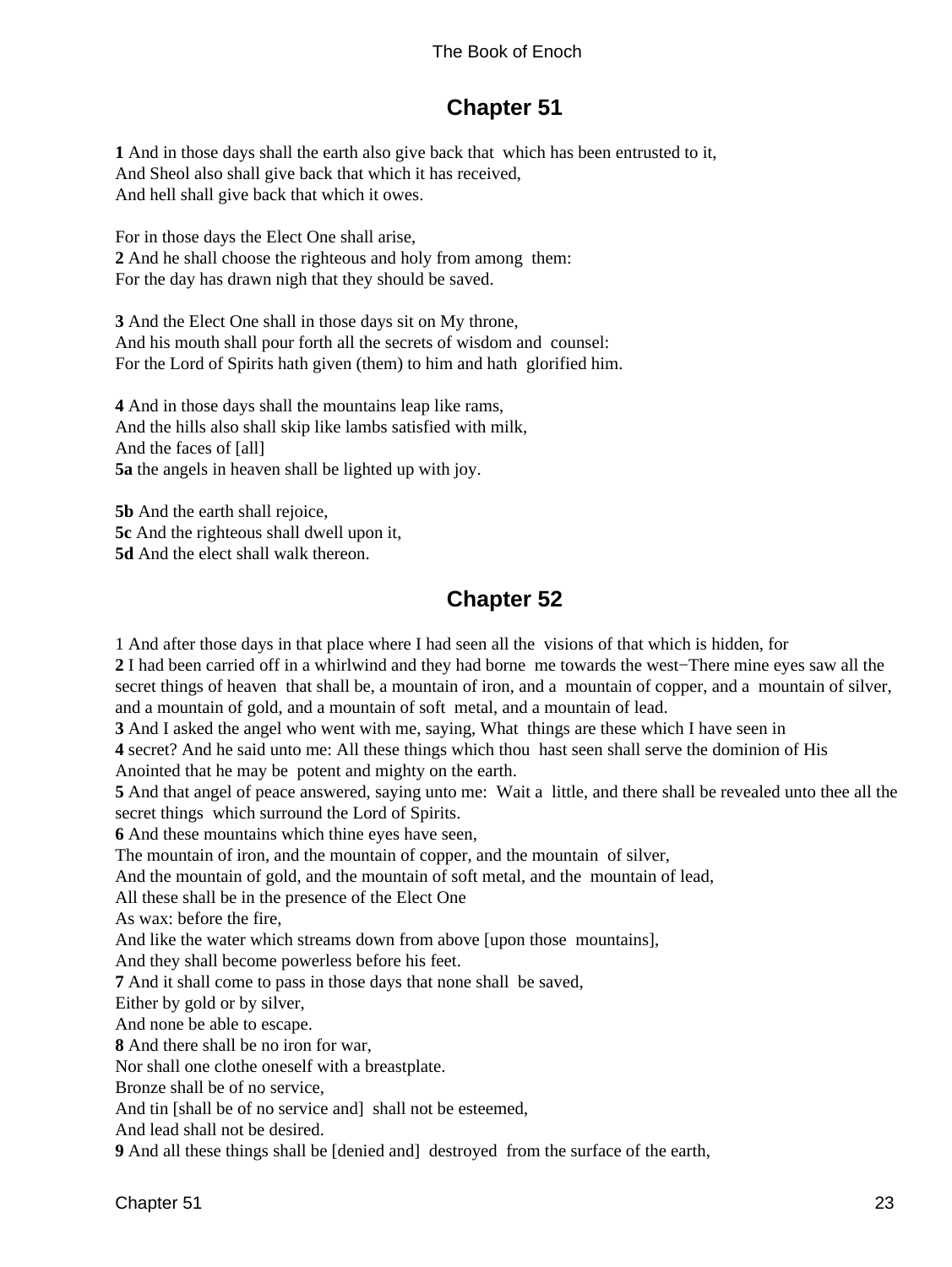<span id="page-27-0"></span>When the Elect One shall appear before the face of the Lord of Spirits.

### **Chapter 53**

**1** There mine eyes saw a deep valley with open mouths, and all who dwell on the earth and sea and islands shall bring to him gifts and presents and tokens of homage, but that deep valley shall not become full. **2** And their hands commit lawless deeds,

And the sinners devour all whom they lawlessly oppress:

Yet the sinners shall be destroyed before the face of the Lord of Spirits,

And they shall be banished from off the face of His earth,

And they shall perish for ever and ever.

**3** For I saw all the angels of punishment abiding (there) and preparing all the instruments of Satan.

**4** And I asked the angel of peace who went with me: For whom are they preparing these Instruments?

**5** And he said unto me: They prepare these for the kings and the mighty of this earth, that they may thereby be destroyed.

**6** And after this the Righteous and Elect One shall cause the house of his congregation to appear: henceforth they shall be no more hindered in the name of the Lord of Spirits.

**7** And these mountains shall not stand as the earth before his righteousness,

But the hills shall be as a fountain of water,

And the righteous shall have rest from the oppression of sinners.

### **Chapter 54**

**1** And I looked and turned to another part of the earth, and saw there a deep valley with burning

**2** fire. And they brought the kings and the mighty, and began to cast them into this deep valley.

**3** And there mine eyes saw how they made these their instruments, iron chains of immeasurable weight.

**4** And I asked the angel of peace who went with me, saying: For whom are these chains being prepared ? And he said unto me: These are being prepared for the hosts of Azazel, so that they may take them and cast them into the abyss of complete condemnation, and they shall cover their jaws with rough stones as the Lord of Spirits commanded.

**6** And Michael, and Gabriel, and Raphael, and Phanuel shall take hold of them on that great day, and cast them on that day into the burning furnace, that the Lord of Spirits may take vengeance on them for their unrighteousness in becoming subject to Satan and leading astray those who dwell on the earth.

**7** And in those days shall punishment come from the Lord of Spirits, and he will open all the chambers of waters which are above the heavens, and of the fountains which are beneath the earth.

**8** And all the waters shall be joined with the waters: that which is above the heavens is the masculine,

**9** and the water which is beneath the earth is the feminine. And they shall destroy all who dwell **10** on the earth and those who dwell under the ends of the heaven. And when they have recognized their

unrighteousness which they have wrought on the earth, then by these shall they perish.

### **Chapter 55**

**1** And after that the Head of Days repented and said: In vain have I destroyed all who dwell

**2** on the earth. And He sware by His great name: Henceforth I will not do so to all who dwell on the earth, and I will set a sign in the heaven: and this shall be a pledge of good faith between Me and them for ever, so

long as heaven is above the earth. And this is in accordance with My command.

**3** When I have desired to take hold of them by the hand of the angels on the day of tribulation and pain because of this, I will cause My chastisement and My wrath to abide upon them, saith

**4** God, the Lord of Spirits. Ye mighty kings who dwell on the earth, ye shall have to behold Mine Elect One, how he sits on the throne of glory and judges Azazel, and all his associates, and all his hosts in the name of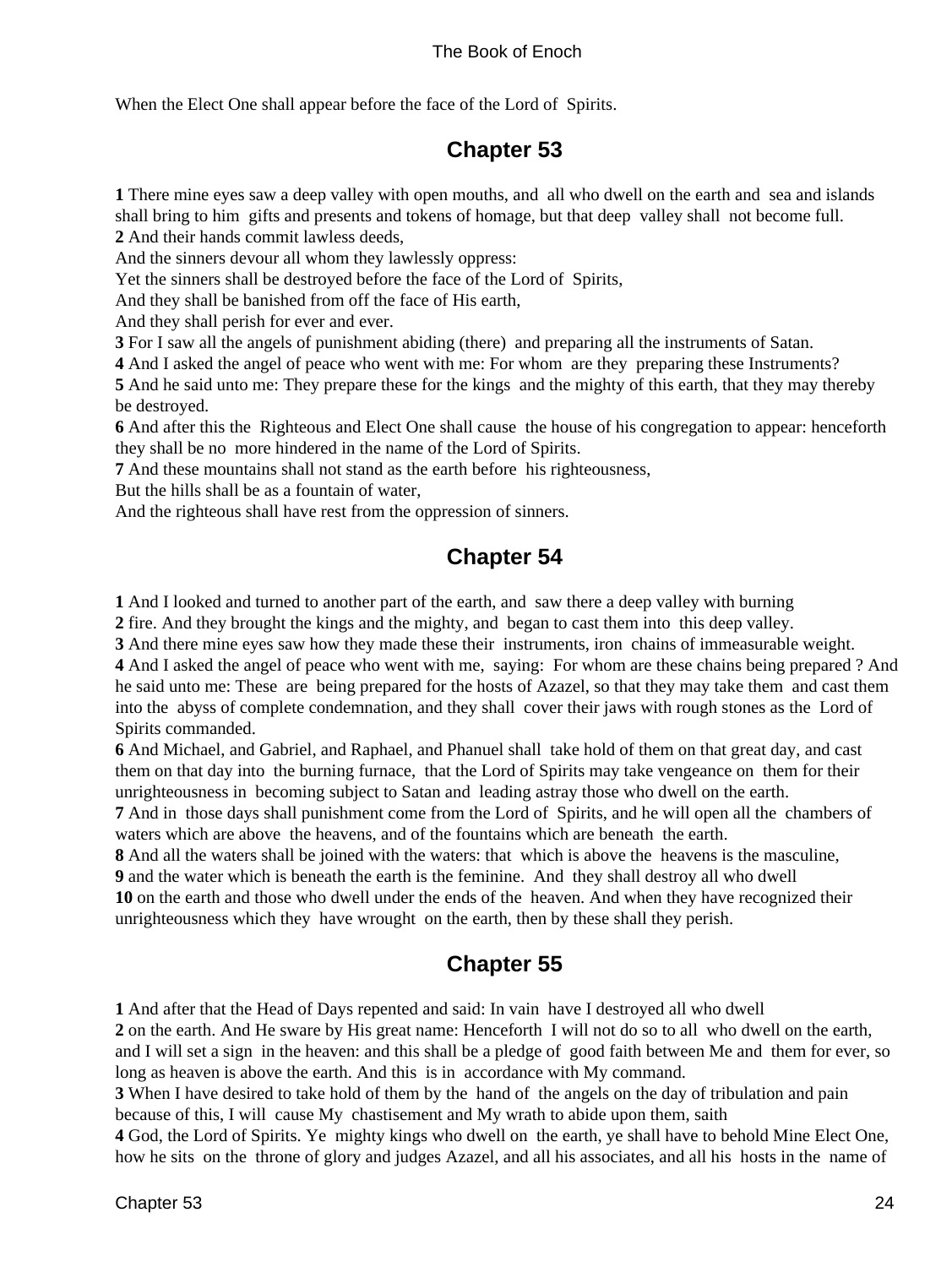<span id="page-28-0"></span>the Lord of Spirits.

### **Chapter 56**

 And I saw there the hosts of the angels of punishment going, and they held scourges and chains of iron and bronze. And I asked the angel of peace who went with me, saying: To whom are these who hold the scourges going ? And he said unto me: To their elect and beloved ones, that they may be cast into the chasm of the abyss of the valley.

**4** And then that valley shall be filled with their elect and beloved, And the days of their lives shall be at an end, And the days of their leading astray shall not thenceforward be reckoned.

**5** And in those days the angels shall return And hurl themselves to the east upon the Parthians and Medes:

They shall stir up the kings, so that a spirit of unrest shall come upon them, And they shall rouse them from their thrones,

That they may break forth as lions from their lairs, And as hungry wolves among their flocks.

**6** And they shall go up and tread under foot the land of His elect ones [And the land of His elect ones shall be before them a threshing−floor and a highway :] **7** But the city of my righteous shall be a hindrance to their horses.

And they shall begin to fight among themselves, And their right hand shall be strong against themselves,

And a man shall not know his brother, Nor a son his father or his mother,

Till there be no number of the corpses through their slaughter, And their punishment be not in vain.

**8** In those days Sheol shall open its jaws, And they shall be swallowed up therein

And their destruction shall be at an end; Sheol shall devour the sinners in the presence of the elect.

### **Chapter 57**

**1** And it came to pass after this that I saw another host of wagons, and men riding thereon, and **2** coming on the winds from the east, and from the west to the south. And the noise of their wagons was heard, and when this turmoil took place the holy ones from heaven remarked it, and the pillars of the earth were moved from their place, and the sound thereof was heard from the one end of heaven **3** to the other, in one day. And they shall all fall down and worship the Lord of Spirits. And this is the end of the second Parable.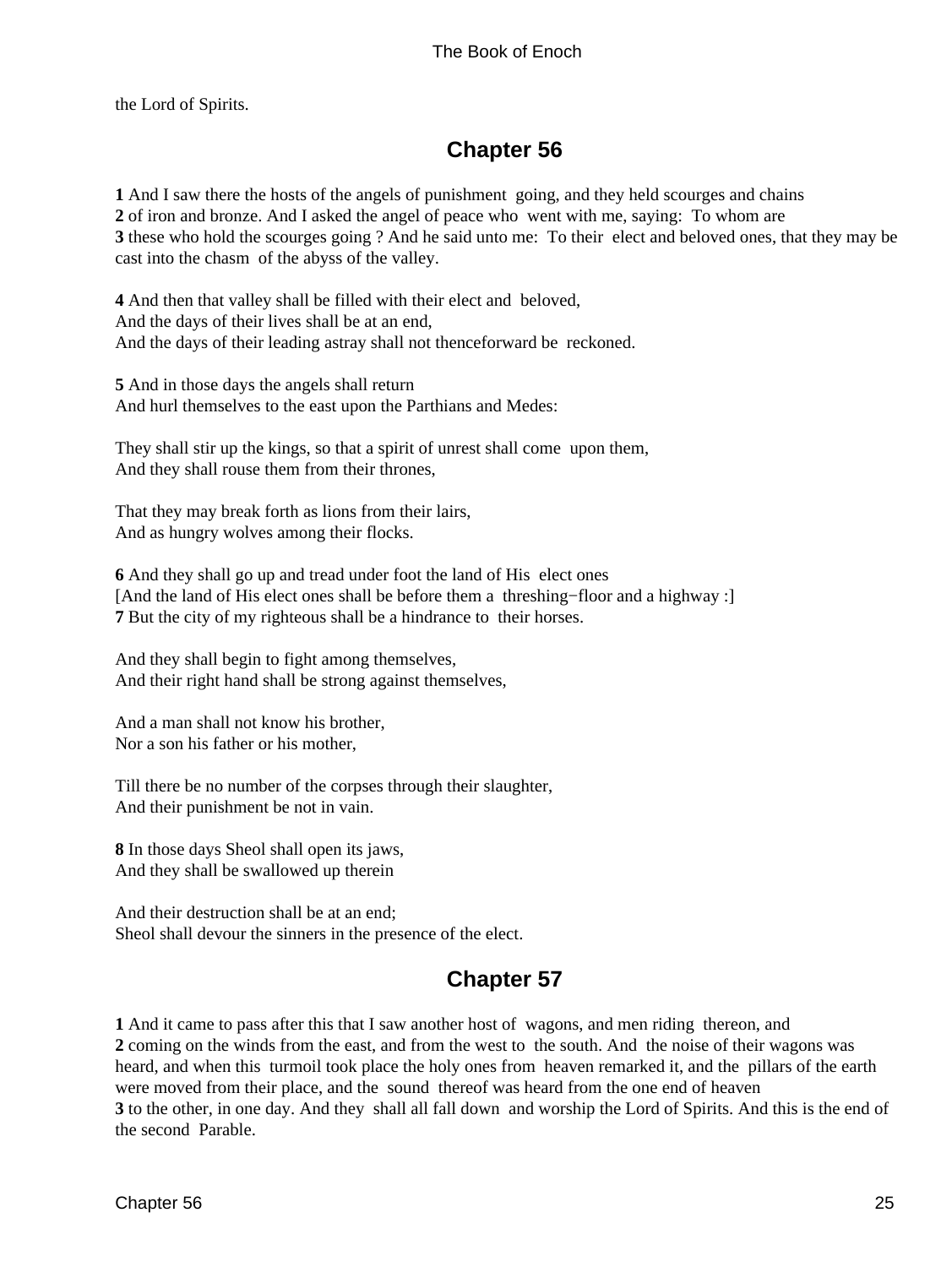### **Chapter 58**

<span id="page-29-0"></span>**1** And I began to speak the third Parable concerning the righteous and elect.

**2** Blessed are ye, ye righteous and elect, For glorious shall be your lot.

**3** And the righteous shall be in the light of the sun. And the elect in the light of eternal life: The days of their life shall be unending, And the days of the holy without number.

**4** And they shall seek the light and find righteousness with the Lord of Spirits: There shall be peace to the righteous in the name of the Eternal Lord.

**5** And after this it shall be said to the holy in heaven That they should seek out the secrets of righteousness, the heritage of faith: For it has become bright as the sun upon earth, And the darkness is past.

**6** And there shall be a light that never endeth, And to a limit (lit. number ) of days they shall not come, For the darkness shall first have been destroyed, [And the light established before the Lord of Spirits] And the light of uprightness established for ever before the Lord of Spirits.

### **Chapter 59**

**1** In those days mine eyes saw the secrets of the lightnings, and of the lights, and the judgements they execute (lit. their judgement ): and they lighten for a blessing or a curse as the Lord of

**2** Spirits willeth. And there I saw the secrets of the thunder, and how when it resounds above in the heaven, the sound thereof is heard, and he caused me to see the judgements executed on the earth, whether they be for well−being and blessing, or for a curse according to the word of the Lord of Spirits.

**3** And after that all the secrets of the lights and lightnings were shown to me, and they lighten for blessing and for satisfying.

### **Chapter 60**

A Fragment of the Book of Noah

**1** In the year 500, in the seventh month, on the fourteenth day of the month in the life of Enoch. In that Parable I saw how a mighty quaking made the heaven of heavens to quake, and the host of the Most High, and the angels, a thousand thousands and ten thousand times ten thousand, were **2** disquieted with a great disquiet. And the Head of Days sat on the throne of His glory, and the angels and the righteous stood around Him.

**3** And a great trembling seized me, And fear took hold of me, And my loins gave way, And dissolved were my reins,

Chapter 58 26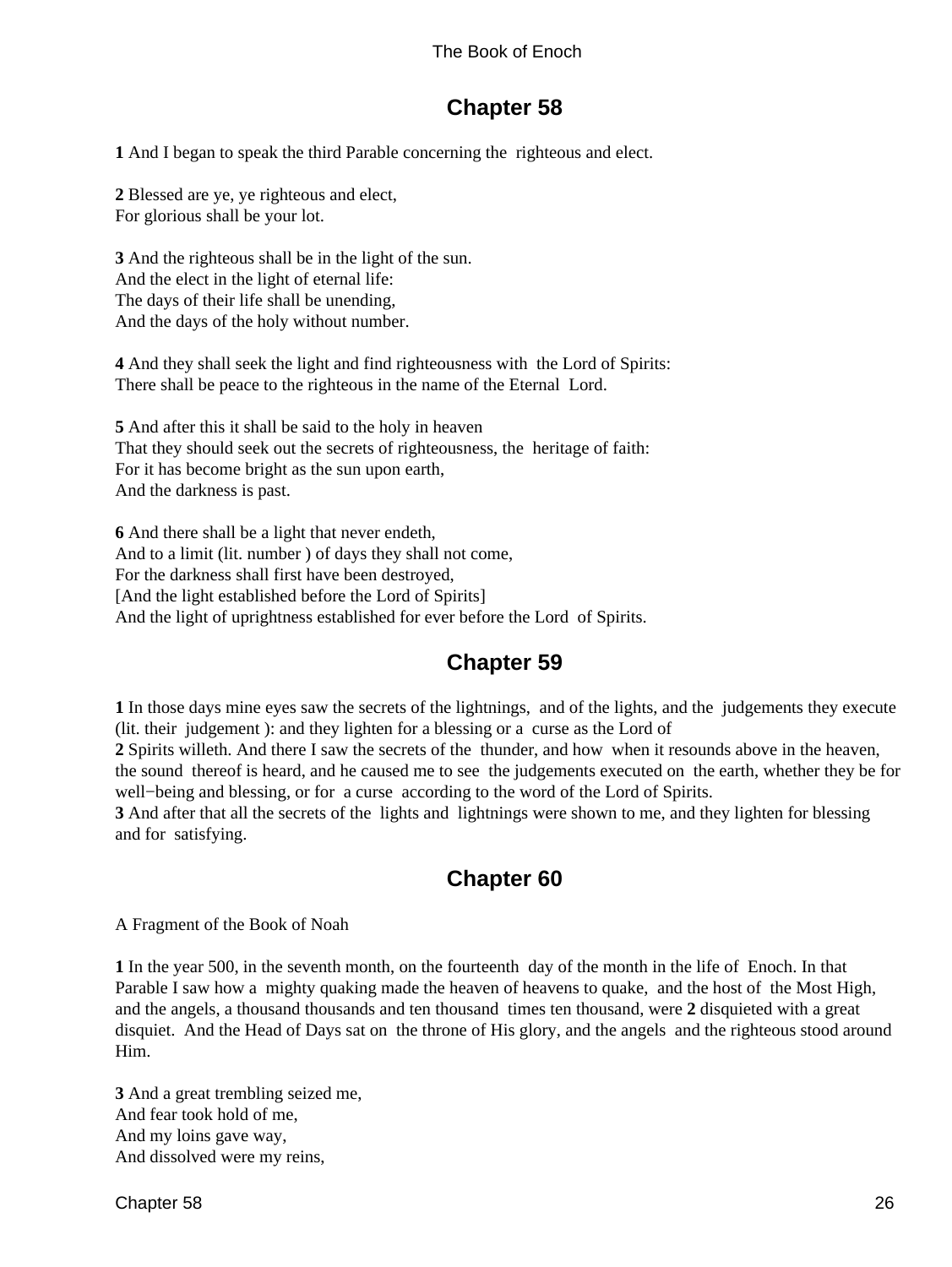And I fell upon my face.

**4** And Michael sent another angel from among the holy ones and he raised me up, and when he had raised me up my spirit returned; for I had not been able to endure the look of this host, and the

**5** commotion and the quaking of the heaven. And Michael said unto me: Why art thou disquieted with such a vision ? Until this day lasted the day of His mercy; and He hath been merciful and

**6** long−suffering towards those who dwell on the earth. And when the day, and the power, and the

punishment, and the judgement come, which the Lord of Spirits hath prepared for those who worship not the righteous law, and for those who deny the righteous judgement, and for those who take His name in vain−that day is prepared, for the elect a covenant, but for sinners an inquisition.

**7** When the punishment of the Lord of Spirits shall rest upon them, it shall rest in order that the punishment of the Lord of Spirits may not come, in vain, and it shall slay the children with their mothers and the children with their fathers. Afterwards the judgement shall take place according to His mercy and His patience. **7** And on that day were two monsters parted, a female monster named Leviathan, to dwell in the

**8** abysses of the ocean over the fountains of the waters. But the male is named Behemoth, who occupied with his breast a waste wilderness named Duidain, on the east of the garden where the elect and righteous dwell, where my grandfather was taken up, the seventh from Adam, the first

**9** man whom the Lord of Spirits created. And I besought the other angel that he should show me the might of those monsters, how they were parted on one day and cast, the one into the abysses

**10** of the sea, and the other unto the dry land of the wilderness. And he said to me: Thou son of man, herein thou dost seek to know what is hidden.

**11** And the other angel who went with me and showed me what was hidden told me what is first and last in the heaven in the height, and beneath the earth in the depth, and at the ends of the

**12** heaven, and on the foundation of the heaven. And the chambers of the winds, and how the winds are divided, and how they are weighed, and (how) the portals of the winds are reckoned, each according to the power of the wind, and the power of the lights of the moon, and according to the power that is fitting: and the divisions of the stars according to their names, and how all the divisions

**13** are divided. And the thunders according to the places where they fall, and all the divisions that are made among the lightnings that it may lighten, and their host that they may at once obey.

**14** For the thunder has places of rest (which) are assigned (to it) while it is waiting for its peal; and the thunder and lightning are inseparable, and although not one and undivided, they both go together

**15** through the spirit and separate not. For when the lightning lightens, the thunder utters its voice, and the spirit enforces a pause during the peal, and divides equally between them; for the treasury of their peals is like the sand, and each one of them as it peals is held in with a bridle, and turned back by the power of the spirit, and pushed forward according to the many quarters of the earth.

**16** And the spirit of the sea is masculine and strong, and according to the might of his strength he draws it back with a rein, and in like manner it is driven forward and disperses amid all the mountains

**17** of the earth. And the spirit of the hoar−frost is his own angel, and the spirit of the hail is a good **18** angel. And the spirit of the snow has forsaken his chambers on account of his strength −There is a special spirit therein, and that which ascends from it is like smoke, and its name is frost.

**19**And the spirit of the mist is not united with them in their chambers, but it has a special chamber; for its course is glorious both in light and in darkness, and in winter and in summer, and in its chamber is an angel. **20** And the spirit of the dew has its dwelling at the ends of the heaven, and is connected with the chambers of the rain, and its course is in winter and summer: and its clouds and the clouds of the

**21** mist are connected, and the one gives to the other. And when the spirit of the rain goes forth from its chamber, the angels come and open the chamber and lead it out, and when it is diffused over the whole earth it unites with the water on the earth. And whensoever it unites with the water on

**22** the earth . . . For the waters are for those who dwell on the earth; for they are nourishment for the earthfrom the Most High who is in heaven: therefore there is a measure for the rain, andthe angels take it in charge. And these things I saw towards the Garden of the Righteous.

**23** And the angel of peace who was with me said to me: These two monsters, prepared conformably to the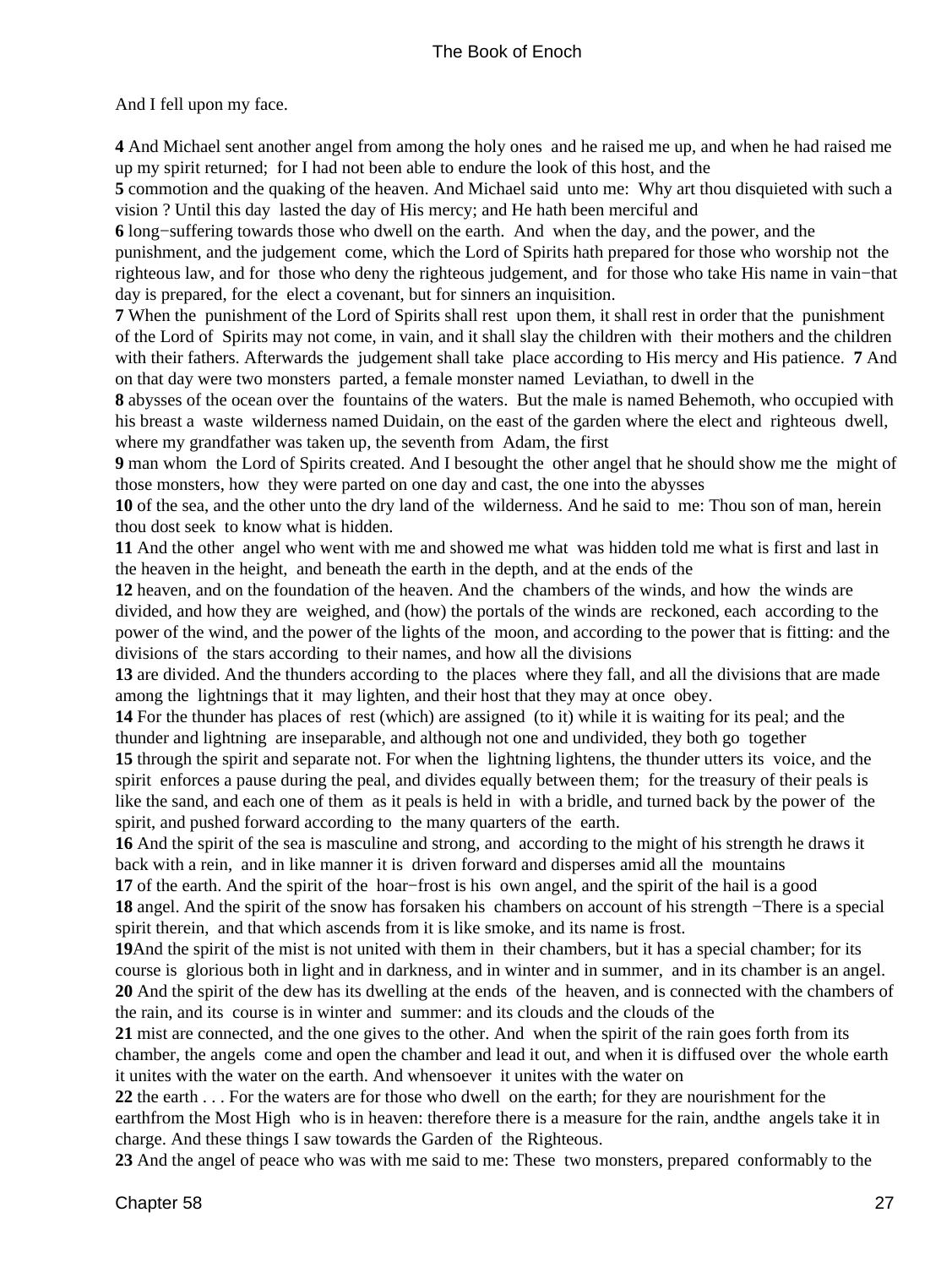<span id="page-31-0"></span>greatness of God, shall feed . . .

### **Chapter 61**

**1** And I saw in those days how long cords were given to those angels, and they took to themselves wings and flew, and they went towards the north.

**2** And I asked the angel, saying unto him: Why have those (angels) taken these cords and gone off ? And he said unto me: They have gone to measure.

**3** And the angel who went with me said unto me: These shall bring the measures of the righteous, And the ropes of the righteous to the righteous, That they may stay themselves on the name of the Lord of Spirits for ever and ever.

**4** The elect shall begin to dwell with the elect, And those are the measures which shall be given to faith And which shall strengthen righteousness.

**5** And these measures shall reveal all the secrets of the depths of the earth, And those who have been destroyed by the desert, And those who have been devoured by the beasts, And those who have been devoured by the fish of the sea, That they may return and stay themselves On the day of the Elect One; For none shall be destroyed before the Lord of Spirits, And none can be destroyed.

**6** And all who dwell above in the heaven received a command and power and one voice and one light like unto fire.

**7** And that One (with) their first words they blessed, And extolled and lauded with wisdom, And they were wise in utterance and in the spirit of life.

**8** And the Lord of Spirits placed the Elect one on the throne of glory. And he shall judge all the works of the holy above in the heaven, And in the balance shall their deeds be weighed

### **Chapter 62**

**1** And thus the Lord commanded the kings and the mighty and the exalted, and those who dwell on the earth, and said:

Open your eyes and lift up your horns if ye are able to recognize the Elect One.

**2** And the Lord of Spirits seated him on the throne of His glory,

And the spirit of righteousness was poured out upon him,

And the word of his mouth slays all the sinners,

And all the unrighteous are destroyed from before his face.

**3** And there shall stand up in that day all the kings and the mighty,

And the exalted and those who hold the earth,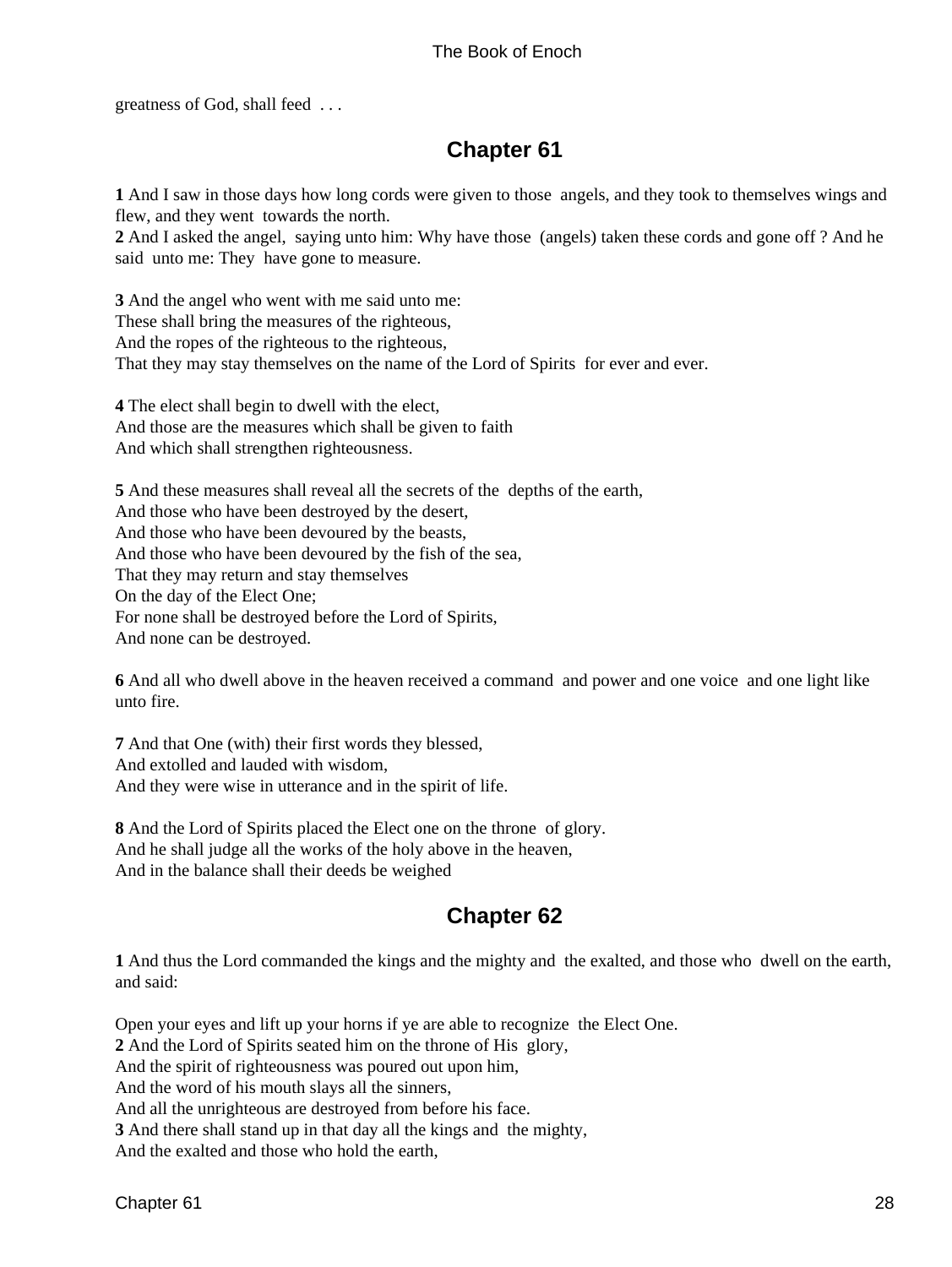And they shall see and recognize How he sits on the throne of his glory, And righteousness is judged before him, And no lying word is spoken before him.

**4** Then shall pain come upon them as on a woman in travail, [And she has pain in bringing forth] When her child enters the mouth of the womb, And she has pain in bringing forth.

**5**And one portion of them shall look on the other, And they shall be terrified, And they shall be downcast of countenance, And pain shall seize them, When they see that Son of Man Sitting on the throne of his glory.

**6** And the kings and the mighty and all who possess the earth shall bless and glorify and extol him who rules over all, who was hidden.

**7** For from the beginning the Son of Man was hidden, And the Most High preserved him in the presence of His might, And revealed him to the elect.

**8** And the congregation of the elect and holy shall be sown, And all the elect shall stand before him on that day.

**9** And all the kings and the mighty and the exalted and those who rule the earth Shall fall down before him on their faces, And worship and set their hope upon that Son of Man, And petition him and supplicate for mercy at his hands.

**10** Nevertheless that Lord of Spirits will so press them That they shall hastily go forth from His presence, And their faces shall be filled with shame, And the darkness grow deeper on their faces.

**11** And He will deliver them to the angels for punishment, To execute vengeance on them because they have oppressed His children and His elect **12** And they shall be a spectacle for the righteous and for His elect: They shall rejoice over them, Because the wrath of the Lord of Spirits resteth upon them, And His sword is drunk with their blood.

**13** And the righteous and elect shall be saved on that day, And they shall never thenceforward see the face of the sinners and unrighteous.

**14** And the Lord of Spirits will abide over them, And with that Son of Man shall they eat And lie down and rise up for ever and ever.

**15** And the righteous and elect shall have risen from the earth, And ceased to be of downcast countenance.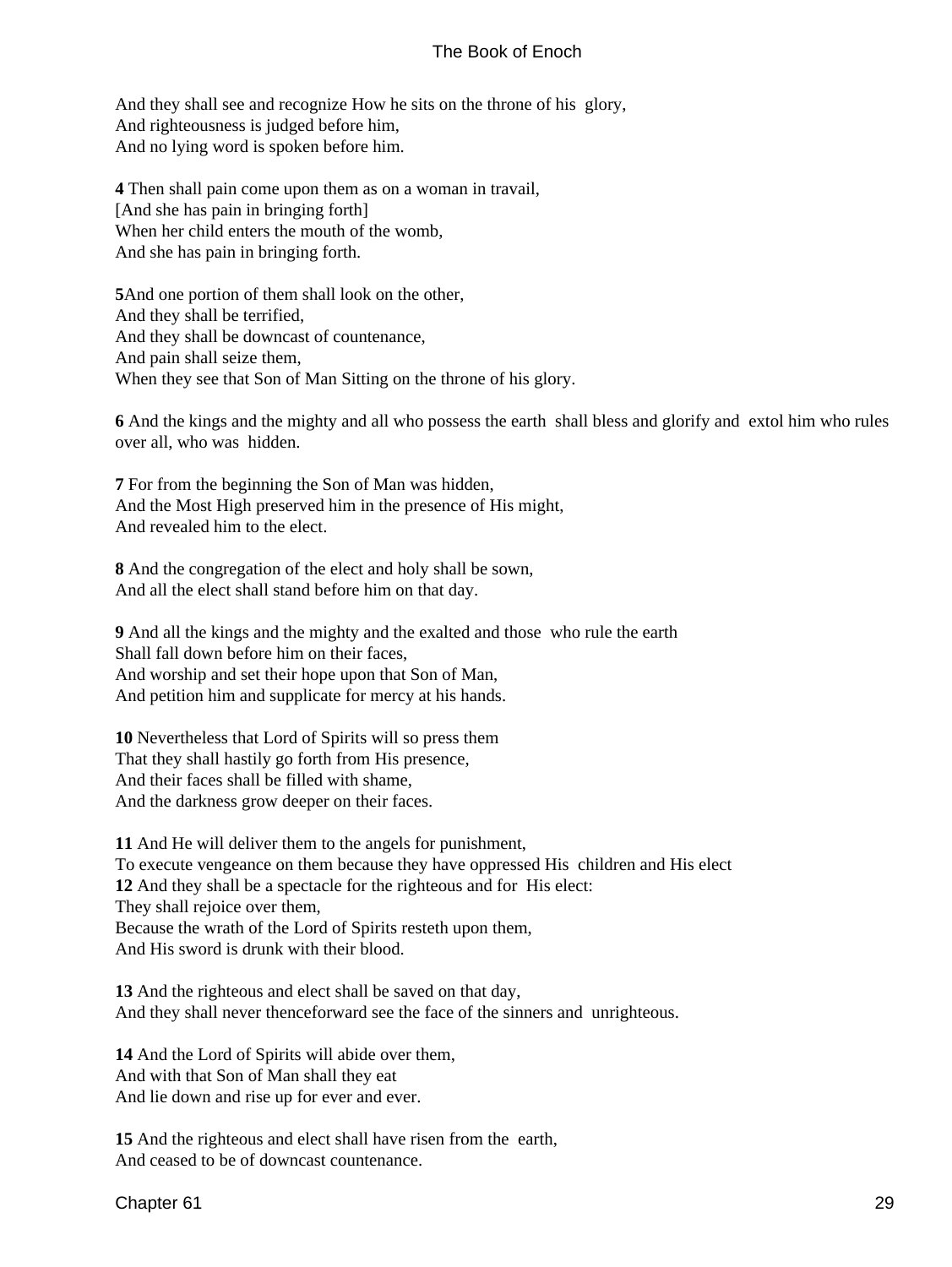<span id="page-33-0"></span>And they shall have been clothed with garments of glory,

**16** And these shall be the garments of life from the Lord of Spirits:

And your garments shall not grow old, Nor your glory pass away before the Lord of Spirits.

### **Chapter 63**

**1** In those days shall the mighty and the kings who possess the earth implore (Him) to grant them a little respite from His angels of punishment to whom they were delivered, that they might fall **2** down and worship before the Lord of Spirits, and confess their sins before Him. And they shall bless and glorify the Lord of Spirits, and say:

Blessed is the Lord of Spirits and the Lord of kings, And the Lord of the mighty and the Lord of the rich, And the Lord of glory and the Lord of wisdom,

**3** And splendid in every secret thing is Thy power from generation to generation, And Thy glory for ever and ever:

Deep are all Thy secrets and innumerable, And Thy righteousness is beyond reckoning.

**4** We have now learnt that we should glorify And bless the Lord of kings and Him who is king over all kings. **5** And they shall say: Would that we had rest to glorify and give thanks And confess our faith before His glory !

**6** And now we long for a little rest but find it not: We follow hard upon and obtain (it) not:

And light has vanished from before us, And darkness is our dwelling−place for ever and ever:

**7** For we have not believed before Him Nor glorified the name of the Lord of Spirits, [nor glorified our Lord]

But our hope was in the sceptre of our kingdom, And in our glory.

**8** And in the day of our suffering and tribulation He saves us not, And we find no respite for confession

That our Lord is true in all His works, and in His judgements and His justice, And His judgements have no respect of persons.

And we pass away from before His face on account of our works, And all our sins are reckoned up in righteousness.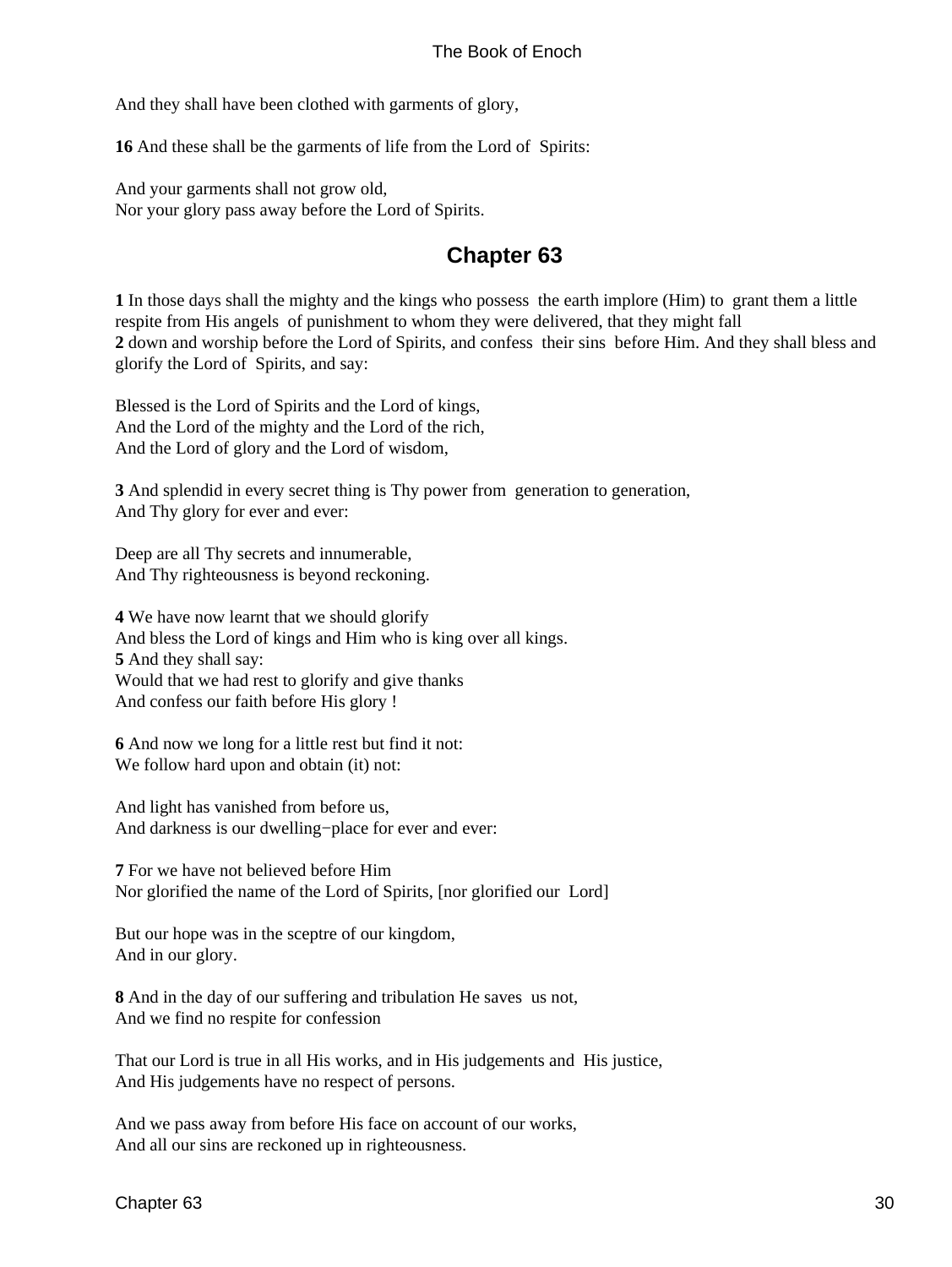<span id="page-34-0"></span>**10** Now they shall say unto themselves: Our souls are full of unrighteous gain, but it does not prevent us from descending from the midst thereof into the burden of Sheol.

**11** And after that their faces shall be filled with darkness And shame before that Son of Man, And they shall be driven from his presence, And the sword shall abide before his face in their midst.

**12** Thus spake the Lord of Spirits: This is the ordinance and judgement with respect to the mighty and the kings and the exalted and those who possess the earth before the Lord of Spirits.

### **Chapter 64**

**1**,**2** And other forms I saw hidden in that place. I heard the voice of the angel saying: These are the angels who descended to the earth, and revealed what was hidden to the children of men and seduced the children of men into committing sin.

### **Chapter 65**

**1, 2** And in those days Noah saw the earth that it had sunk down and its destruction was nigh. And he arose from thence and went to the ends of the earth, and cried aloud to his grandfather Enoch:

**3** and Noah said three times with an embittered voice: Hear me, hear me, hear me. And I said unto him: Tell me what it is that is falling out on the earth that the earth is in such evil plight

**4** and shaken, lest perchance I shall perish with it ? And thereupon there was a great commotion , on the earth, and a voice was heard from heaven, and I fell on my face.

**5** And Enoch my grandfather came and stood by me, and said unto me: Why hast thou cried unto me with a bitter cry and weeping

**6** And a command has gone forth from the presence of the Lord concerning those who dwell on the earth that their ruin is accomplished because they have learnt all the secrets of the angels, and all the violence of the Satans, and all their powers −the most secret ones− and all the power of those who practice sorcery, and the power of witchcraft, and the power of those who make molten images

**7** for the whole earth: And how silver is produced from the dust of the earth, and how soft metal **8** originates in the earth. For lead and tin are not produced from the earth like the first: it is a fountain **9** that produces them, and an angel stands therein, and that angel is pre−eminent. And after that my grandfather Enoch took hold of me by my hand and raised me up, and said unto me: Go, for I have **10** asked the Lord of Spirits as touching this commotion on the earth. And He said unto me: " Because of their unrighteousness their judgement has been determined upon and shall not be withheld by Me for ever. Because of the sorceries which they have searched out and learnt, the earth and those

**11** who dwell upon it shall be destroyed." And these−they have no place of repentance for ever, because they have shown them what was hidden, and they are the damned: but as for thee, my son, the Lord of Spirits knows that thou art pure, and guiltless of this reproach concerning the secrets.

**12** And He has destined thy name to be among the holy,

And will preserve thee amongst those who dwell on the earth,

And has destined thy righteous seed both for kingship and for great honours,

And from thy seed shall proceed a fountain of the righteous and holy without number for ever.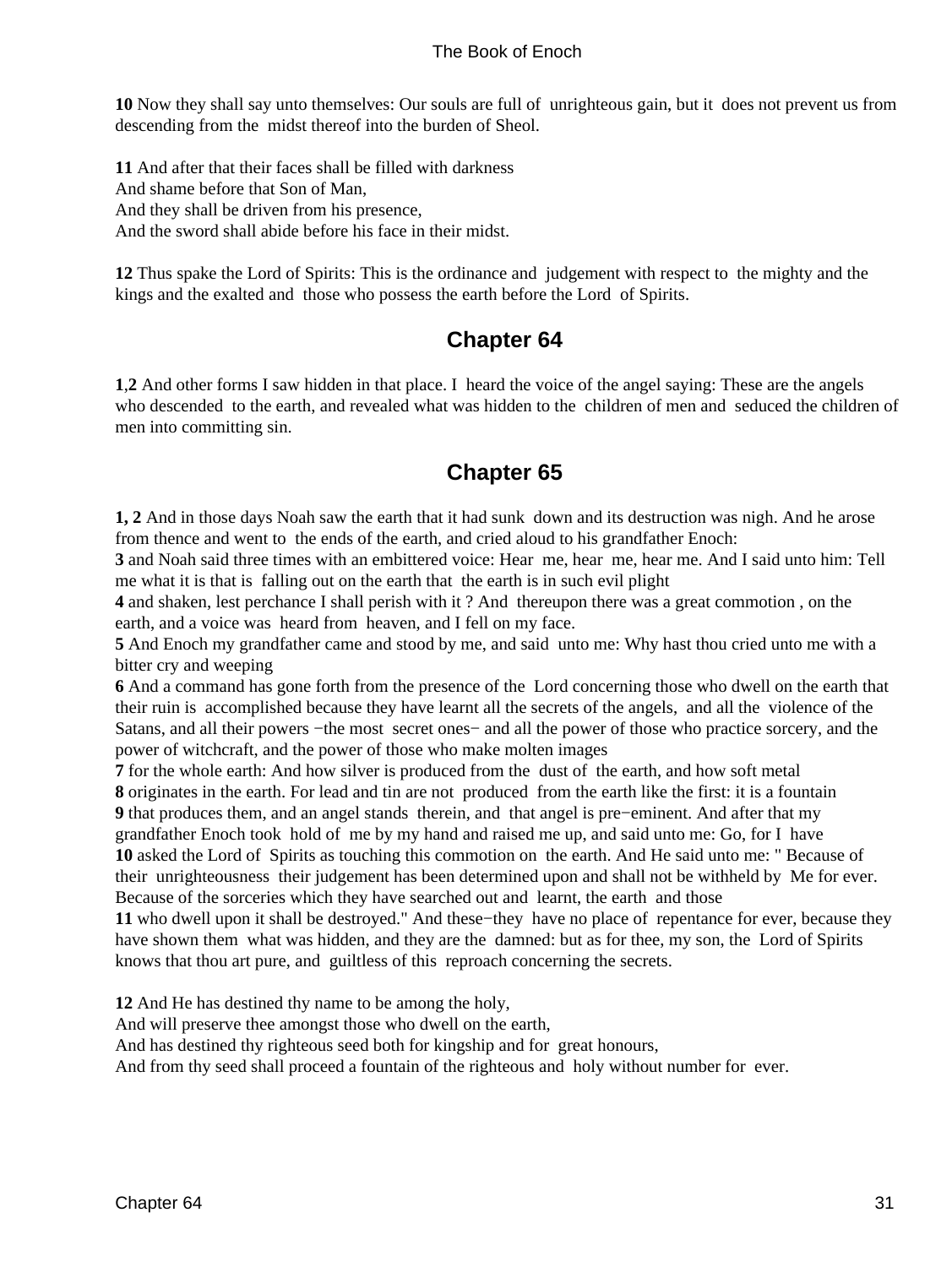### **Chapter 66**

<span id="page-35-0"></span>**1** And after that he showed me the angels of punishment who are prepared to come and let loose all the powers of the waters which are beneath in the earth in order to bring judgement and destruction **2** on all who [abide and] dwell on the earth. And the Lord of Spirits gave commandment to the angels who were going forth, that they should not cause the waters to rise but should hold them **3** in check; for those angels were over the powers of the waters. And I went away from the presence of Enoch.

### **Chapter 67**

**1** And in those days the word of God came unto me, and He said unto me: Noah, thy lot has come **2** Up before Me, a lot without blame, a lot of love and uprightness. And now the angels are making a wooden (building), and when they have completed that task I will place My hand upon it and preserve it, and there shall come forth from it the seed of life, and a change shall set in so that the

**3** earth will not remain without inhabitant. And I will make fast thy seed before me for ever and ever, and I will spread abroad those who dwell with thee: it shall not be unfruitful on the face of the earth, but it shall be blessed and multiply on the earth in the name of the Lord.

**4** And He will imprison those angels, who have shown unrighteousness, in that burning valley which my grandfather Enoch had formerly shown to me in the west among the mountains of gold

**5** and silver and iron and soft metal and tin. And I saw that valley in which there was a great

**6** convulsion and a convulsion of the waters. And when all this took place, from that fiery molten metal and from the convulsion thereof in that place, there was produced a smell of sulphur, and it was connected with those waters, and that valley of the angels who had led astray (mankind) burned

**7** beneath that land. And through its valleys proceed streams of fire, where these angels are punished who had led astray those who dwell upon the earth.

**8** But those waters shall in those days serve for the kings and the mighty and the exalted, and those who dwell on the earth, for the healing of the body, but for the punishment of the spirit; now their spirit is full of lust, that they may be punished in their body, for they have denied the Lord of Spirits

**9** and see their punishment daily, and yet believe not in His name. And in proportion as the burning of their bodies becomes severe, a corresponding change shall take place in their spirit for ever and ever;

**10** for before the Lord of Spirits none shall utter an idle word. For the judgement shall come upon them, **11** because they believe in the lust of their body and deny the Spirit of the Lord. And those same waters will undergo a change in those days; for when those angels are punished in these waters, these water−springs shall change their temperature, and when the angels ascend, this water of the

**12** springs shall change and become cold. And I heard Michael answering and saying: This judgement wherewith the angels are judged is a testimony for the kings and the mighty who possess the

**13** earth. Because these waters of judgement minister to the healing of the body of the kings and the lust of their body; therefore they will not see and will not believe that those waters will change and become a fire which burns for ever.

### **Chapter 68**

**1** And after that my grandfather Enoch gave me the teaching of all the secrets in the book in the Parables which had been given to him, and he put them together for me in the words of the book

**2** of the Parables. And on that day Michael answered Raphael and said: The power of the spirit transports and makes me to tremble because of the severity of the judgement of the secrets, the judgement of the angels: who can endure the severe judgement which has been executed, and before

**3** which they melt away ? And Michael answered again, and said to Raphael: Who is he whose heart is not softened concerning it, and whose reins are not troubled by this word of judgement

**4** (that) has gone forth upon them because of those who have thus led them out ? And it came to pass when he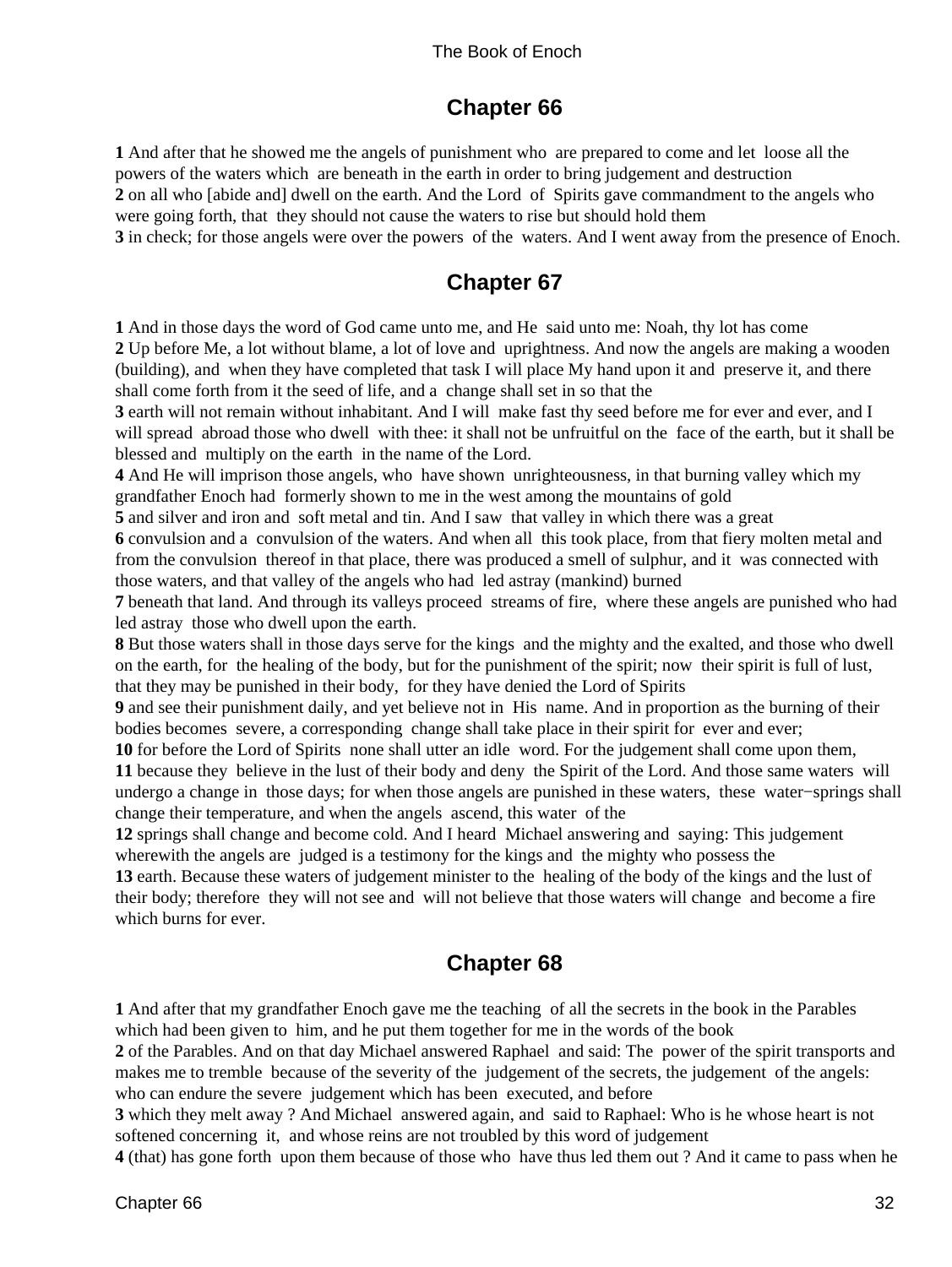<span id="page-36-0"></span>stood before the Lord of Spirits, Michael said thus to Raphael: I will not take their part under the eye of the Lord; for the Lord of Spirits has been angry with them because they do

**5** as if they were the Lord. Therefore all that is hidden shall come upon them for ever and ever; for neither angel nor man shall have his portion (in it), but alone they have received their judgement for ever and ever.

### **Chapter 69**

**1** And after this judgement they shall terrify and make them to tremble because they have shown this to those who dwell on the earth.

**2** And behold the names of those angels [and these are their names: the first of them is Samjaza, the second Artaqifa, and the third Armen, the fourth Kokabel, the fifth Turael, the sixth Rumjal, the seventh Danjal, the eighth Neqael, the ninth Baraqel, the tenth Azazel, the eleventh Armaros, the twelfth Batarjal, the thirteenth Busasejal, the fourteenth Hananel, the fifteenth Turel, and the sixteenth Simapesiel, the seventeenth Jetrel, the eighteenth Tumael, the nineteenth Turel,

**3** the twentieth Rumael, the twenty−first Azazel. And these are the chiefs of their angels and their names, and their chief ones over hundreds and over fifties and over tens.

**4** The name of the first Jeqon: that is, the one who led astray [all] the sons of God, and brought them

**5** down to the earth, and led them astray through the daughters of men. And the second was named Asbeel: he imparted to the holy sons of God evil counsel, and led them astray so that they defiled

**6** their bodies with the daughters of men. And the third was named Gadreel: he it is who showed the children of men all the blows of death, and he led astray Eve, and showed [the weapons of death to the sons of men] the shield and the coat of mail, and the sword for battle, and all the weapons

**7** of death to the children of men. And from his hand they have proceeded against those who dwell

**8** on the earth from that day and for evermore. And the fourth was named Penemue: he taught the

**9** children of men the bitter and the sweet, and he taught them all the secrets of their wisdom. And he

instructed mankind in writing with ink and paper, and thereby many sinned from eternity to

**10** eternity and until this day. For men were not created for such a purpose, to give confirmation

**11** to their good faith with pen and ink. For men were created exactly like the angels, to the intent that they should continue pure and righteous, and death, which destroys everything, could not have taken hold of them, but through this their knowledge they are perishing, and through this power

**12** it is consuming me. And the fifth was named Kasdeja: this is he who showed the children of men all the wicked smitings of spirits and demons, and the smitings of the embryo in the womb, that it may pass away, and [the smitings of the soul] the bites of the serpent, and the smitings

**13** which befall through the noontide heat, the son of the serpent named Tabaet. And this is the task of Kasbeel, the chief of the oath which he showed to the holy ones when he dwelt high

**14** above in glory, and its name is Biqa. This (angel) requested Michael to show him the hidden name, that he might enunciate it in the oath, so that those might quake before that name and oath who revealed all that was in secret to the children of men.

And this is the power of this oath, for it is powerful and strong, and he placed this oath Akae in the hand of Michael.

**16** And these are the secrets of this oath . . .

And they are strong through his oath:

And the heaven was suspended before the world was created,

And for ever.

**17** And through it the earth was founded upon the water,

And from the secret recesses of the mountains come beautiful waters,

From the creation of the world and unto eternity.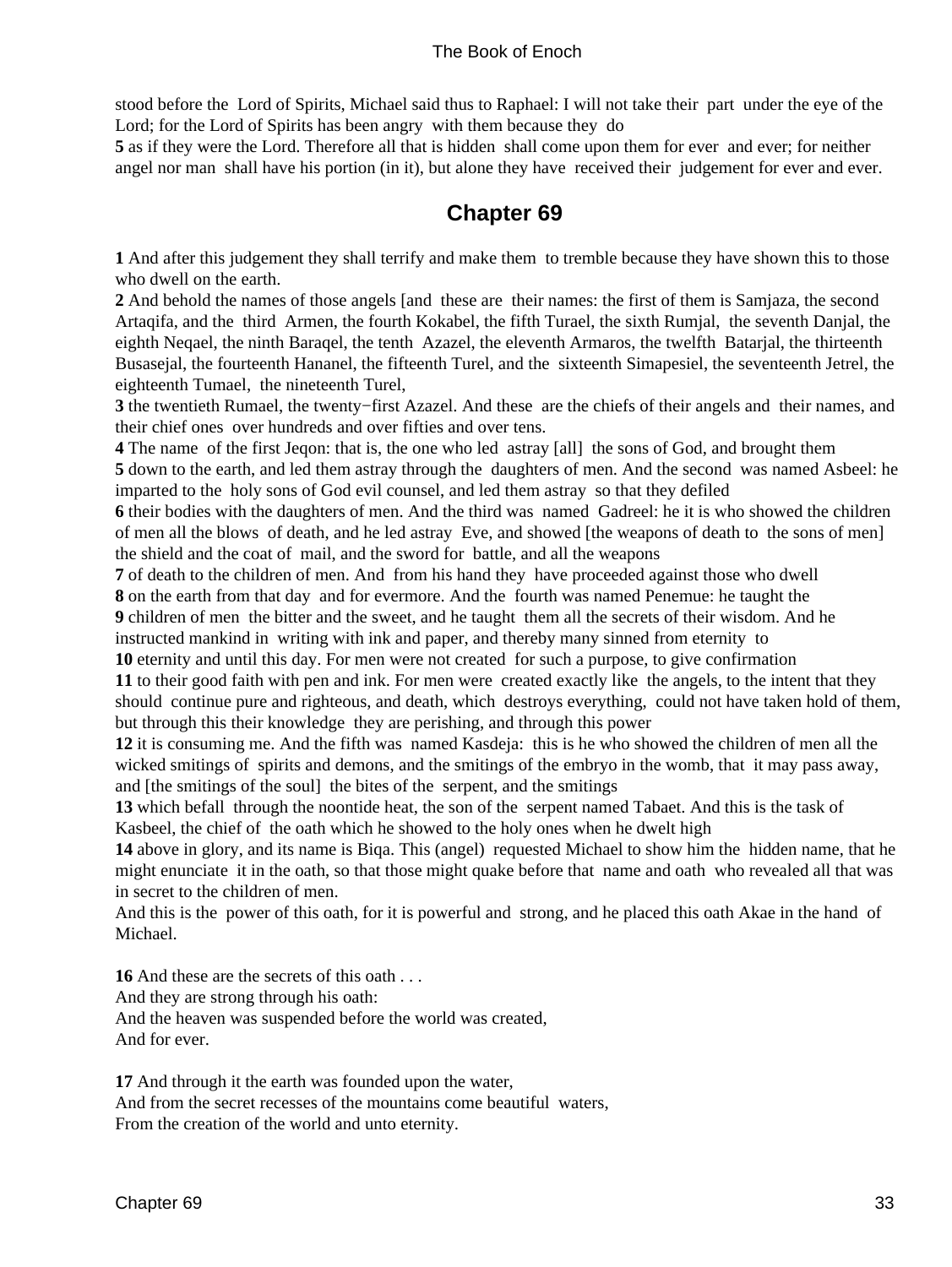<span id="page-37-0"></span>**18** And through that oath the sea was created, And as its foundation He set for it the sand against the time of (its) anger, And it dare not pass beyond it from the creation of the world unto eternity.

**19** And through that oath are the depths made fast, And abide and stir not from their place from eternity to eternity.

**20** And through that oath the sun and moon complete their course, And deviate not from their ordinance from eternity to eternity.

**21** And through that oath the stars complete their course, And He calls them by their names, And they answer Him from eternity to eternity.

**22** [And in like manner the spirits of the water, and of the winds, and of all zephyrs, and(their) paths **23** from all the quarters of the winds. And there are preserved the voices of the thunder and the light of the lightnings: and there are preserved the chambers of the hail and the chambers of the **24** hoarfrost, and the chambers of the mist, and the chambers of the rain and the dew. And all these believe and give thanks before the Lord of Spirits, and glorify (Him) with all their power, and their food is in every act of thanksgiving: they thank and glorify and extol the name of the Lord of Spirits for ever and ever.]

**25** And this oath is mighty over them And through it [they are preserved and] their paths are preserved, And their course is not destroyed.

**26** And there was great joy amongst them, And they blessed and glorified and extolled Because the name of that Son of Man had been revealed unto them.

**27** And he sat on the throne of his glory, And the sum of judgement was given unto the Son of Man, And he caused the sinners to pass away and be destroyed from off the face of the earth, And those who have led the world astray.

**28** With chains shall they be bound, And in their assemblage−place of destruction shall they be imprisoned, And all their works vanish from the face of the earth.

**29** And from henceforth there shall be nothing corruptible; For that Son of Man has appeared, And has seated himself on the throne of his glory, And all evil shall pass away before his face, And the word of that Son of Man shall go forth

And be strong before the Lord of Spirits.

### **Chapter 70**

**1** And it came to pass after this that his name during his lifetime was raised aloft to that Son of **2** Man and to the Lord of Spirits from amongst those who dwell on the earth. And he was raised aloft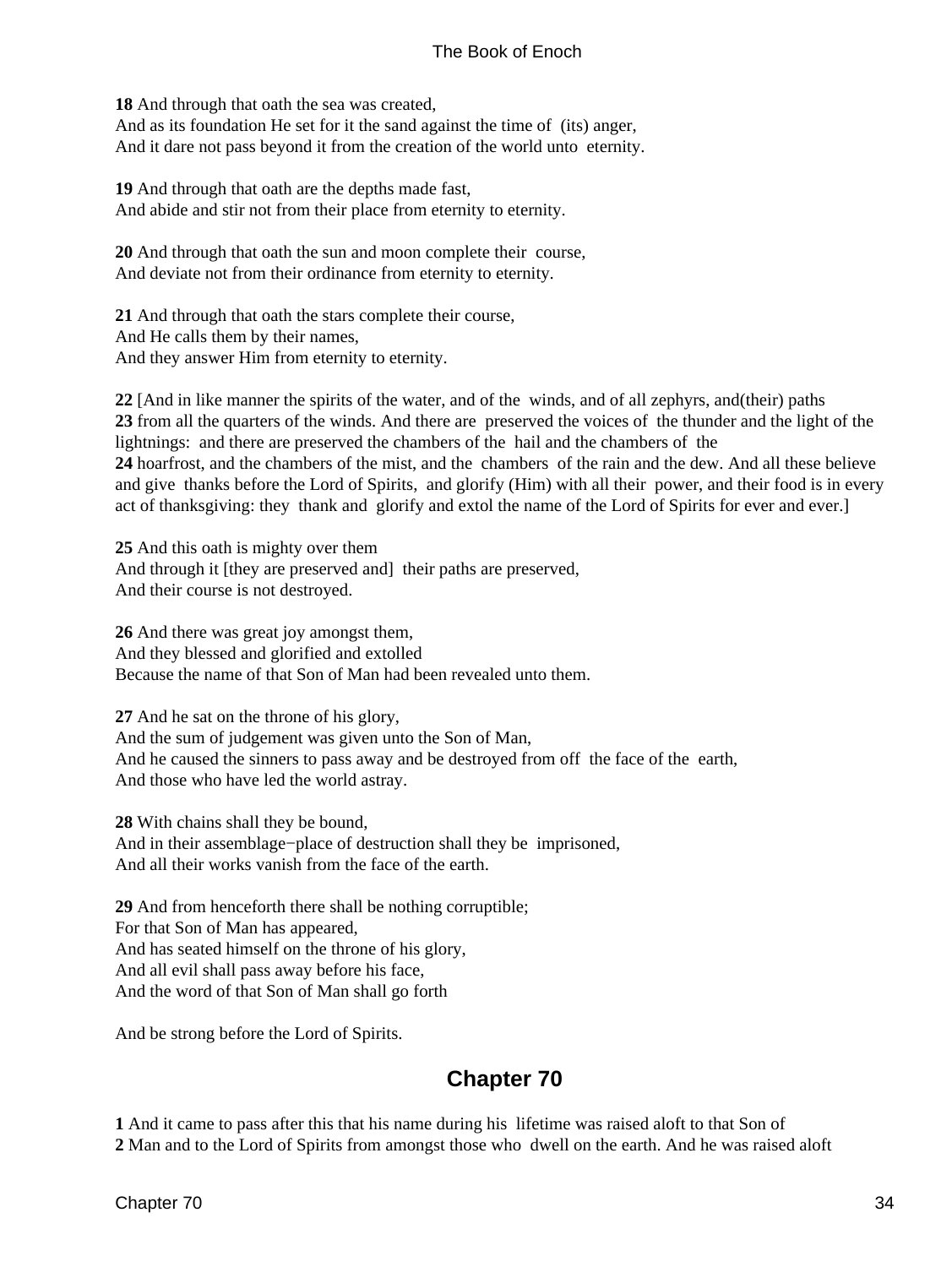<span id="page-38-0"></span>**3** on the chariots of the spirit and his name vanished among them. And from that day I was no longer numbered amongst them: and he set me between the two winds, between the North and the **4** West, where the angels took the cords to measure for me the place for the elect and righteous. And there I saw the first fathers and the righteous who from the beginning dwell in that place.

### **Chapter 71**

**1** And it came to pass after this that my spirit was translated And it ascended into the heavens: And I saw the holy sons of God. They were stepping on flames of fire: Their garments were white [and their raiment] , And their faces shone like snow.

**2** And I saw two streams of fire, And the light of that fire shone like hyacinth, And I fell on my face before the Lord of Spirits.

**3** And the angel Michael[one of the archangels] seized me by my right hand, And lifted me up and led me forth into all the secrets, And he showed me all the secrets of righteousness.

**4** And he showed me all the secrets of the ends of the heaven, And all the chambers of all the stars, and all the luminaries, Whence they proceed before the face of the holy ones.

**5** And he translated my spirit into the heaven of heavens, And I saw there as it were a structure built of crystals, And between those crystals tongues of living fire.

**6** And my spirit saw the girdle which girt that house of fire, And on its four sides were streams full of living fire, And they girt that house.

**7** And round about were Seraphin, Cherubic, and Ophannin: And these are they who sleep not And guard the throne of His glory.

**8** And I saw angels who could not be counted, A thousand thousands, and ten thousand times ten thousand, Encircling that house.

And Michael, and Raphael, and Gabriel, and Phanuel, And the holy angels who are above the heavens, Go in and out of that house.

**9** And they came forth from that house, And Michael and Gabriel, Raphael and Phanuel, And many holy angels without number.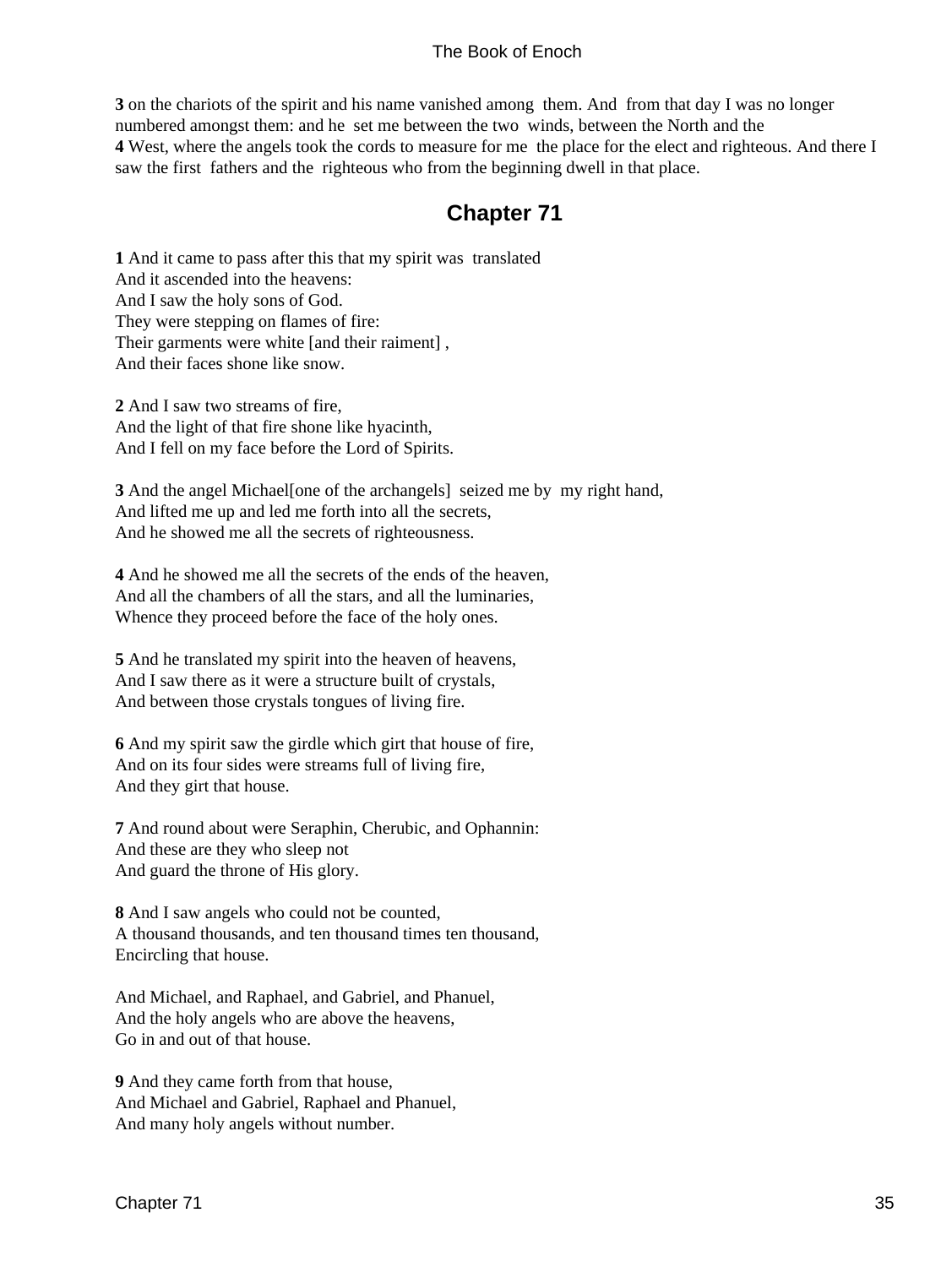<span id="page-39-0"></span>**10** And with them the Head of Days, His head white and pure as wool, And His raiment indescribable.

**11** And I fell on my face, And my whole body became relaxed, And my spirit was transfigured;

And I cried with a loud voice, ... with the spirit of power, And blessed and glorified and extolled.

**12** And these blessings which went forth out of my mouth were well pleasing before that Head of Days. And that Head of Days came with Michael and Gabriel, Raphael and Phanuel, thousands and ten thousands of angels without number.

[Lost passage wherein the Son of Man was described as accompanying the Head of Days, and Enoch asked one of the angels (as in xlvi. 3) concerning the Son of Man as to who he was.]

**14** And he (i.e. the angel) came to me and greeted me with His voice, and said unto me This is the Son of Man who is born unto righteousness, And righteousness abides over him, And the righteousness of the Head of Days forsakes him not. **15** And he said unto me: He proclaims unto thee peace in the name of the world to come; For from hence has proceeded peace since the creation of the world, And so shall it be unto thee for ever and for ever and ever.

**16** And all shall walk in his ways since righteousness never forsaketh him: With him will be their dwelling−places, and with him their heritage, And they shall not be separated from him for ever and ever and ever.

And so there shall be length of days with that Son of Man, And the righteous shall have peace and an upright way In the name of the Lord of Spirits for ever and ever.

# **Book 3: Astronomy**

### **Chapter 72**

**1** The book of the courses of the luminaries of the heaven, the relations of each, according to their classes, their dominion and their seasons, according to their names and places of origin, and according to their months, which Uriel, the holy angel, who was with me, who is their guide, showed me; and he showed me all their laws exactly as they are, and how it is with regard to all the years of the world

**2** and unto eternity, till the new creation is accomplished which dureth till eternity. And this is the first law of the luminaries: the luminary the Sun has its rising in the eastern portals of the heaven,

**3** and its setting in the western portals of the heaven. And I saw six portals in which the sun rises, and six portals in which the sun sets and the moon rises and sets in these portals, and the leaders of the stars and those whom they lead: six in the east and six in the west, and all following each other

**4** in accurately corresponding order: also many windows to the right and left of these portals. And first there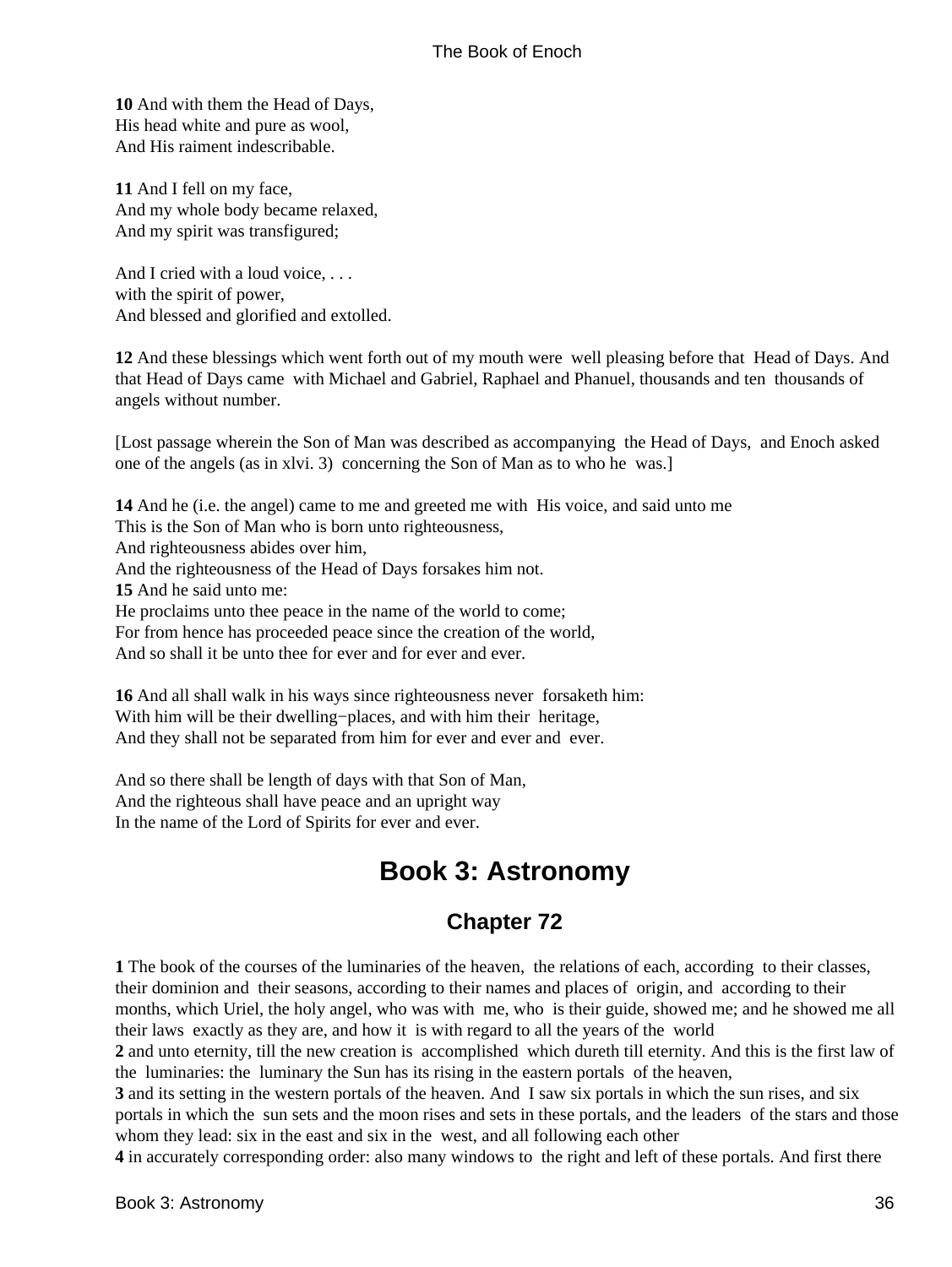goes forth the great luminary, named the Sun, and his circumference is like the

**5** circumference of the heaven, and he is quite filled with illuminating and heating fire. The chariot on which he ascends, the wind drives, and the sun goes down from the heaven and returns through the north in order to reach the east, and is so guided that he comes to the appropriate (lit. that ) portal and

**6** shines in the face of the heaven. In this way he rises in the first month in the great portal, which

**7** is the fourth [those six portals in the cast]. And in that fourth portal from which the sun rises in the first

month are twelve window−openings, from which proceed a flame when they are opened in

**8** their season. When the sun rises in the heaven, he comes forth through that fourth portal thirty, **9** mornings in succession, and sets accurately in the fourth portal in the west of the heaven. And during this period the day becomes daily longer and the night nightly shorter to the thirtieth

**10** morning. On that day the day is longer than the night by a ninth part, and the day amounts exactly to ten parts and the night to eight parts. And the sun rises from that fourth portal, and sets in the fourth and returns to the fifth portal of the east thirty mornings, and rises from it and sets in the fifth

**12** portal. And then the day becomes longer by two parts and amounts to eleven parts, and the night

**13** becomes shorter and amounts to seven parts. And it returns to the east and enters into the sixth

**14** portal, and rises and sets in the sixth portal one−and−thirty mornings on account of its sign. On that day the day becomes longer than the night, and the day becomes double the night, and the day

**15** becomes twelve parts, and the night is shortened and becomes six parts. And the sun mounts up to make the day shorter and the night longer, and the sun returns to the east and enters into the

**16** sixth portal, and rises from it and sets thirty mornings. And when thirty mornings are accomplished,

**17** the day decreases by exactly one part, and becomes eleven parts, and the night seven. And the sun goes forth from that sixth portal in the west, and goes to the east and rises in the fifth portal for

**18** thirty mornings, and sets in the west again in the fifth western portal. On that day the day decreases by two parts, and amounts to ten parts and the night to eight parts.

**19** And the sun goes forth from that fifth portal and sets in the fifth portal of the west, and rises in the fourth portal for one−

**20** and−thirty mornings on account of its sign, and sets in the west. On that day the day is equalized with the night, [and becomes of equal length], and the night amounts to nine parts and the day to

**21** nine parts. And the sun rises from that portal and sets in the west, and returns to the east and rises

**22** thirty mornings in the third portal and sets in the west in the third portal. And on that day the night

becomes longer than the day, and night becomes longer than night, and day shorter than day till thhe thirtieth morning, and the night amounts exactly to ten parts and the day to eight

**23** parts. And the sun rises from that third portal and sets in the third portal in the west and returns to the east, and for thirty mornings rises

**24** in the second portal in the east, and in like manner sets in the second portal in the west of the heaven. And on that day the night amounts to eleven

**25** parts and the day to seven parts. And the sun rises on that day from that second portal and sets in the west in the second portal, and returns to the east into the first portal for one−and−thirty

**26** mornings, and sets in the first portal in the west of the heaven. And on that day the night becomes longer and amounts to the double of the day: and the night amounts exactly to twelve parts and

**27** the day to six. And the sun has (therewith) traversed the divisions of his orbit and turns again on those divisions of his orbit, and enters that portal thirty mornings and sets also in the west

**28** opposite to it. And on that night has the night decreased in length by a ninth part, and the night

**29** has become eleven parts and the day seven parts. And the sun has returned and entered into the second portal in the east, and returns on those his divisions of his orbit for thirty mornings, rising

**30** and setting. And on that day the night decreases in length, and the night amounts to ten parts

**31** and the day to eight. And on that day the sun rises from that portal, and sets in the west, and returns to the east, and rises in the third portal for one−and−thirty mornings, and sets in the west of the heaven.

**32** On that day the night decreases and amounts to nine parts, and the day to nine parts, and the night **33** is equal to the day and the year is exactly as to its days three hundred and sixty−four. And the length of the day and of the night, and the shortness of the day and of the night arise−through the course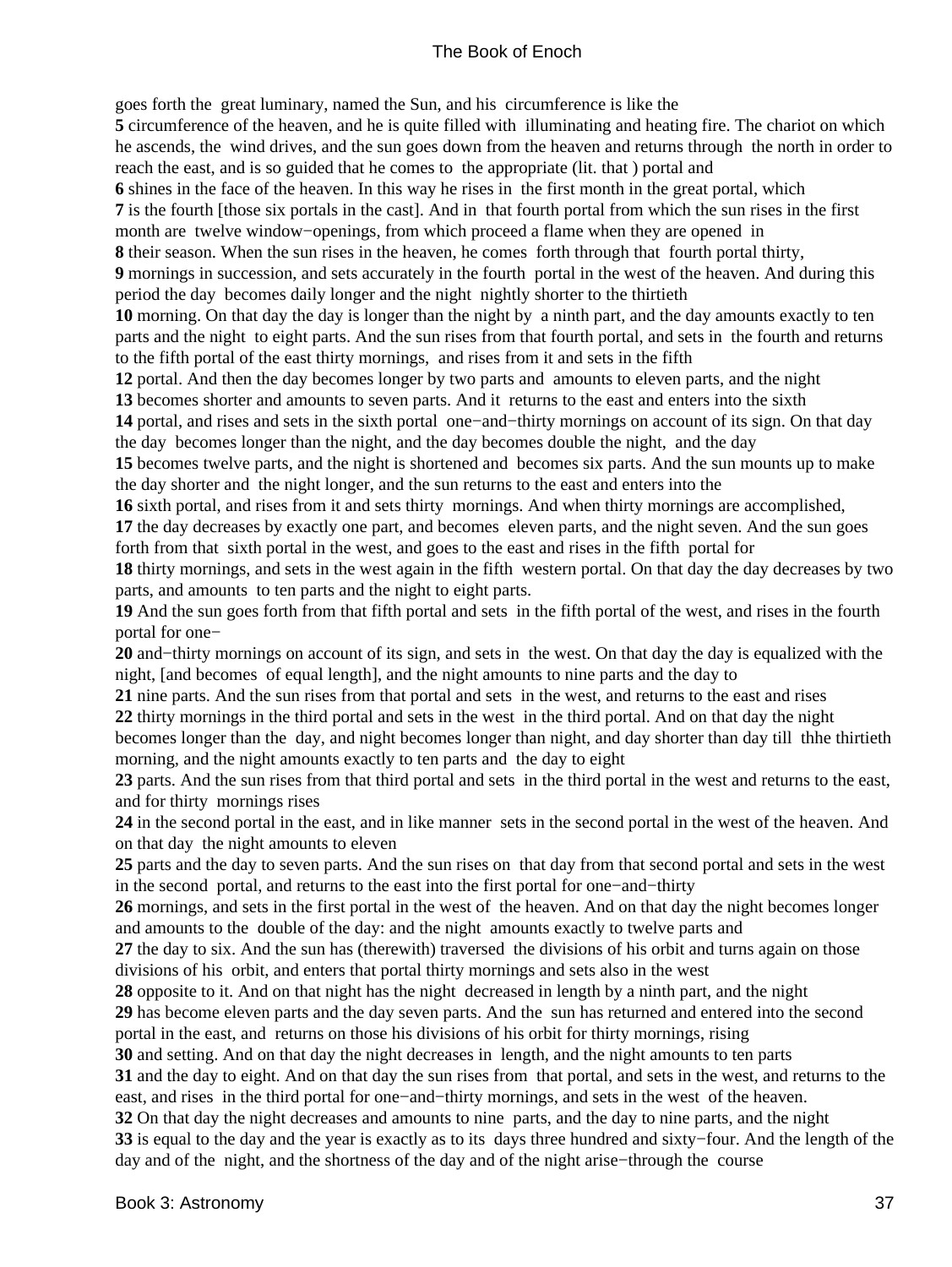<span id="page-41-0"></span> of the sun these distinctions are made (lit. they are separated ). So it comes that its course becomes daily longer, and its course nightly shorter. And this is the law and the course of the sun, and his return as often as he returns sixty times and rises, i.e. the great luminary which is named the sun, for ever and ever. And that which (thus) rises is the great luminary, and is so named according to

**37** its appearance, according as the Lord commanded. As he rises, so he sets and decreases not, and rests not, but runs day and night, and his light is sevenfold brighter than that of the moon; but as regards size they are both equal.

### **Chapter 73**

**1** And after this law I saw another law dealing with the smaller luminary, which is named the Moon.

**2** And her circumference is like the circumference of the heaven, and her chariot in which she rides is driven by the wind, and light is given to her in (definite) measure. And her rising and setting change every month: **3**and her days are like the days of the sun, and when her light is uniform (i.e. full) it amounts to the seventh part of the light of the sun.

**4** And thus she rises. And her first phase in the east comes forth on the thirtieth morning: and on that day she becomes visible, and constitutes for you the first phase of the moon on the thirtieth day together with the sun in the portal where the sun rises.

**5** And the one half of her goes forth by a seventh part, and her whole circumference is empty, without light, with the exception of one−seventh part of it, (and) the

**6** fourteenth part of her light. And when she receives one−seventh part of the half of her light, her light **7** amounts to one−seventh part and the half thereof. And she sets with the sun, and when the sun rises the moon rises with him and receives the half of one part of light, and in that night in the beginning of her morning in the commencement of the lunar day the moon sets with the sun, and

**8** is invisible that night with the fourteen parts and the half of one of them. And she rises on that day with exactly a seventh part, and comes forth and recedes from the rising of the sun, and in her remaining days she becomes bright in the (remaining) thirteen parts.

### **Chapter 74**

**1** And I saw another course, a law for her, (and) how according to that law she performs her monthly **2** revolution. And all these Uriel, the holy angel who is the leader of them all,showed to me, and their positions, and I wrote down their positions as he showed them to me, and I wrote down their months **3** as they were, and the appearance of their lights till fifteen days were accomplished. In single seventh parts she accomplishes all her light in the east, and in single seventh parts accomplishes all her **4** darkness in the west. And in certain months she alters her settings, and in certain months she pursues **5** her own peculiar course. In two months the moon sets with the sun: in those two middle portals the **6** third and the fourth. She goes forth for seven days, and turns about and returns again through the portal where the sun rises, and accomplishes all her light: and she recedes from the sun, and in eight **7** days enters the sixth portal from which the sun goes forth. And when the sun goes forth from the fourth portal she goes forth seven days, until she goes forth from the fifth and turns back again in seven days into the fourth portal and accomplishes all her light: and she recedes and enters into the **8** first portal in eight days.And she returns again in seven days into the fourth portal from which the 9, **10** sun goes forth. Thus I saw their position −how the moons rose and the sun set in those days. And if five years are added together the sun has an overplus of thirty days, and all the days which accrue **11** to it for one of those five years, when they are full, amount to 364 days. And the overplus of the sun and of the stars amounts to six days: in **5** years **6** days every year come to **30** days: and the **12** moon falls behind the sun and stars to the number of 30 days. And the sun and the stars bring in all the years exactly, so that they do not advance or delay their position by a single day unto eternity; but complete the years with perfect justice in 364 days.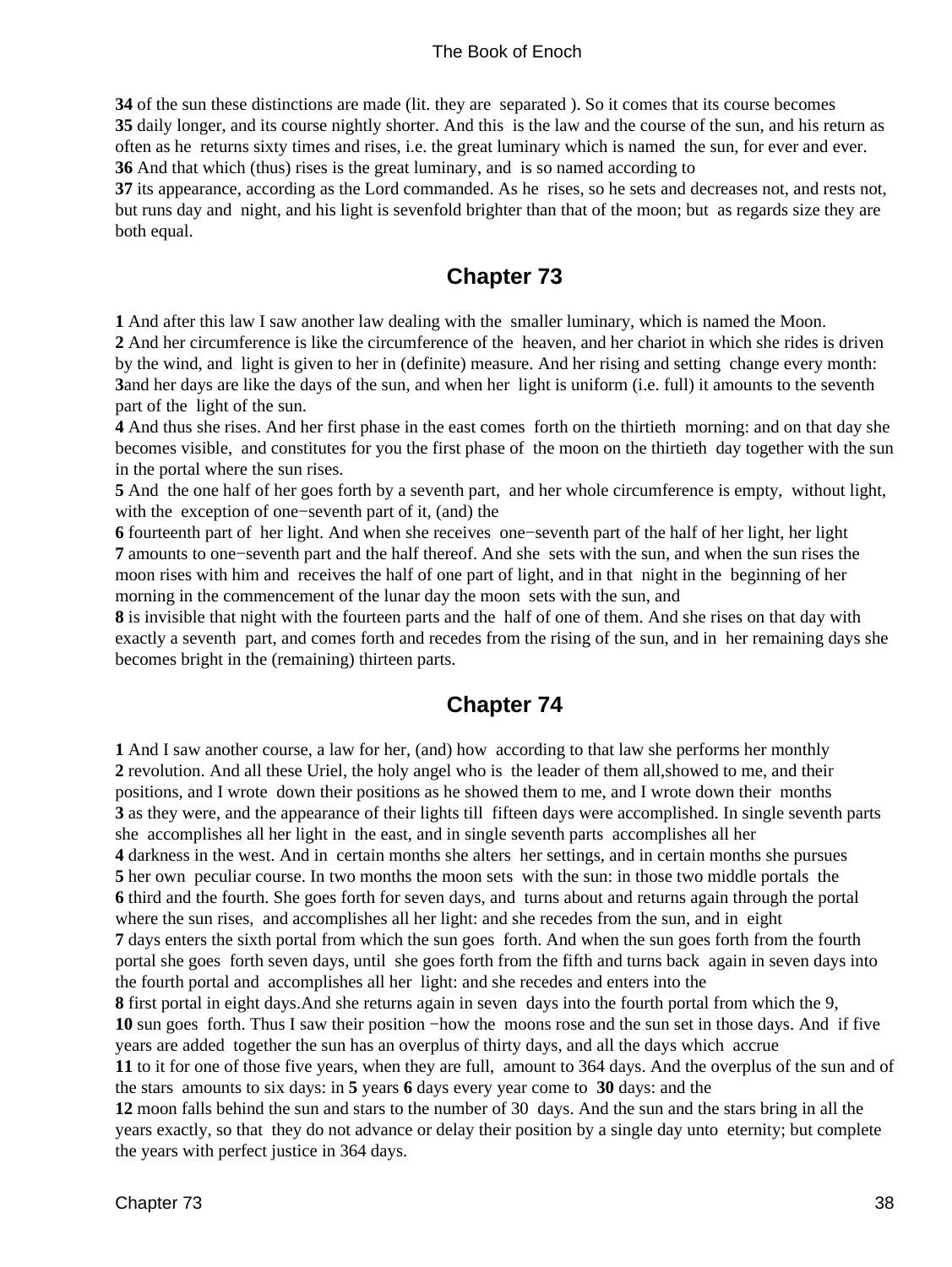<span id="page-42-0"></span>**13** In **3** years there are 1,092 days, and in **5** years 1,820 days, so that in 8 years there are 2,912 days.

**14** For the moon alone the days amount in **3** years to 1,062 days, and in **5** years she falls **50** days behind:i.e. to the sum (of 1,770) there is **5** to be added (1,000 and) **62** days.

**15** And in **5** years there are 1,770 days, so that for the moon the days 6 in **8** years amount to 21,832 days. **16** For in **8** years she falls behind to the amount of **80** days, all the **17** days she falls behind in **8** years are **80**. And the year is accurately completed in conformity with their world−stations and the stations of the sun, which rise from the portals through which it (the sun) rises and sets **30** days.

### **Chapter 75**

**1** And the leaders of the heads of the thousands, who are placed over the whole creation and over all the stars, have also to do with the four intercalary days, being inseparable from their office, according to the reckoning of the year, and these render service on the four days which are not

**2** reckoned in the reckoning of the year. And owing to them men go wrong therein, for those luminaries truly render service on the world−stations, one in the first portal, one in the third portal of the heaven, one in the fourth portal, and one in the sixth portal, and the exactness of the year is

**3** accomplished through its separate three hundred and sixty−four stations. For the signs and the times and the years and the days the angel Uriel showed to me, whom the Lord of glory hath set for ever over all the

luminaries of the heaven, in the heaven and in the world, that they should rule on the face of the heaven and be seen on the earth, and be leaders for the day and the night, i.e. the sun, moon, and stars, and all the ministering creatures which make their revolution in all the chariots

**4** of the heaven. In like manner twelve doors Uriel showed me, open in the circumference of the suns chariot in the heaven, through which the rays of the sun break forth: and from them is warmth

**5** diffused over the earth, when they are opened at their appointed seasons.And for the winds and **6** the spirit of the dew when they are opened, standing open in the heavens at the ends. As for the twelve portals in the heaven, at the ends of the earth, out of which go forth the sun, moon, and stars,

**7** and all the works of heaven in the east and in the west, There are many windows open to the left and right of them, and one window at its (appointed) season produces warmth, corresponding (as these do) to those doors from which the stars come forth according as He has commanded them,

**8** and wherein they set corresponding to their number. And I saw chariots in the heaven, running **9** in the world, above those portals in which revolve the stars that never set. And one is larger than all the rest, and it is that that makes its course through the entire world.

### **Chapter 76**

**1** And at the ends of the earth I saw twelve portals open to all the quarters (of the heaven), from **2** which the winds go forth and blow over the earth. Three of them are open on the face (i.e. the east) of the heavens, and three in the west, and three on the right (i.e. the south) of the heaven, and

**3** three on the left (i.e. the north). And the three first are those of the east, and three are of the

**4** north, and threeafter those on the left of the south, and three of the west. Through four of these come winds of blessing and prosperity, and from those eight come hurtful winds: when they are sent, they bring destruction on all the earth and on the water upon it, and on all who dwell thereon, and on everything which

is in the water and on the land.

**5** And the first wind from those portals, called the east wind, comes forth through the first portal which is in the east, inclining towards the south: from it come forth desolation, drought, heat,

**6** and destruction. And through the second portal in the middle comes what is fitting, and from it there come rain and fruitfulness and prosperity and dew; and through the third portal which lies toward the north come cold and drought.

**7** And after these come forth the south winds through three portals: through the first portal of **8** them inclining to the east comes forth a hot wind. And through the middle portal next to it there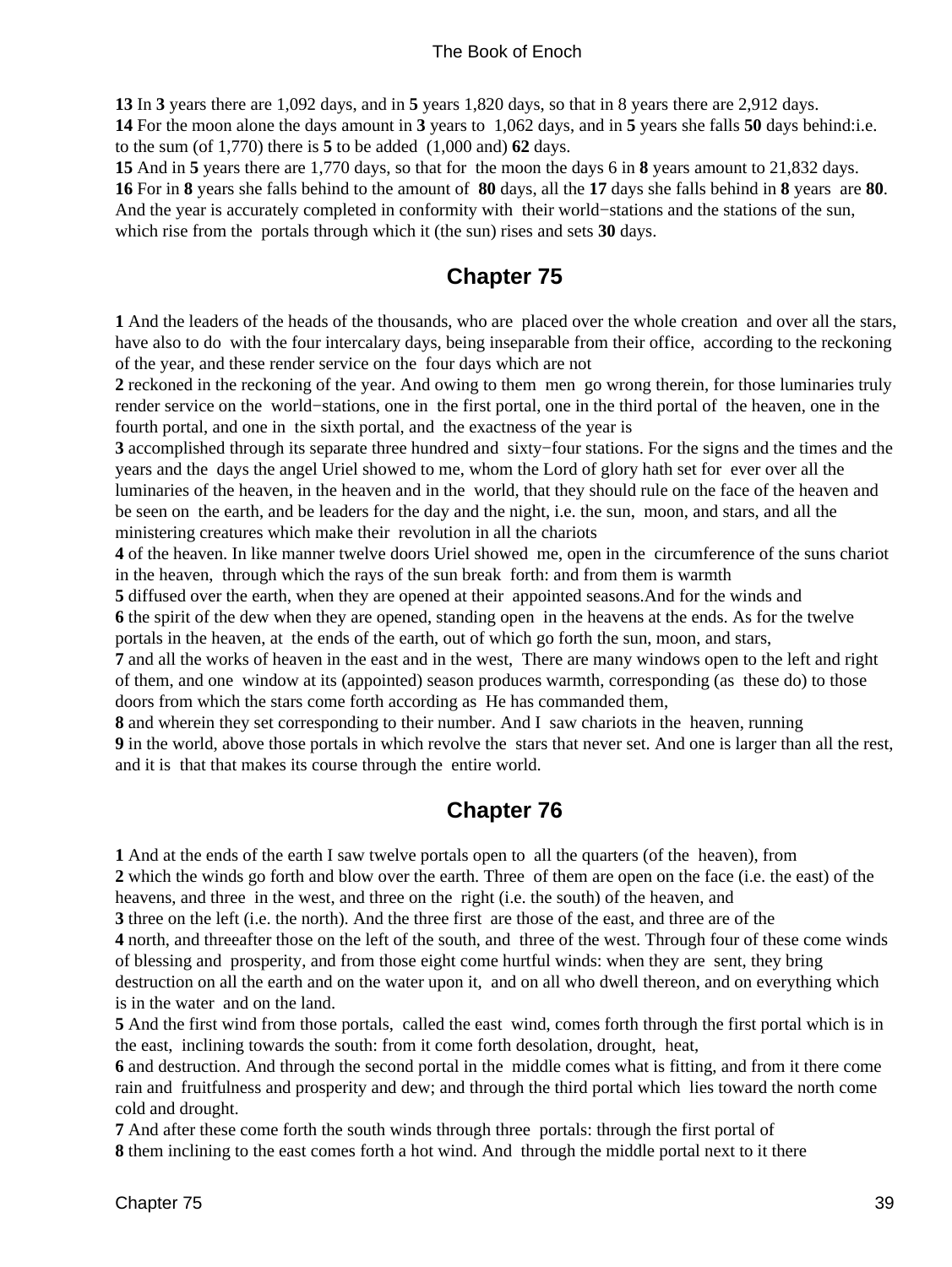<span id="page-43-0"></span>**9** come forth fragrant smells, and dew and rain, and prosperity and health. And through the third portal lying to the west come forth dew and rain, locusts and desolation. **10** And after these the north winds: from the seventh portal in the east come dew and rain, locusts and desolation.

**11** And from the middle portal come in a direct direction health and rain and dew and prosperity; and through the third portal in the west come cloud and hoar−frost, and snow and rain, and dew and locusts.

**12** And after thesefour are the west winds: through the first portal adjoining the north come forth dew and hoar−frost, and cold and snow and frost. And from the middle portal come forth dew and rain, and prosperity and blessing; and through the last portal which adjoins the south come forth drought and desolation, and burning and destruction. And the twelve portals of the four quarters of the heaven are therewith completed, and all their laws and all their plagues and all their benefactions have I shown to thee, my son Methuselah.

### **Chapter 77**

**1** And the first quarter is called the east, because it is the first: and the second, the south, because the Most High will descend there, yea, there in quite a special sense will He who is blessed for ever

**2** descend. And the west quarter is named the diminished, because there all the luminaries of the **3** heaven wane and go down. And the fourth quarter, named the north, is divided into three parts: the first of them is for the dwelling of men: and the second contains seas of water, and the abysses and forests and rivers, and darkness and clouds; and the third part contains the garden of righteousness.

**4** I saw seven high mountains, higher than all the mountains which are on the earth: and thence

**5** comes forth hoar−frost, and days, seasons, and years pass away. I saw seven rivers on the earth larger than all the rivers: one of them coming from the west pours its waters into the Great Sea. **6** And these two come from the north to the sea and pour their waters into the Erythraean Sea in the

**7** east. And the remaining, four come forth on the side of the north to their own sea, two of them to the Erythraean Sea, and two into the Great Sea and discharge themselves thereand some say:

**8** into the desert. Seven great islands I saw in the sea and in the mainland: two in the mainland and five in the Great Sea.

### **Chapter 78**

**1,2** And the names of the sun are the following: the first Orjares, and the second Tomas. And the moon has four names: the first name is Asonja, the second Ebla, the third Benase, and the fourth

**3** Erae. These are the two great luminaries: their circumference is like the circumference of the

**4** heaven, and the size of the circumference of both is alike. In the circumference of the sun there are seven portions of light which are added to it more than to the moon, and in definite measures it is s transferred till the seventh portion of the sun is exhausted.

**5** And they set and enter the portals of the west, and make their revolution by the north, and come forth through the eastern portals

**6** on the face of the heaven. And when the moon rises one−fourteenth part appears in the heaven: 7the light becomes full in her : on the fourteenth day she accomplishes her light.

**7** And fifteen parts of light are transferred to her till the fifteenth day (when) her light is accomplished, according to the sign of the year, and she becomes fifteen parts, and the moon grows by (the addition of) fourteenth

**8** parts. And in her waning (the moon) decreases on the first day to fourteen parts of her light, on the second to thirteen parts of light, on the third to twelve, on the fourth to eleven, on the fifth to ten, on the sixth to nine, on the seventh to eight, on the eighth to seven, on the ninth to six, on the tenth to five, on the eleventh to four, on the twelfth to three, on the thirteenth to two, on the

**9** fourteenth to the half of a seventh, and all her remaining light disappears wholly on the fifteenth. And **10** in certain months the month has twenty−nine days and once twenty−eight. And Uriel showed me another law: when light is transferred to the moon, and on which side it is transferred to her by the sun.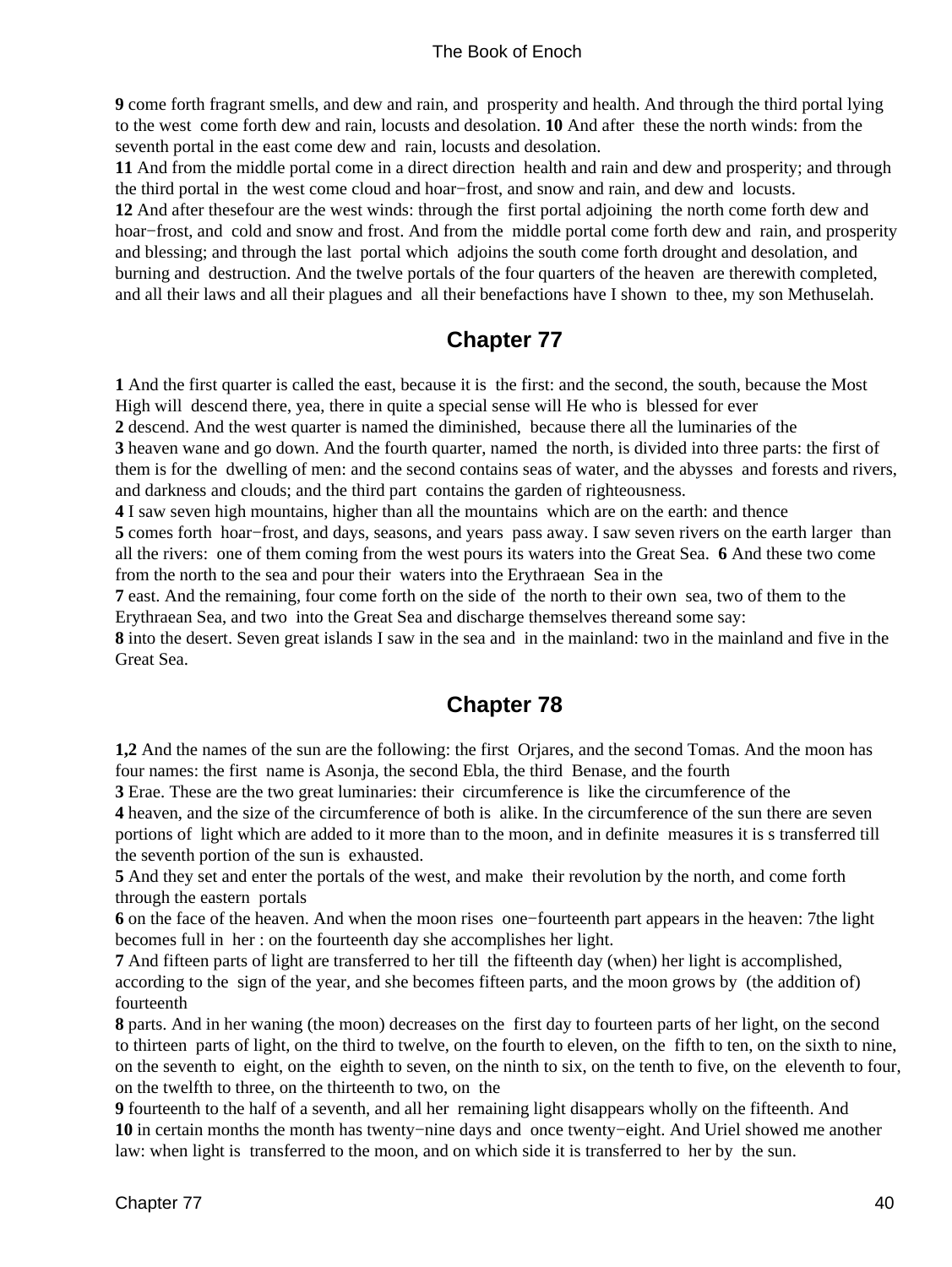<span id="page-44-0"></span>**11** During all the period during which the moon is growing in her light, she is transferring it to herself when opposite to the sun during fourteen daysher light is accomplished in the heaven,

**12** and when she is illumined throughout, her light is accomplished full in the heaven. And on the first **13** day she is called the new moon, for on that day the light rises upon her. She becomes full moon exactly on the day when the sun sets in the west, and from the east she rises at night, and the moon shines the whole night through till the sun rises over against her and the moon is seen over against the sun.

**14** On the side whence the light of the moon comes forth, there again she wanes till all the light vanishes and all the days of the month are at an end, and her circumference is empty, void of

**15** light. And three months she makes of thirty days, and at her time she makes three months of twenty− nine days each, in which she accomplishes her waning in the first period of time, and in the first

**16** portal for one hundred and seventy−seven days. And in the time of her going out she appears for three months (of) thirty days each, and for three months she appears (of) twenty−nine each. At night she appears like a man for twenty days each time, and by day she appears like the heaven, and there is nothing else in her save her light.

### **Chapter 79**

**1** And now, my son, I have shown thee everything, and the law of all the stars of the heaven is **2** completed. And he showed me all the laws of these for every day, and for every season of bearing rule, and for every year, and for its going forth, and for the order prescribed to it every month **3** and every week: And the waning of the moon which takes place in the sixth portal: for in this **4** sixth portal her light is accomplished, and after that there is the beginning of the waning: (And the waning) which takes place in the first portal in its season, till one hundred and seventy−seven **5** days are accomplished: reckoned according to weeks, twenty−five (weeks) and two days. She falls behind the sun and the order of the stars exactly five days in the course of one period, and when **6** this place which thou seest has been traversed. Such is the picture and sketch of every luminary which Uriel the archangel, who is their leader, showed unto me.

### **Chapter 80**

**1** And in those days the angel Uriel answered and said to me: Behold, I have shown thee everything, Enoch, and I have revealed everything to thee that thou shouldst see this sun and this moon, and the leaders of the stars of the heaven and all those who turn them, their tasks and times and departures.

**2** And in the days of the sinners the years shall be shortened,

And their seed shall be tardy on their lands and fields,

And all things on the earth shall alter,

And shall not appear in their time:

And the rain shall be kept back

And the heaven shall withhold (it).

**3** And in those times the fruits of the earth shall be backward,

And shall not grow in their time,

And the fruits of the trees shall be withheld in their time.

**4** And the moon shall alter her order,

And not appear at her time.

**5**And in those days the sun shall be seen and he shall journey in the evening on the extremity of the great chariot in the west

And shall shine more brightly than accords with the order of light.

**6** And many chiefs of the stars shall transgress the order (prescribed).

And these shall alter their orbits and tasks,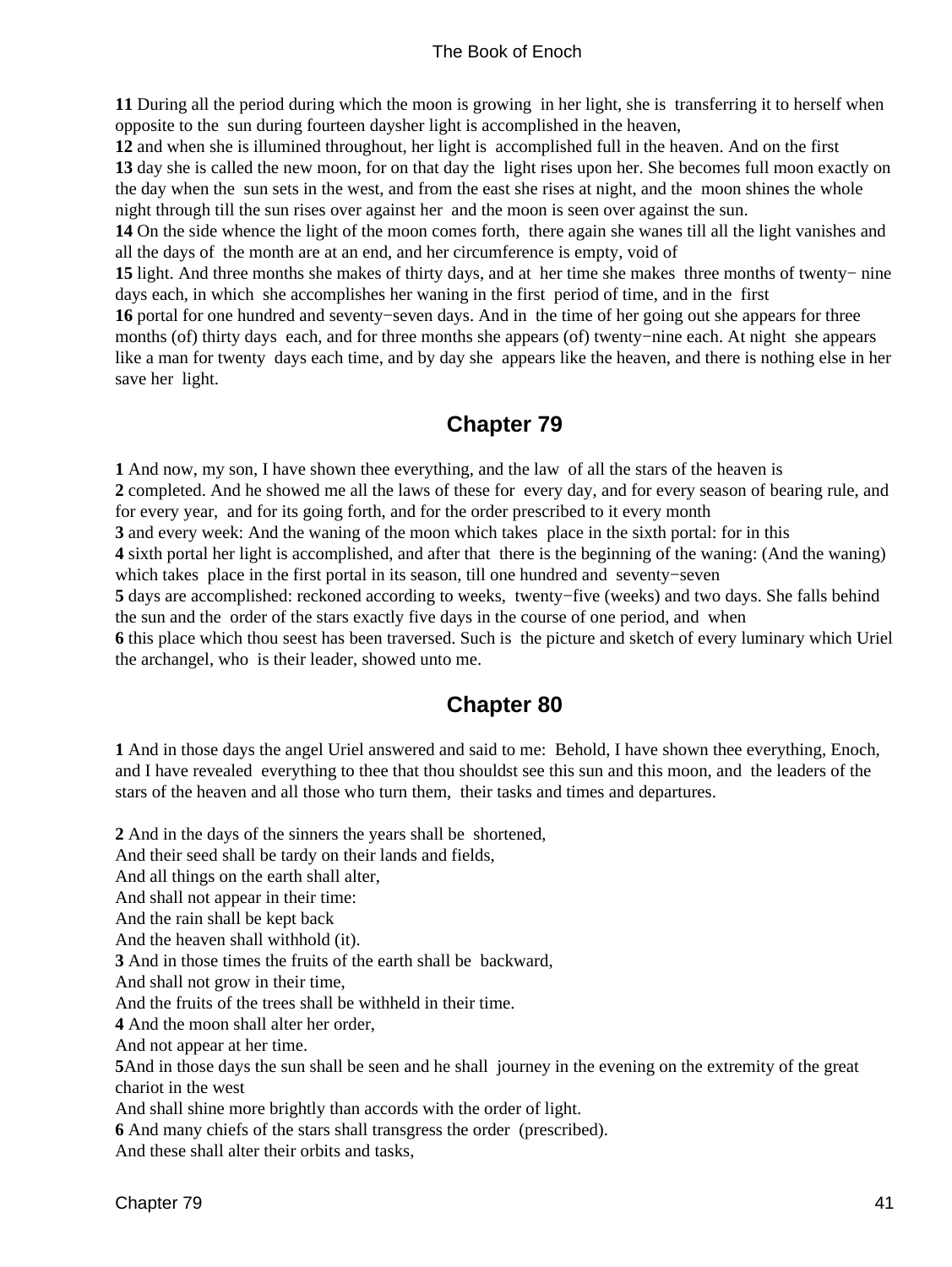<span id="page-45-0"></span>And not appear at the seasons prescribed to them. **7** And the whole order of the stars shall be concealed from the sinners, And the thoughts of those on the earth shall err concerning them, And they shall be altered from all their ways, Yea, they shall err and take them to be gods. **8** And evil shall be multiplied upon them, And punishment shall come upon them So as to destroy all.

### **Chapter 81**

**1** And he said unto me: Observe, Enoch, these heavenly tablets, And read what is written thereon, And mark every individual fact.

**2** And I observed the heavenly tablets, and read everything which was written (thereon) and understood everything, and read the book of all the deeds of mankind, and of all the children of flesh **3** that shall be upon the earth to the remotest generations. And forthwith I blessed the great Lord the King of glory for ever, in that He has made all the works of the world,

And I extolled the Lord because of His patience, And blessed Him because of the children of men.

**4** And after that I said:

Blessed is the man who dies in righteousness and goodness, Concerning whom there is no book of unrighteousness written, And against whom no day of judgement shall be found.

**5** And those seven holy ones brought me and placed me on the earth before the door of my house, and said to me: Declare everything to thy son Methuselah, and show to all thy children that no **6** flesh is righteous in the sight of the Lord, for He is their Creator. One year we will leave thee with thy son, till thou givest thy (last) commands, that thou mayest teach thy children and record (it) for them, and testify to all thy children; and in the second year they shall take thee from their midst.

**7** Let thy heart be strong, For the good shall announce righteousness to the good;

The righteous with the righteous shall rejoice, And shall offer congratulation to one another.

**8** But the sinners shall die with the sinners, And the apostate go down with the apostate.

**9** And those who practice righteousness shall die on account of the deeds of men, And be taken away on account of the doings of the godless.

**10** And in those days they ceased to speak to me, and I came to my people, blessing the Lord of the world.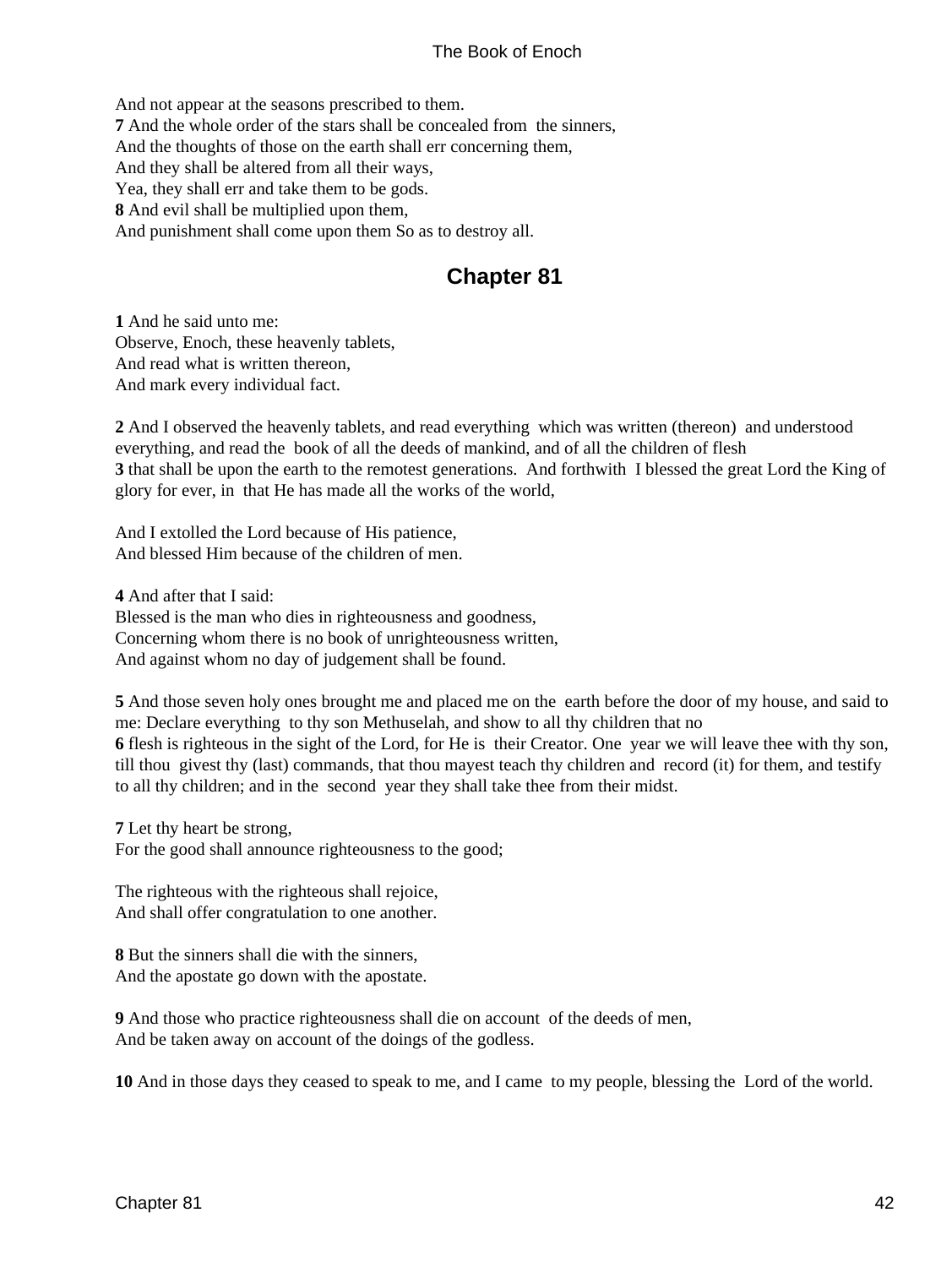### **Chapter 82**

<span id="page-46-0"></span>**1** And now, my son Methuselah, all these things I am recounting to thee and writing down for thee! and I have revealed to thee everything, and given thee books concerning all these: so preserve, my son Methuselah, the books from thy fathers hand, and (see) that thou deliver them to the generations of the world.

**2** I have given Wisdom to thee and to thy children, And thy children that shall be to thee, That they may give it to their children for generations, This wisdom (namely) that passeth their thought.

**3** And those who understand it shall not sleep, But shall listen with the ear that they may learn this wisdom, And it shall please those that eat thereof better than good food.

**4** Blessed are all the righteous, blessed are all those who walk In the way of righteousness and sin not as the sinners, in the reckoning of all their days in which the sun traverses the heaven, entering into and departing from the portals for thirty days with the heads of thousands of the order of the stars, together with the four which are intercalated which divide the four portions of the year, which

**5** lead them and enter with them four days. Owing to them men shall be at fault and not reckon them in the whole reckoning of the year: yea, men shall be at fault, and not recognize them

**6** accurately. For they belong to the reckoning of the year and are truly recorded (thereon) for ever, one in the first portal and one in the third, and one in the fourth and one in the sixth, and the year is completed in three hundred and sixty−four days. **7** And the account thereof is accurate and the recorded reckoning thereof exact; for the luminaries, and months and festivals, and years and days, has Uriel shown and revealed to me, to whom the

**8** Lord of the whole creation of the world hath subjected the host of heaven. And he has power over night and day in the heaven to cause the light to give light to men −sun, moon, and stars,

**9** and all the powers of the heaven which revolve in their circular chariots. And these are the orders of the stars, which set in their places, and in their seasons and festivals and months.

**10** And these are the names of those who lead them, who watch that they enter at their times, in their orders, in their seasons, in their months, in their periods of dominion, and in their positions. Their four leaders who divide the four parts of the year enter first; and after them the twelve leaders of the orders who divide the months;

**11** and for the three hundred and sixty (days) there are heads over thousands who divide the days; and for the four intercalary days there are the leaders which sunder

**12** the four parts of the year. And these heads over thousands are intercalated between

**13** leader and leader, each behind a station, but their leaders make the division. And these are the names of the leaders who divide the four parts of the year which are ordained: Milkiel, Helemmelek, and Melejal, **14** and Narel. And the names of those who lead them: Adnarel, and Ijasusael, and Elomeel− these three follow the leaders of the orders,

**15** and there is one that follows the three leaders of the orders which follow those leaders of stations that divide the four parts of the year. In the beginning of the year Melkejal rises first and rules, who is named Tamaini and sun, and

**16** all the days of his dominion whilst he bears rule are ninety−one days. And these are the signs of the days which are to be seen on earth in the days of his dominion: sweat, and heat, and calms; and all the trees bear fruit, and leaves are produced on all the trees, and the harvest of wheat, and the rose−flowers, and all the flowers which come forth in the field,

**17** but the trees of the winter season become withered. And these are the names of the leaders which are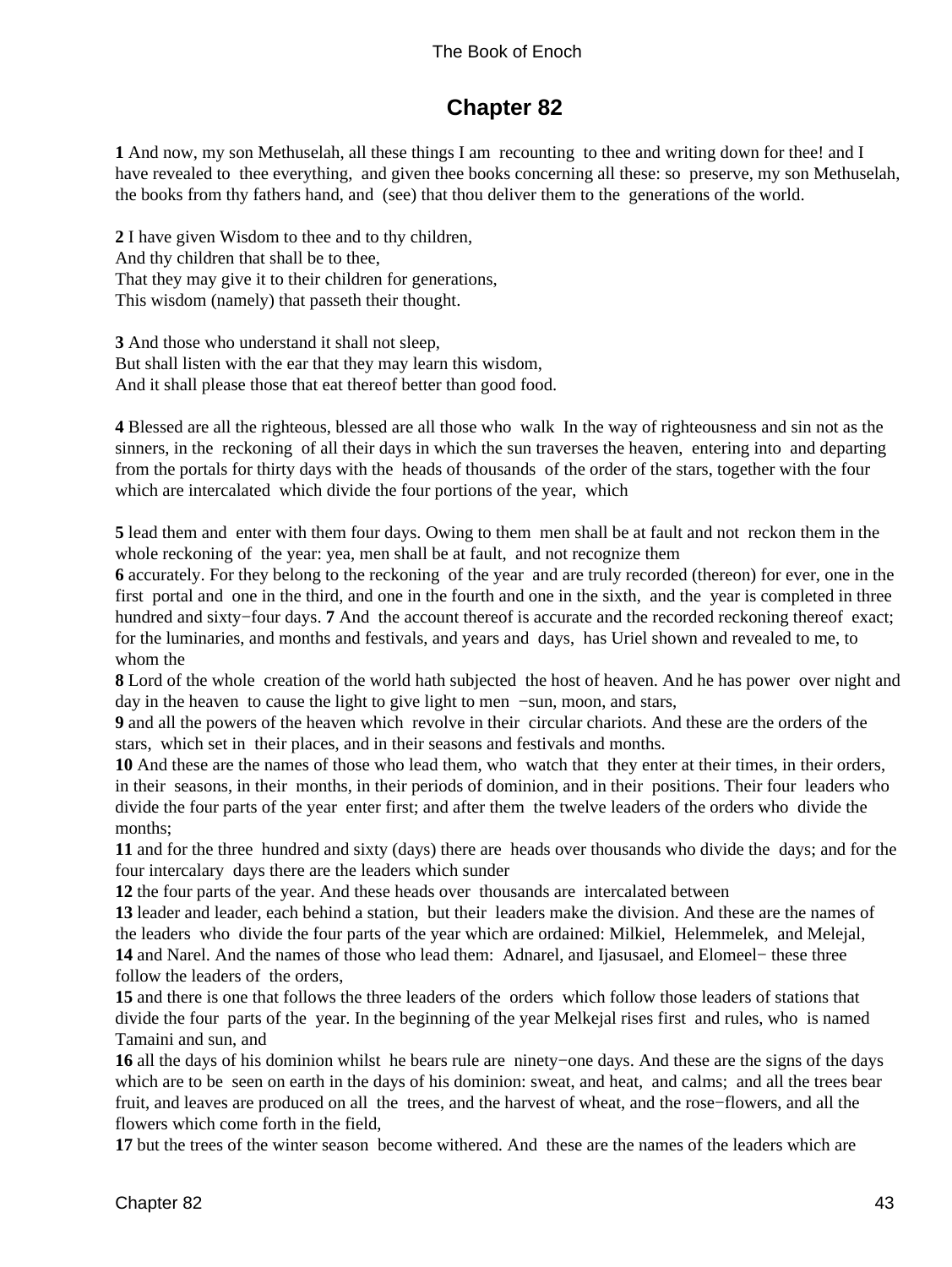<span id="page-47-0"></span>under them: Berkael, Zelebsel, and another who is added a head of a thousand, called Hilujaseph: and the days of the dominion of this (leader) are at an end.

**18** The next leader after him is Helemmelek, whom one names the shining sun, and all the days **19** of his light are ninety−one days. And these are the signs of (his) days on the earth: glowing heat and dryness, and the trees ripen their fruits and produce all their fruits ripe and ready, and the sheep pair and become pregnant, and all the fruits of the earth are gathered in, and everything that is

**20** in the fields, and the winepress: these things take place in the days of his dominion. These are the names, and the orders, and the leaders of those heads of thousands: Gidaljal, Keel, and Heel, and the name of the head of a thousand which is added to them, Asfael: and the days of his dominion are at an end.

## **Book 4: Astronomy**

### **Chapter 83**

**1** And now, my son Methuselah, I will show thee all my visions which I have seen, recounting **2** them before thee. Two visions I saw before I took a wife, and the one was quite unlike the other: the first when I was learning to write: the second before I took thy mother, (when) I saw a terrible **3** vision. And regarding them I prayed to the Lord. I had laid me down in the house of my grandfather Mahalalel, (when) I saw in a vision how the heaven collapsed and was borne off and fell to **4** the earth. And when it fell to the earth I saw how the earth was swallowed up in a great abyss, and mountains were suspended on mountains, and hills sank down on hills, and high trees were rent **5** from their stems, and hurled down and sunk in the abyss. And thereupon a word fell into my mouth, **6** and I lifted up (my voice) to cry aloud, and said: The earth is destroyed. And my grandfather Mahalalel waked me as I lay near him, and said unto me: Why dost thou cry so, my son, and why **7** dost thou make such lamentation? And I recounted to him the whole vision which I had seen, and he said unto me: A terrible thing hast thou seen, my son, and of grave moment is thy dream− vision as to the secrets if all the sin of the earth: it must sink into the abyss and be destroyed with **8** a great destruction. And now, my son, arise and make petition to the Lord of glory, since thou art a believer, that a remnant may remain on the earth, and that He may not destroy the whole **9** earth. My son, from heaven all this will come upon the earth, and upon the earth there will be great **10** destruction. After that I arose and prayed and implored and besought, and wrote down my prayer for the generations of the world, and I will show everything to thee, my son Methuselah. And when I had gone forth below and seen the heaven, and the sun rising in the east, and the moon setting in the west, and a few stars, and the whole earth, and everything as He had known it in the beginning, then I blessed the Lord of judgement and extolled Him because He had made the sun to go forth from the windows of the east, and he ascended and rose on the face of the heaven, and set out and kept traversing the path shown unto him.

### **Chapter 84**

**1** And I lifted up my hands in righteousness and blessed the Holy and Great One, and spake with the breath of my mouth, and with the tongue of flesh, which God has made for the children of the flesh of men, that they should speak therewith, and He gave them breath and a tongue and a mouth that they should speak therewith:

**2** Blessed be Thou, O Lord, King, Great and mighty in Thy greatness, Lord of the whole creation of the heaven, King of kings and God of the whole world.

And Thy power and kingship and greatness abide for ever and ever, And throughout all generations Thy dominion;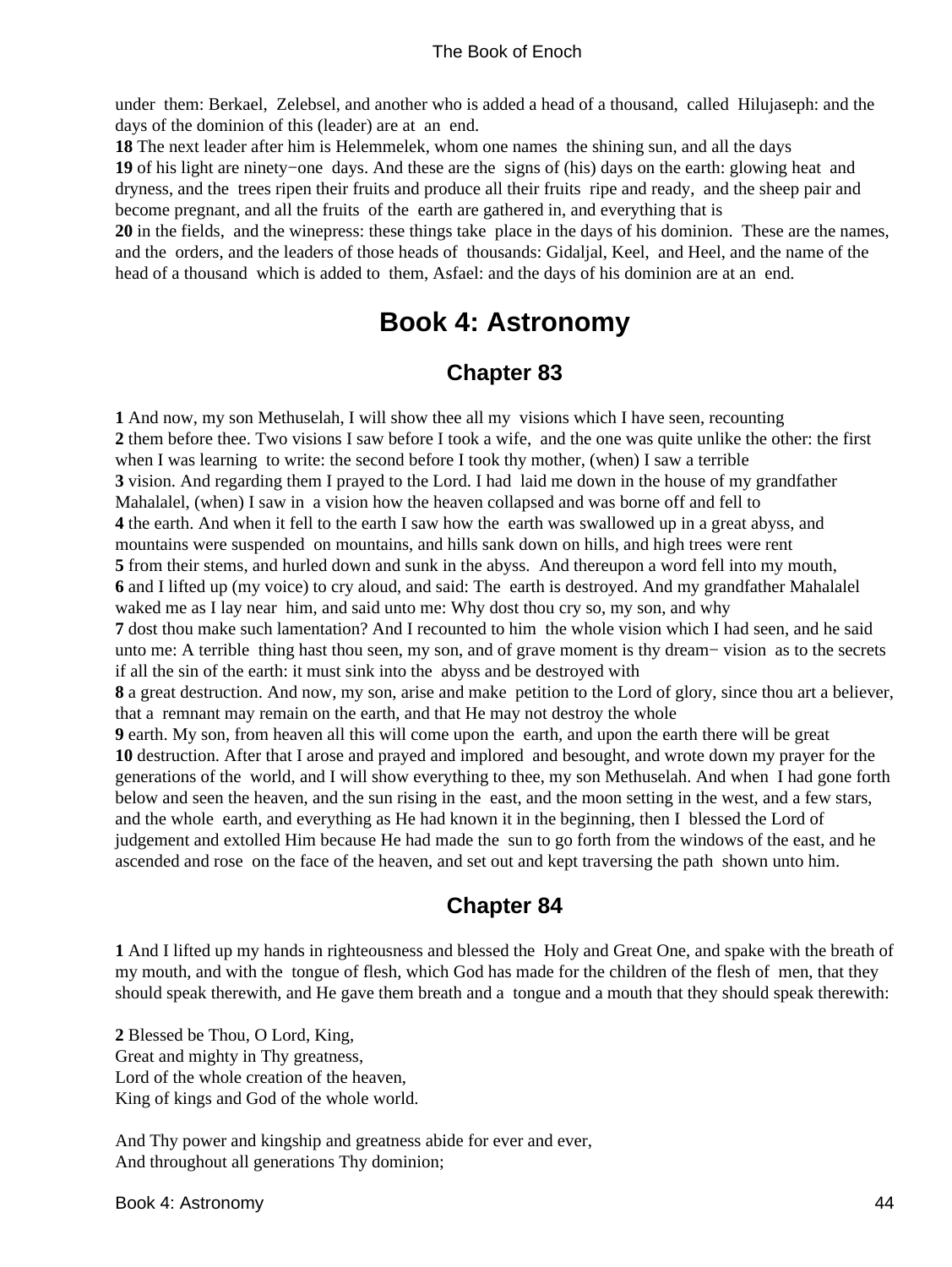<span id="page-48-0"></span>And all the heavens are Thy throne for ever, And the whole earth Thy footstool for ever and ever.

**3** For Thou hast made and Thou rulest all things, And nothing is too hard for Thee, Wisdom departs not from the place of Thy throne, Nor turns away from Thy presence. And Thou knowest and seest and hearest everything, And there is nothing hidden from Theefor Thou seest everything. **4** And now the angels of Thy heavens are guilty of trespass, And upon the flesh of men abideth Thy wrath until the great day of judgement. **5** And now, O God and Lord and Great King, I implore and beseech Thee to fulfil my prayer, To leave me a posterity on earth, And not destroy all the flesh of man, And make the earth without inhabitant, So that there should be an eternal destruction. **6** And now, my Lord, destroy from the earth the flesh which has aroused Thy wrath,

But the flesh of righteousness and uprightness establish as a plant of the eternal seed, And hide not Thy face from the prayer of Thy servant, O Lord.

### **Chapter 85**

**1,2** And after this I saw another dream, and I will show the whole dream to thee, my son. And Enoch lifted up (his voice) and spake to his son Methuselah: To thee, my son, will I speak: hear my words−incline thine ear to the dream−vision of thy father.

**3** Before I took thy mother Edna, I saw in a vision on my bed, and behold a bull came forth from the earth, and that bull was white; and after it came forth a heifer, and along with this (latter) came forth two bulls, one of them black and

**4** the other red. And that black bull gored the red one and pursued him over the earth, and thereupon **5** I could no longer see that red bull. But that black bull grew and that heifer went with him, and

**6** I saw that many oxen proceeded from him which resembled and followed him. And that cow, that first one, went from the presence of that first bull in order to seek that red one, but found him

**7** not, and lamented with a great lamentation over him and sought him. And I looked till that first **8** bull came to her and quieted her, and from that time onward she cried no more. And after that she bore

another white bull, and after him she bore many bulls and black cows.

**9** And I saw in my sleep that white bull likewise grow and become a great white bull, and from Him proceeded many white bulls, and they resembled him. And they began to beget many white bulls, which resembled them, one following the other, (even) many.

### **Chapter 86**

 And again I saw with mine eyes as I slept, and I saw the heaven above, and behold a star fell from heaven, and it arose and eat and pastured amongst those oxen. And after that I saw the large and the black oxen, and behold they all changed their stalls and pastures and their cattle, and began to live with each other. And again I saw in the vision, and looked towards the heaven, and behold I saw many stars descend and cast themselves down from heaven to that first star, and they became bulls amongst those cattle and pastured with themamongst them. And I looked at them and saw, and behold they all let out their privy members, like horses, and began to cover the cows of the oxen, and they all became pregnant and bare elephants, camels, and asses. And all the oxen feared them and were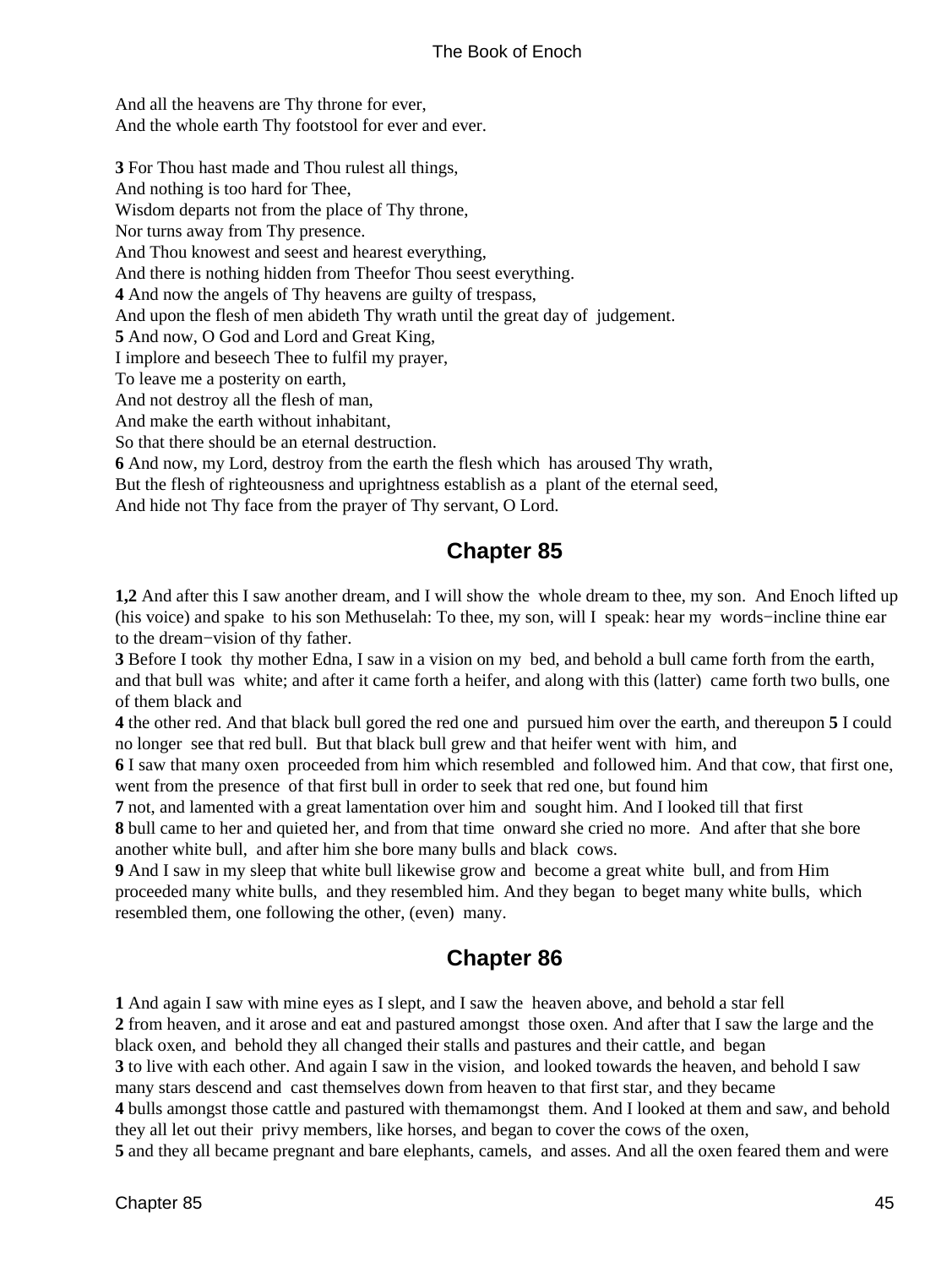<span id="page-49-0"></span>affrighted at them, and began to bite with their teeth and to devour, and to gore with their **6** horns. And they began, moreover, to devour those oxen; and behold all the children of the earth began to tremble and quake before them and to flee from them.

### **Chapter 87**

**1** And again I saw how they began to gore each other and to devour each other, and the earth **2** began to cry aloud. And I raised mine eyes again to heaven, and I saw in the vision, and behold there came forth from heaven beings who were like white men: and four went forth from that place **3** and three with them. And those three that had last come forth grasped me by my hand and took me up, away from the generations of the earth, and raised me up to a lofty place, and showed me **4** a tower raised high above the earth, and all the hills were lower. And one said unto me: Remain here till thou seest everything that befalls those elephants, camels, and asses, and the stars and the oxen, and all of them.

### **Chapter 88**

**1** And I saw one of those four who had come forth first, and he seized that first star which had fallen from the heaven, and bound it hand and foot and cast it into an abyss: now that abyss was

**2** narrow and deep, and horrible and dark. And one of them drew a sword, and gave it to those elephants and camels and asses: then they began to smite each other, and the whole earth quaked

**3** because of them. And as I was beholding in the vision, lo, one of those four who had come forth stoned (them) from heaven, and gathered and took all the great stars whose privy members were like those of horses, and bound them all hand and foot, and cast them in an abyss of the earth.

### **Chapter 89**

**1** And one of those four went to that white bull and instructed him in a secret, without his being terrified: he was born a bull and became a man, and built for himself a great vessel and dwelt thereon;

**2** and three bulls dwelt with him in that vessel and they were covered in. And again I raised mine eyes towards heaven and saw a lofty roof, with seven water torrents thereon, and those torrents

**3** flowed with much water into an enclosure. And I saw again, and behold fountains were opened on the surface of that great enclosure, and that water began to swell and rise upon the surface,

**4** and I saw that enclosure till all its surface was covered with water. And the water, the darkness, and mist increased upon it; and as I looked at the height of that water, that water had risen above the height of that enclosure, and was streaming over that enclosure, and it stood upon the earth.

**5** And all the cattle of that enclosure were gathered together until I saw how they sank and were

**6** swallowed up and perished in that water. But that vessel floated on the water, while all the oxen and elephants and camels and asses sank to the bottom with all the animals, so that I could no longer see them, **7** and they were not able to escape, (but) perished and sank into the depths. And again I saw in the vision till those water torrents were removed from that high roof, and the chasms

**8** of the earth were leveled up and other abysses were opened. Then the water began to run down into these, till the earth became visible; but that vessel settled on the earth, and the darkness

**9** retired and light appeared. But that white bull which had become a man came out of that vessel, and the three bulls with him, and one of those three was white like that bull, and one of them was red as blood, and one black: and that white bull departed from them.

**10** And they began to bring forth beasts of the field and birds, so that there arose different genera: lions, tigers, wolves, dogs, hyenas, wild boars, foxes, squirrels, swine, falcons, vultures, kites, eagles, and ravens; **11** and among them was born a white bull. And they began to bite one another; but that white bull which was born amongst them begat a wild ass and a white bull with it, and the **12** wild asses multiplied. But that bull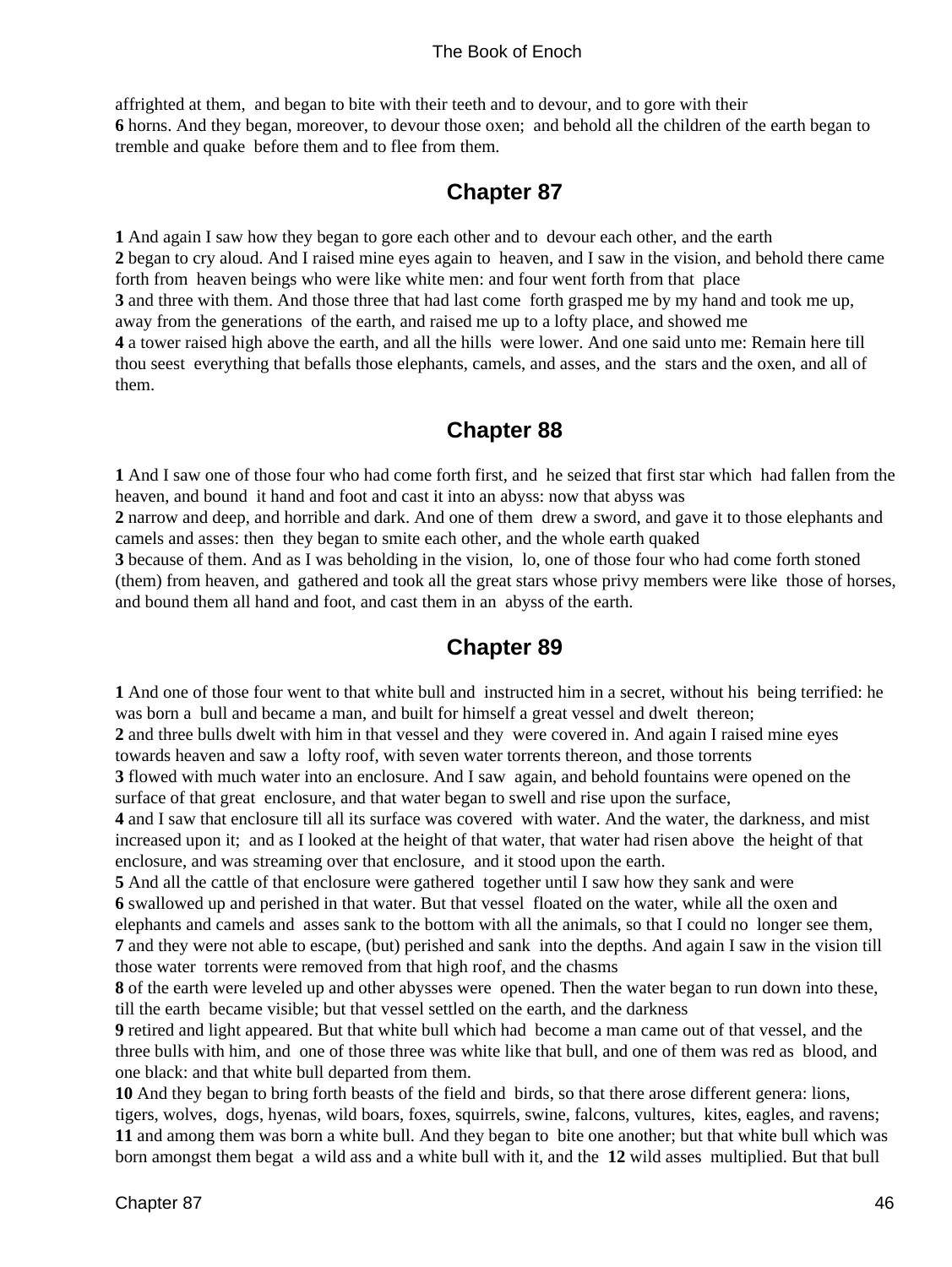which was born from him begat a black wild boar and a white

**13** sheep; and the former begat many boars, but that sheep begat twelve sheep. And when those twelve sheep had grown, they gave up one of them to the asses, and those asses again gave up that sheep to the wolves, **14** and that sheep grew up among the wolves. And the Lord brought the eleven sheep to live with it and to pasture with it among the wolves: and they multiplied and became many flocks of sheep.

**15**And the wolves began to fear them, and they oppressed them until they destroyed

**16** cry aloud on account of their little ones, and to complain unto their Lord. And a sheep which had been saved from the wolves fled and escaped to the wild asses; and I saw the sheep how they lamented and cried, and besought their Lord with all their might, till that Lord of the sheep descended at the voice of the sheep from a lofty abode, and came to them and pastured them.

**17** And He called that sheep which had escaped the wolves, and spake with it concerning the wolves that it should

**18** admonish them not to touch the sheep. And the sheep went to the wolves according to the word of the Lord, and another sheep met it and went with it, and the two went and entered together into the assembly of those wolves, and spake with them and admonished them not to touch the

**19** sheep from henceforth. And thereupon I saw the wolves, and how they oppressed the sheep

**20** exceedingly with all their power; and the sheep cried aloud. And the Lord came to the sheep and they began to smite those wolves: and the wolves began to make lamentation; but the sheep became

**21** quiet and forthwith ceased to cry out. And I saw the sheep till they departed from amongst the wolves; but the eyes of the wolves were blinded, and those wolves departed in pursuit of the sheep

**22** with all their power. And the Lord of the sheep went with them, as their leader, and all His sheep

**23** followed Him: and his face was dazzling and glorious and terrible to behold. But the wolves

**24** began to pursue those sheep till they reached a sea of water. And that sea was divided, and the water stood on this side and on that before their face, and their Lord led them and placed Himself between

**25** them and the wolves. And as those wolves did not yet see the sheep, they proceeded into the midst of that sea, and the wolves followed the sheep, and those wolves ran after them into that sea.

**26** And when they saw the Lord of the sheep, they turned to flee before His face, but that sea gathered itself together, and became as it had been created, and the water swelled and rose till it covered

**27** those wolves. And I saw till all the wolves who pursued those sheep perished and were drowned.

**28** But the sheep escaped from that water and went forth into a wilderness, where there was no water and no grass; and they began to open their eyes and to see; and I saw the Lord of the sheep

**29** pasturing them and giving them water and grass, and that sheep going and leading them. And that

**30** sheep ascended to the summit of that lofty rock, and the Lord of the sheep sent it to them. And after that I saw the Lord of the sheep who stood before them, and His appearance was great and

**31** terrible and majestic, and all those sheep saw Him and were afraid before His face. And they all feared and trembled because of Him, and they cried to that sheep with them which was amongst

**32** them: We are not able to stand before our Lord or to behold Him. And that sheep which led them again ascended to the summit of that rock, but the sheep began to be blinded and to wander

**33** from the way which he had showed them, but that sheep wot not thereof. And the Lord of the sheep was wrathful exceedingly against them, and that sheep discovered it, and went down from the summit of the rock, and came to the sheep, and found the greatest part of them blinded and fallen

**34** away. And when they saw it they feared and trembled at its presence, and desired to return to their **35** folds. And that sheep took other sheep with it, and came to those sheep which had fallen away, and began

to slay them; and the sheep feared its presence, and thus that sheep brought back those

**36** sheep that had fallen away, and they returned to their folds. And I saw in this vision till that sheep became a man and built a house for the Lord of the sheep, and placed all the sheep in that house.

**37** And I saw till this sheep which had met that sheep which led them fell asleep: and I saw till all the great sheep perished and little ones arose in their place, and they came to a pasture, and

**38** approached a stream of water. Then that sheep, their leader which had become a man, withdrew **39** from them and fell asleep, and all the sheep sought it and cried over it with a great crying. And I saw till they left off crying for that sheep and crossed that stream of water, and there arose the two sheep as leaders in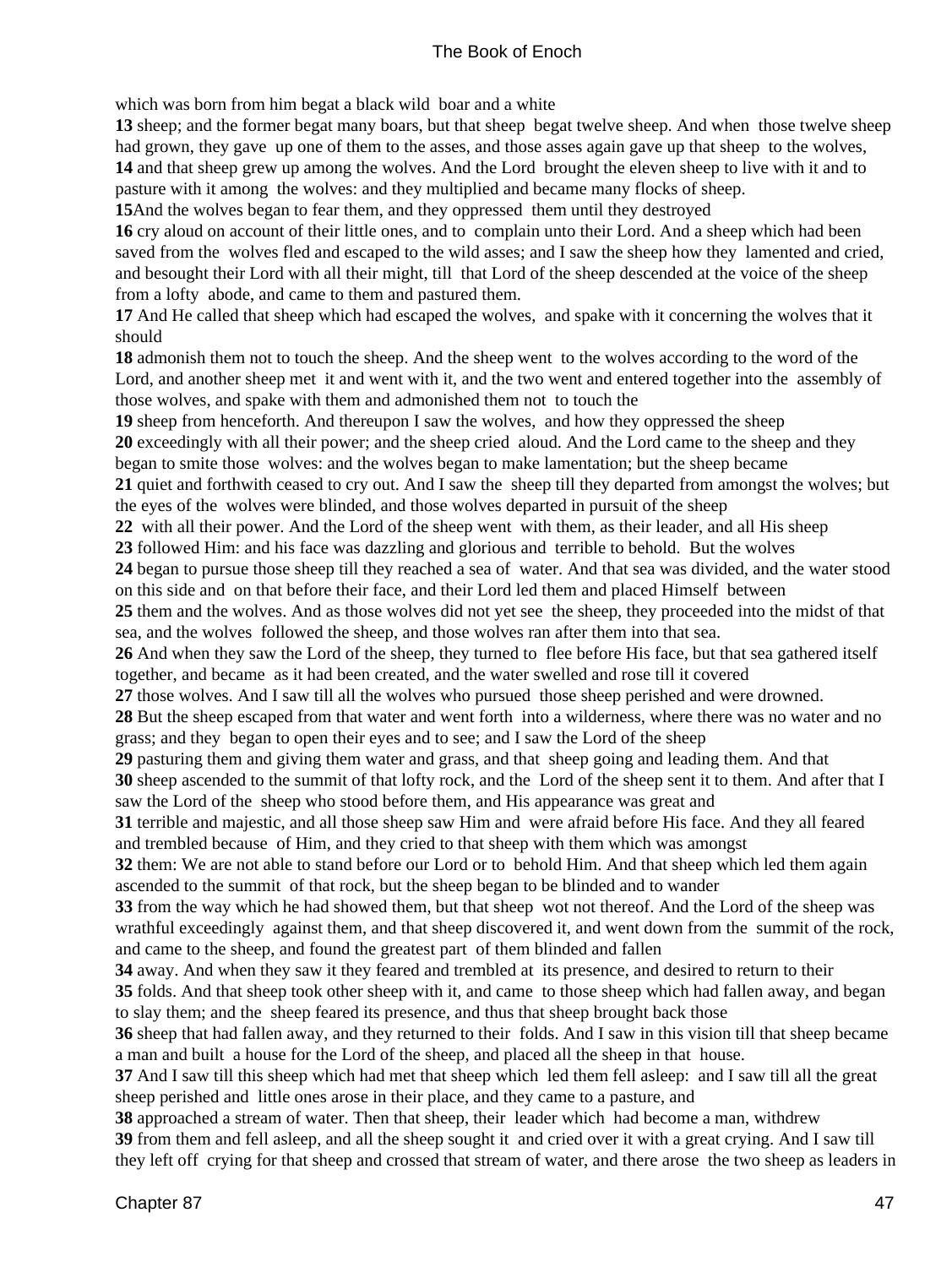the place of those which had led them and fallen asleep (lit. had fallen asleep and led

**40** them ). And I saw till the sheep came to a goodly place, and a pleasant and glorious land, and I saw till those sheep were satisfied; and that house stood amongst them in the pleasant land.

**41** And sometimes their eyes were opened, and sometimes blinded, till another sheep arose and led them and brought them all back, and their eyes were opened. **42** And the dogs and the foxes and the wild boars began to devour those sheep till the Lord of the sheep raised up another sheep a ram from their

**43** midst, which led them. And that ram began to butt on either side those dogs, foxes, and wild **44** boars till he had destroyed them all. And that sheep whose eyes were opened saw that ram, which was amongst the sheep, till it forsook its glory and began to butt those sheep, and trampled upon them, and

behaved itself

**45** unseemly. And the Lord of the sheep sent the lamb to another lamb and raised it to being a ram and leader of the sheep instead of that

**46** ram which had forsaken its glory. And it went to it and spake to it alone, and raised it to being a ram, and made it the prince and leader of the sheep; but during all these things those dogs

**47** oppressed the sheep. And the first ram pursued that second ram, and that second ram arose and fled before it; and I saw till those dogs pulled

**48** down the first ram. And that second ram arose

**48b** and led the little sheep. And those sheep grew and multiplied; but all the dogs, and foxes, and wild boars feared and fled before it, and that ram butted and killed the wild beasts, and those wild beasts had no longer any power among the **49**sheep and robbed them no more of ought. And that ram begat many sheep and fell asleep; and a little sheep became ram in its stead, and became prince and leader of those sheep

**50** And that house became great and broad, and it was built for those sheep: (and) a tower lofty and great was built on the house for the Lord of the sheep, and that house was low, but the tower was elevated and lofty, and the Lord of the sheep stood on that tower and they offered a full table before Him.

**51** And again I saw those sheep that they again erred and went many ways, and forsook that their house, and the Lord of the sheep called some from amongst the sheep and sent them to the sheep,

**52** but the sheep began to slay them. And one of them was saved and was not slain, and it sped away and cried aloud over the sheep; and they sought to slay it, but the Lord of the sheep saved it from

**53** the sheep, and brought it up to me, and caused it to dwell there. And many other sheep He sent to those sheep to testify unto them and lament over them.

**54** And after that I saw that when they forsook the house of the Lord and His tower they fell away entirely, and their eyes were blinded; and I saw the Lord of the sheep how He wrought much slaughter amongst them in their herds until **55** those sheep invited that slaughter and betrayed His place. And He gave them over into the hands of the lions and tigers, and wolves and hyenas, and into the hand of the foxes, and to all the wild **56** beasts, and those wild beasts began to tear in pieces those sheep. And I saw that He forsook that their house and their tower and gave them all into the hand of the lions, to tear and devour them,

**57** into the hand of all the wild beasts. And I began to cry aloud with all my power, and to appeal to the Lord of the sheep, and to represent to Him in regard to the sheep that they were devoured

**58** by all the wild beasts. But He remained unmoved, though He saw it, and rejoiced that they were devoured and swallowed and robbed, and left them to be devoured in the hand of all the beasts. **59** And He called seventy shepherds, and cast those sheep to them that they might pasture them, and He spake to the shepherds and their companions: Let each individual of you pasture the sheep

**60** henceforward, and everything that I shall command you that do ye. And I will deliver them over unto you duly numbered, and tell you which of them are to be destroyed−and them destroy ye. And

**61** He gave over unto them those sheep. And He called another and spake unto him: Observe and mark everything that the shepherds will do to those sheep; for they will destroy more of them than

**62** I have commanded them. And every excess and the destruction which will be wrought through the shepherds, record (namely) how many they destroy according to my command, and how many according to their own caprice: record against every individual shepherd all the destruction he

**63** effects. And read out before me by number how many they destroy, and how many they deliver over for destruction, that I may have this as a testimony against them, and know every deed of the shepherds, that I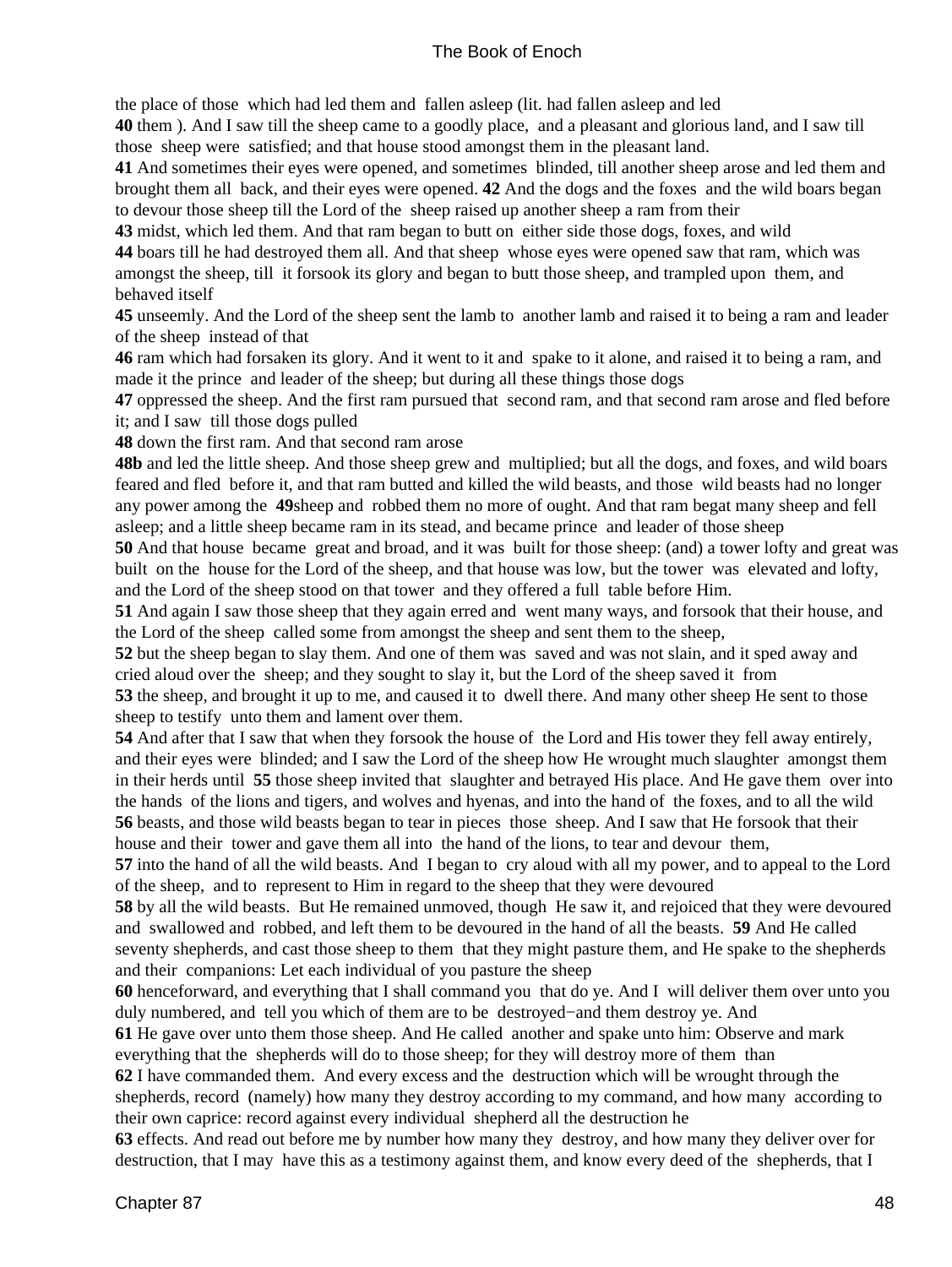<span id="page-52-0"></span>may comprehend and see what they do, whether or not they abide by my

**64** command which I have commanded them. But they shall not know it, and thou shalt not declare it to them, nor admonish them, but only record against each individual all the destruction which

**65** the shepherds effect each in his time and lay it all before me. And I saw till those shepherds pastured in their season, and they began to slay and to destroy more than they were bidden, and they delivered **66** those sheep into the hand of the lions. And the lions and tigers eat and devoured the greater part of those sheep, and the wild boars eat along with them; and they burnt that tower and demolished

**67** that house. And I became exceedingly sorrowful over that tower because that house of the sheep was demolished, and afterwards I was unable to see if those sheep entered that house.

**68** And the shepherds and their associates delivered over those sheep to all the wild beasts, to devour them, and each one of them received in his time a definite number: it was written by the other

**69** in a book how many each one of them destroyed of them. And each one slew and destroyed many **70** more than was prescribed; and I began to weep and lament on account of those sheep. And thus in the vision I saw that one who wrote, how he wrote down every one that was destroyed by those shepherds, day by day, and carried up and laid down and showed actually the whole book to the Lord of the sheep−(even) everything that they had done, and all that each one of them had made

**71** away with, and all that they had given over to destruction. And the book was read before the Lord of the sheep, and He took the book from his hand and read it and sealed it and laid it down.

**72** And forthwith I saw how the shepherds pastured for twelve hours, and behold three of those sheep turned back and came and entered and began to build up all that had fallen down of that

**73** house; but the wild boars tried to hinder them, but they were not able. And they began again to build as before, and they reared up that tower, and it was named the high tower; and they began again to place a table before the tower, but all the bread on it was polluted and not pure.

**74** And as touching all this the eyes of those sheep were blinded so that they saw not, and (the eyes of) their shepherds likewise; and they delivered them in large numbers to their shepherds for **75** destruction, and they trampled the sheep with their feet and devoured them. And the Lord of the sheep remained unmoved till all the sheep were dispersed over the field and mingled with them (the beasts),

**76** and they (the shepherds) did not save them out of the hand of the beasts. And this one who wrote the book carried it up, and showed it and read it before the Lord of the sheep, and implored Him on their account, and besought Him on their account as he showed Him all the doings

**77** of the shepherds, and gave testimony before Him against all the shepherds. And he took the actual book and laid it down beside Him and departed.

### **Chapter 90**

**1** And I saw till that in this manner thirty−five shepherds undertook the pasturing (of the sheep), and they severally completed their periods as did the first; and others receive them into their **2** hands, to pasture them for their period, each shepherd in his own period. And after that I saw in my vision all the birds of heaven coming, the eagles, the vultures, the kites, the ravens; but the eagles led all the birds; and they began to devour those sheep, and to pick out their eyes and to

**3** devour their flesh. And the sheep cried out because their flesh was being devoured by the birds, **4** and as for me I looked and lamented in my sleep over that shepherd who pastured the sheep. And I saw until those sheep were devoured by the dogs and eagles and kites, and they left neither flesh nor skin nor sinew remaining on them till only their bones stood there: and their bones too fell

**5** to the earth and the sheep became few. And I saw until that twenty−three had undertaken the pasturing and completed in their several periods fifty−eight times. **6** But behold lambs were borne by those white sheep, and they began to open their eyes and to see,

**7** and to cry to the sheep. Yea, they cried to them, but they did not hearken to what they said to **8** them, but were exceedingly deaf, and their eyes were very exceedingly blinded. And I saw in the vision how the ravens flew upon those lambs and took one of those lambs, and dashed the sheep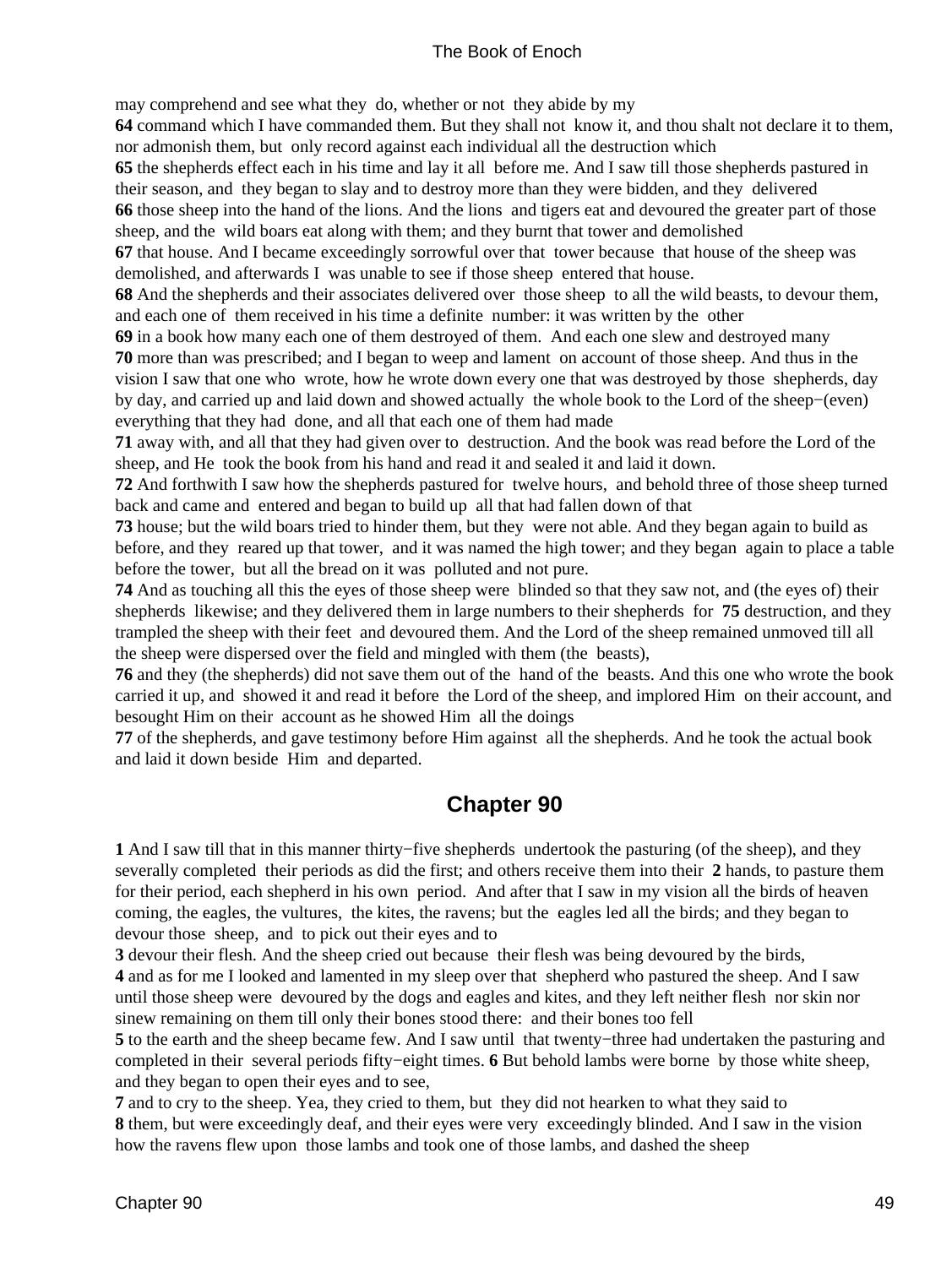**9** in pieces and devoured them. And I saw till horns grew upon those lambs, and the ravens cast down their horns; and I saw till there sprouted a great horn of one of those sheep, and their eyes

**10** were opened. And it looked at themand their eyes opened, and it cried to the sheep, and the

**11** rams saw it and all ran to it.

**12**And notwithstanding all this those eagles and vultures and ravens and kites

**13** still kept tearing the sheep and swooping down upon them

**14**and devouring them: still the sheep remained silent, but the rams lamented and cried out.

**15** And those ravens fought and battled with it and sought to lay low its horn, but they had no power over it.

**16** All the eagles and vultures and ravens and kites were gathered together,

**17** and there came with them all the sheep of the field,

**18** yea, they all came together, and helped each other to break that horn of the ram.

**19** And I saw till a great sword was given to the sheep, and the sheep proceeded against all the beasts of the field to slay them, and all the beasts and the birds of the heaven fled before their face. And I saw that man, who wrote the book according to the command of the Lord, till he opened that book concerning the destruction which those twelve last shepherds had wrought, and showed that they had destroyed much more than their predecessors, before the Lord of the sheep. And I saw till the Lord of the sheep came unto them and took in His hand the staff of His wrath, and smote the earth, and the earth clave asunder, and all the beasts and all the birds of the heaven fell from among those sheep, and were swallowed up in the earth and it covered them.

**20** And I saw till a throne was erected in the pleasant land, and the Lord of the sheep sat Himself thereon, and the other took the sealed books and opened those books before the Lord of the sheep.

**21** And the Lord called those men the seven first white ones, and commanded that they should bring before Him, beginning with the first star which led the way, all the stars whose privy members

**22** were like those of horses, and they brought them all before Him. And He said to that man who wrote before Him, being one of those seven white ones, and said unto him: Take those seventy shepherds to whom I delivered the sheep, and who taking them on their own authority slew more

**23** than I commanded them. And behold they were all bound, I saw, and they all stood before Him.

**24** And the judgement was held first over the stars, and they were judged and found guilty, and went to the place of condemnation, and they were cast into an abyss, full of fire and flaming, and full

**25** of pillars of fire. And those seventy shepherds were judged and found guilty, and they were cast **26** into that fiery abyss. And I saw at that time how a like abyss was opened in the midst of the earth, full of fire, and they brought those blinded sheep, and they were all judged and found guilty and

**27** cast into this fiery abyss, and they burned; now this abyss was to the right of that house. And I saw those sheep burning and their bones burning.

**28** And I stood up to see till they folded up that old house; and carried off all the pillars, and all the beams and ornaments of the house were at the same time folded up with it, and they carried

**29** it off and laid it in a place in the south of the land. And I saw till the Lord of the sheep brought a new house greater and loftier than that first, and set it up in the place of the first which had beer folded up: all its pillars were new, and its ornaments were new and larger than those of the first, the old one which He had taken away, and all the sheep were within it.

**30** And I saw all the sheep which had been left, and all the beasts on the earth, and all the birds of the heaven, falling down and doing homage to those sheep and making petition to and obeying

**31** them in every thing. And thereafter those three who were clothed in white and had seized me by my handwho had taken me up before, and the hand of that ram also seizing hold of me, they

**32** took me up and set me down in the midst of those sheep before the judgement took place. And those **33** sheep were all white, and their wool was abundant and clean. And all that had been destroyed and

dispersed, and all the beasts of the field, and all the birds of the heaven, assembled in that house, and the Lord of the sheep rejoiced with great joy because they were all good and had returned to

**34** His house. And I saw till they laid down that sword, which had been given to the sheep, and they brought it back into the house, and it was sealed before the presence of the Lord, and all the sheep

**35** were invited into that house, but it held them not. And the eyes of them all were opened, and they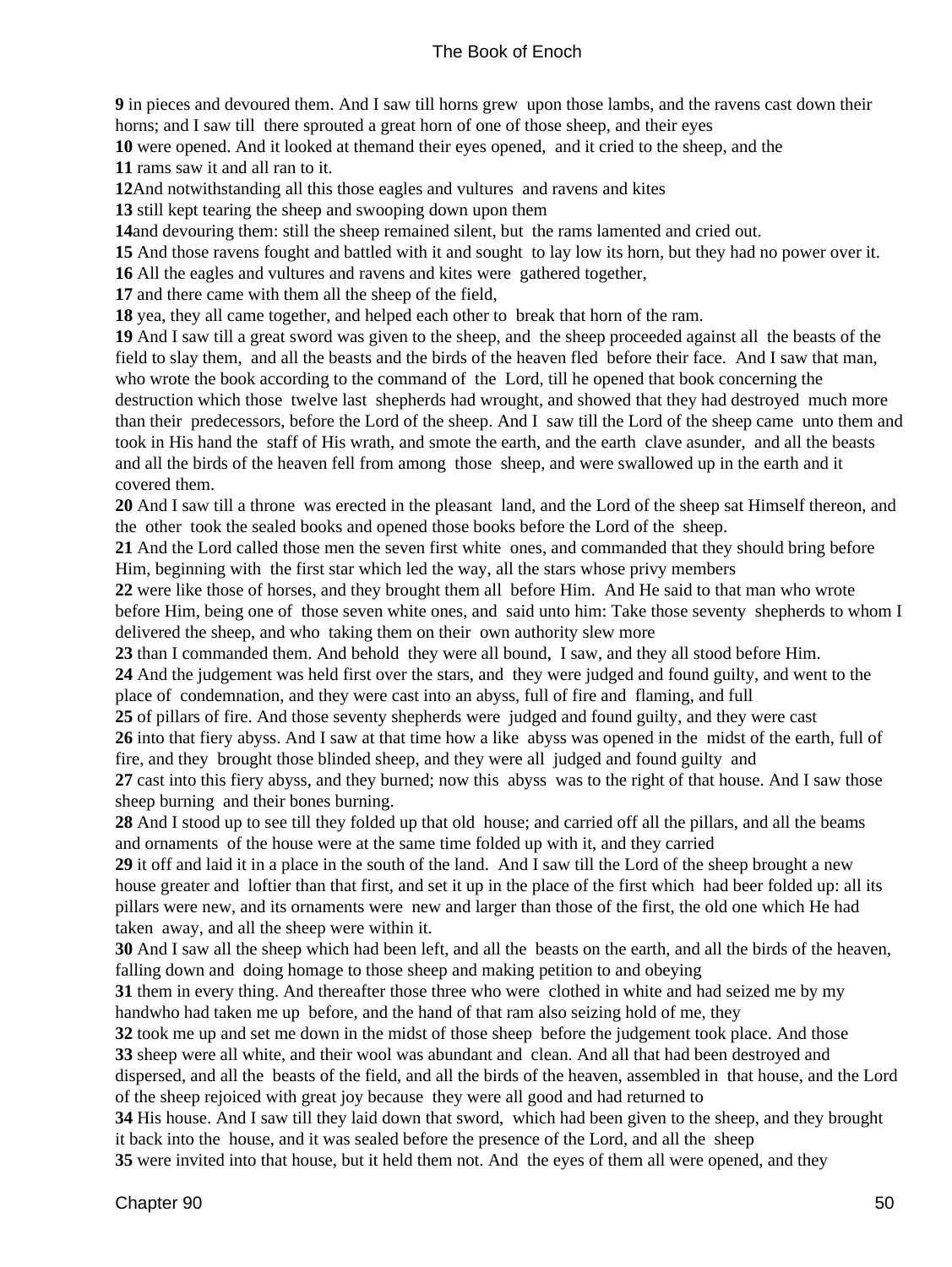<span id="page-54-0"></span>**36** saw the good, and there was not one among them that did not see. And I saw that that house was large and broad and very full.

**37** And I saw that a white bull was born, with large horns and all the beasts of the field and all the

**38** birds of the air feared him and made petition to him all the time. of And I saw till all their generations were transformed, and they all became white bulls; and the first among them became a lamb, and that lamb became a great animal and had great black horns on its head; and the Lord of the sheep

**39** rejoiced over it and over all the oxen. And I slept in their midst: and I awoke and saw everything.

**40** This is the vision which I saw while I slept, and I awoke and blessed the Lord of righteousness and

**41** gave Him glory. Then I wept with a great weeping and my tears stayed not till I could no longer endure it: when I saw, they flowed on account of what I had seen; for everything shall come and

**42** be fulfilled, and all the deeds of men in their order were shown to me. On that night I remembered the first dream, and because of it I wept and was troubled−because I had seen that vision.

# **Book 5: Epistle of Enoch**

## **Chapter 91**

**1** And now, my son Methuselah, call to me all thy brothers And gather together to me all the sons of thy mother; For the word calls me, And the spirit is poured out upon me, That I may show you everything That shall befall you for ever.

**2** And there upon Methuselah went and summoned to him all his brothers and assembled his relatives. **3** And he spake unto all the children of righteousness and said:

Hear, ye sons of Enoch, all the words of your father, And hearken aright to the voice of my mouth; For I exhort you and say unto you, beloved:

**4** Love uprightness and walk therein. And draw not nigh to uprightness with a double heart, And associate not with those of a double heart,

But walk in righteousness, my sons. And it shall guide you on good paths, And righteousness shall be your companion.

**5** For I know that violence must increase on the earth, And a great chastisement be executed on the earth, And all unrighteousness come to an end:

Yea, it shall be cut off from its roots, And its whole structure be destroyed.

**6** And unrighteousness shall again be consummated on the earth, And all the deeds of unrighteousness and of violence And transgression shall prevail in a twofold degree.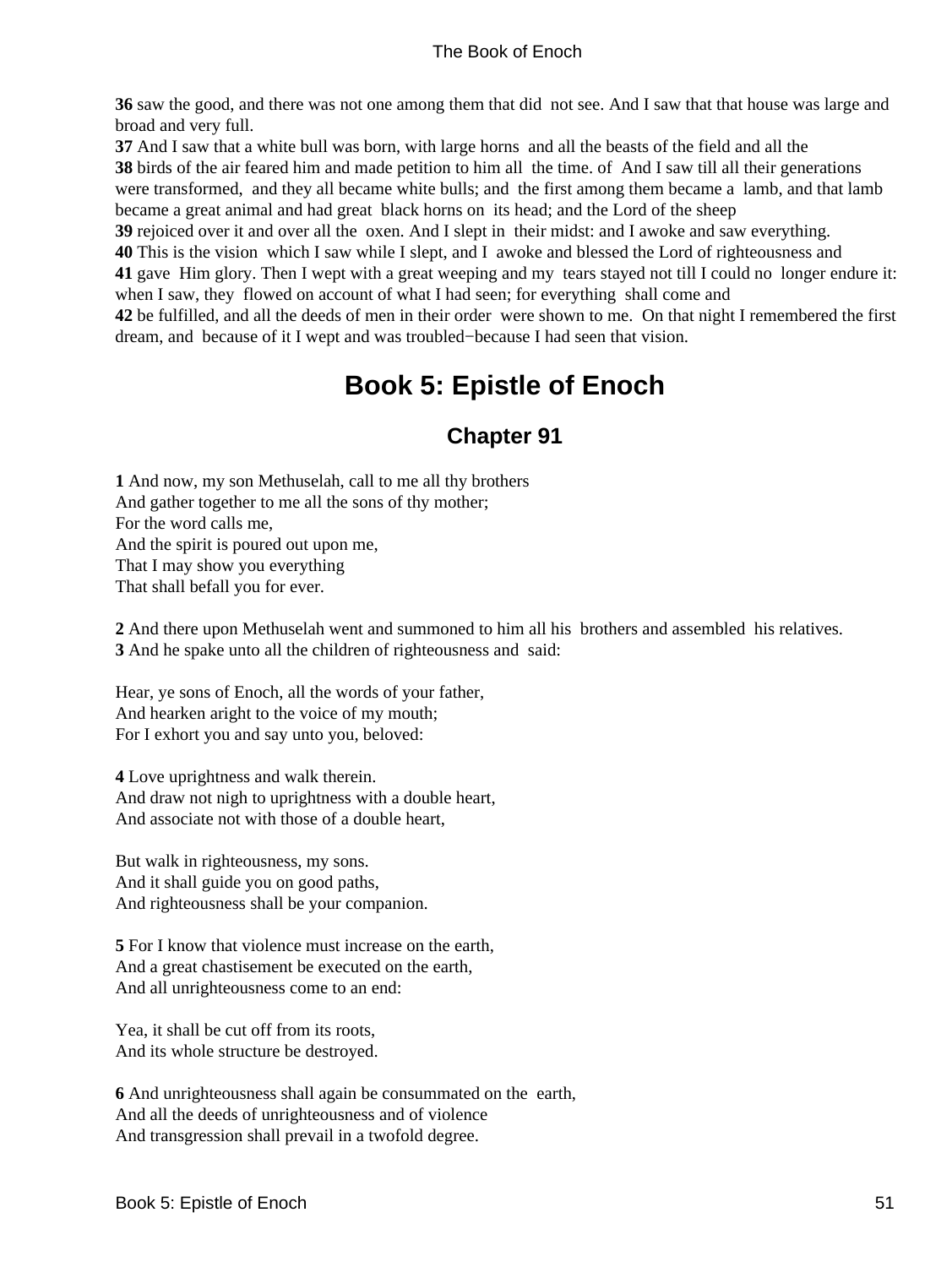<span id="page-55-0"></span>**7** And when sin and unrighteousness and blasphemy And violence in all kinds of deeds increase, And apostasy and transgression and uncleanness increase,

A great chastisement shall come from heaven upon all these, And the holy Lord will come forth with wrath and chastisement To execute judgement on earth.

**8** In those days violence shall be cut off from its roots, And the roots of unrighteousness together with deceit, And they shall be destroyed from under heaven.

**9** And all the idols of the heathen shall be abandoned, And the temples burned with fire, And they shall remove them from the whole earth,

And they (the heathen) shall be cast into the judgement of fire, And shall perish in wrath and in grievous judgement for ever.

**10** And the righteous shall arise from their sleep, And wisdom shall arise and be given unto them.

**11**And after that the roots of unrighteousness shall be cut off, and the sinners shall bedestroyed by the sword and the blasphemers destroyed in every place, **12**and those who plan violence and those who commit blasphemy shall perish by the sword.

**13** And now I tell you, my sons, and show you The paths of righteousness and the paths of violence. Yea, I will show them to you again That ye may know what will come to pass. **14** And now, hearken unto me, my sons, And walk in the paths of righteousness, And walk not in the paths of violence; For all who walk in the paths of unrighteousness shall perish for ever.

### **Chapter 92**

**1** The book written by Enoch−Enoch indeed wrote this complete doctrine of wisdom, (which is) praised of all men and a judge of all the earth for all my children who shall dwell on the earth. And for the future generations who shall observe uprightness and peace.

**2** Let not your spirit be troubled on account of the times; For the Holy and Great One has appointed days for all things.

**3** And the righteous one shall arise from sleep, Shall arise and walk in the paths of righteousness, And all his path and conversation shall be in eternal goodness and grace.

**4** He will be gracious to the righteous and give him eternal uprightness, And He will give him power so that he shall be (endowed) with goodness and righteousness.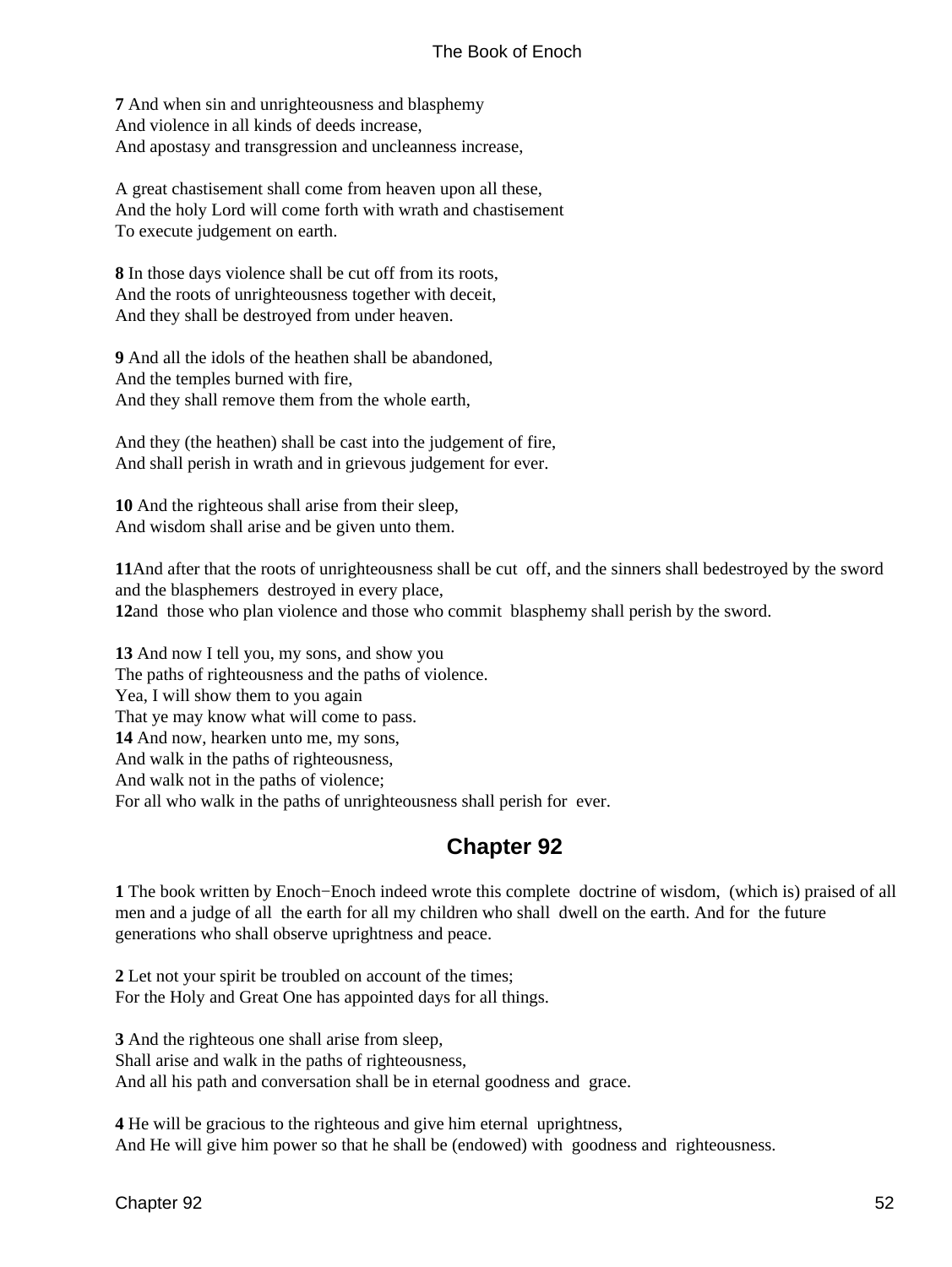<span id="page-56-0"></span>And he shall walk in eternal light.

**5** And sin shall perish in darkness for ever, And shall no more be seen from that day for evermore.

### **Chapter 93**

**1,2** And after that Enoch both gave and began to recount from the books. And Enoch said:

Concerning the children of righteousness and concerning the elect of the world, And concerning the plant of uprightness, I will speak these things, Yea, I Enoch will declare (them) unto you, my sons:

According to that which appeared to me in the heavenly vision, And which I have known through the word of the holy angels, And have learnt from the heavenly tablets.

**3** And Enoch began to recount from the books and said: I was born the seventh in the first week, While judgement and righteousness still endured.

**4** And after me there shall arise in the second week great wickedness, And deceit shall have sprung up; And in it there shall be the first end.

And in it a man shall be saved; And after it is ended unrighteousness shall grow up, And a law shall be made for the sinners.

And after that in the third week at its close A man shall be elected as the plant of righteous judgement, And his posterity shall become the plant of righteousness for evermore.

**6** And after that in the fourth week, at its close, Visions of the holy and righteous shall be seen, And a law for all generations and an enclosure shall be made for them.

**7** And after that in the fifth week, at its close, The house of glory and dominion shall be built for ever.

**8** And after that in the sixth week all who live in it shall be blinded, And the hearts of all of them shall godlessly forsake wisdom.

And in it a man shall ascend; And at its close the house of dominion shall be burnt with fire, And the whole race of the chosen root shall be dispersed.

**9** And after that in the seventh week shall an apostate generation arise, And many shall be its deeds, And all its deeds shall be apostate.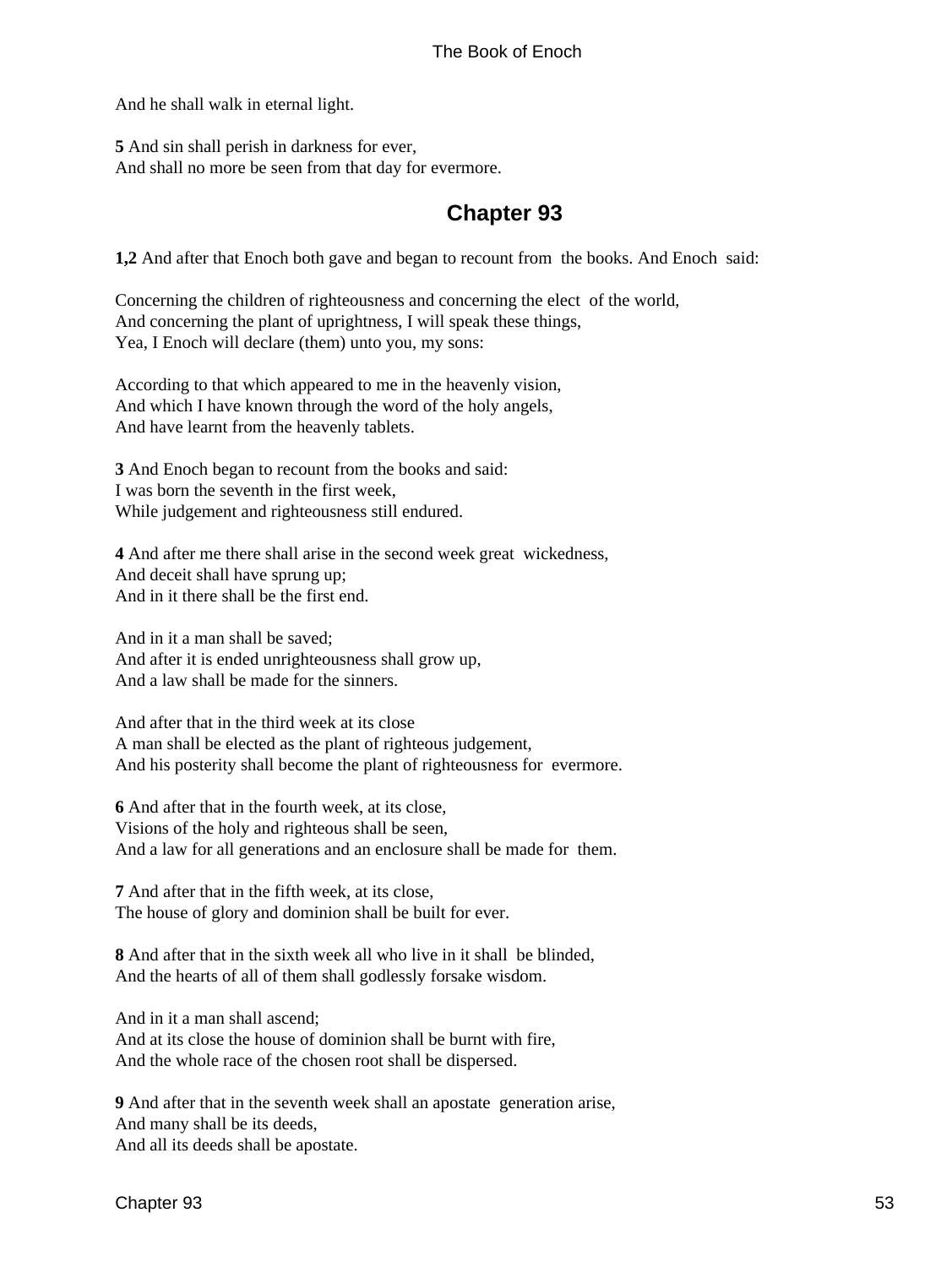<span id="page-57-0"></span>**10** And at its close shall be elected The elect righteous of the eternal plant of righteousness, To receive sevenfold instruction concerning all His creation.

**11**For who is there of all the children of men that is able to hear the voice of the Holy One without being troubled ? And who can think His thoughts ? and who is there that can behold all the works **12** of heaven ? And how should there be one who could behold the heaven, and who is there that could understand the things of heaven and see a soul or a spirit and could tell thereof, or ascend and see **13** all their ends and think them or do like them ? And who is there of all men that could know what is the breadth and the length of the earth, and to whom has been shown the measure of all of them ? **14** Or is there any one who could discern the length of the heaven and how great is its height, and upon what it is founded, and how great is the number of the stars, and where all the luminaries rest ?

### **Chapter 94**

**1** And now I say unto you, my sons, love righteousness and walk therein; For the paths of righteousness are worthy of acceptation, But the paths of unrighteousness shall suddenly be destroyed and vanish.

**2** And to certain men of a generation shall the paths of violence and of death be revealed, And they shall hold themselves afar from them, And shall not follow them.

**3** And now I say unto you the righteous: Walk not in the paths of wickedness, nor in the paths of death, And draw not nigh to them, lest ye be destroyed.

**4** But seek and choose for yourselves righteousness and an elect life, And walk in the paths of peace, And ye shall live and prosper.

**5** And hold fast my words in the thoughts of your hearts, And suffer them not to be effaced from your hearts;

For I know that sinners will tempt men to evilly−entreat wisdom, So that no place may be found for her, And no manner of temptation may minish.

**6** Woe to those who build unrighteousness and oppression And lay deceit as a foundation; For they shall be suddenly overthrown, And they shall have no peace.

**7** Woe to those who build their houses with sin; For from all their foundations shall they be overthrown, And by the sword shall they fall. And those who acquire gold and silver in judgement suddenly shall perish.

**8** Woe to you, ye rich, for ye have trusted in your riches, And from your riches shall ye depart,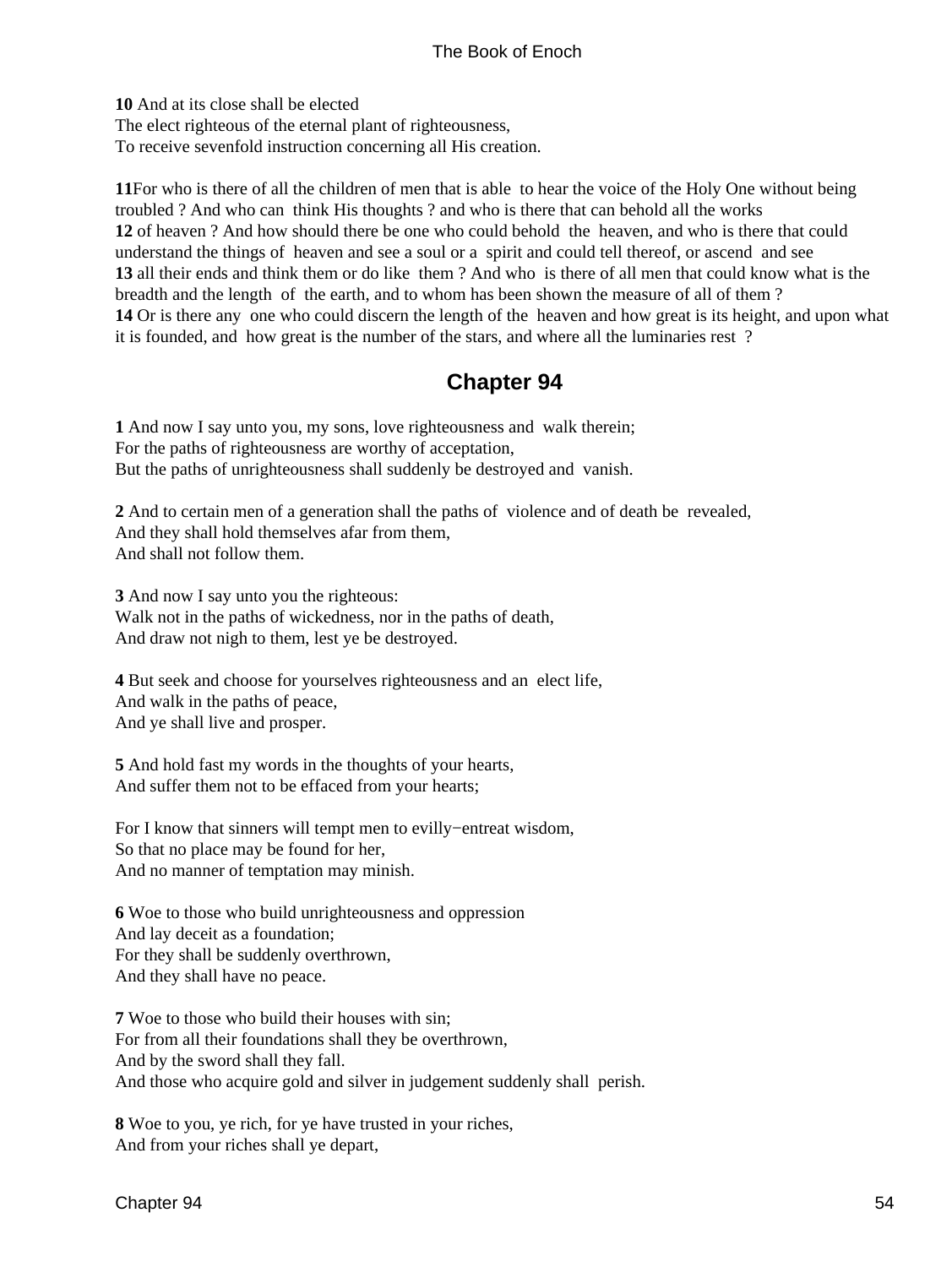<span id="page-58-0"></span>Because ye have not remembered the Most High in the days of your riches.

**9** Ye have committed blasphemy and unrighteousness, And have become ready for the day of slaughter, And the day of darkness and the day of the great judgement.

**10** Thus I speak and declare unto you: He who hath created you will overthrow you, And for your fall there shall be no compassion, And your Creator will rejoice at your destruction.

**11** And your righteous ones in those days shall be A reproach to the sinners and the godless.

### **Chapter 95**

**1** Oh that mine eyes were a cloud of waters That I might weep over you, And pour down my tears as a cloud of waters: That so I might rest from my trouble of heart!

**2** who has permitted you to practice reproaches and wickedness ? And so judgement shall overtake you, sinners.

**3** Fear not the sinners, ye righteous; For again will the Lord deliver them into your hands, That ye may execute judgement upon them according to your desires.

**4** Woe to you who fulminate anathemas which cannot be reversed: Healing shall therefore be far from you because of your sins.

**5** Woe to you who requite your neighbour with evil; For ye shall be requited according to your works.

**6** Woe to you, lying witnesses, And to those who weigh out injustice, For suddenly shall ye perish.

**7** Woe to you, sinners, for ye persecute the righteous; For ye shall be delivered up and persecuted because of injustice, And heavy shall its yoke be upon you.

### **Chapter 96**

**1** Be hopeful, ye righteous; for suddenly shall the sinners perish before you, And ye shall have lordship over them according to your desires.

**2** And in the day of the tribulation of the sinners, Your children shall mount and rise as eagles, And higher than the vultures will be your nest,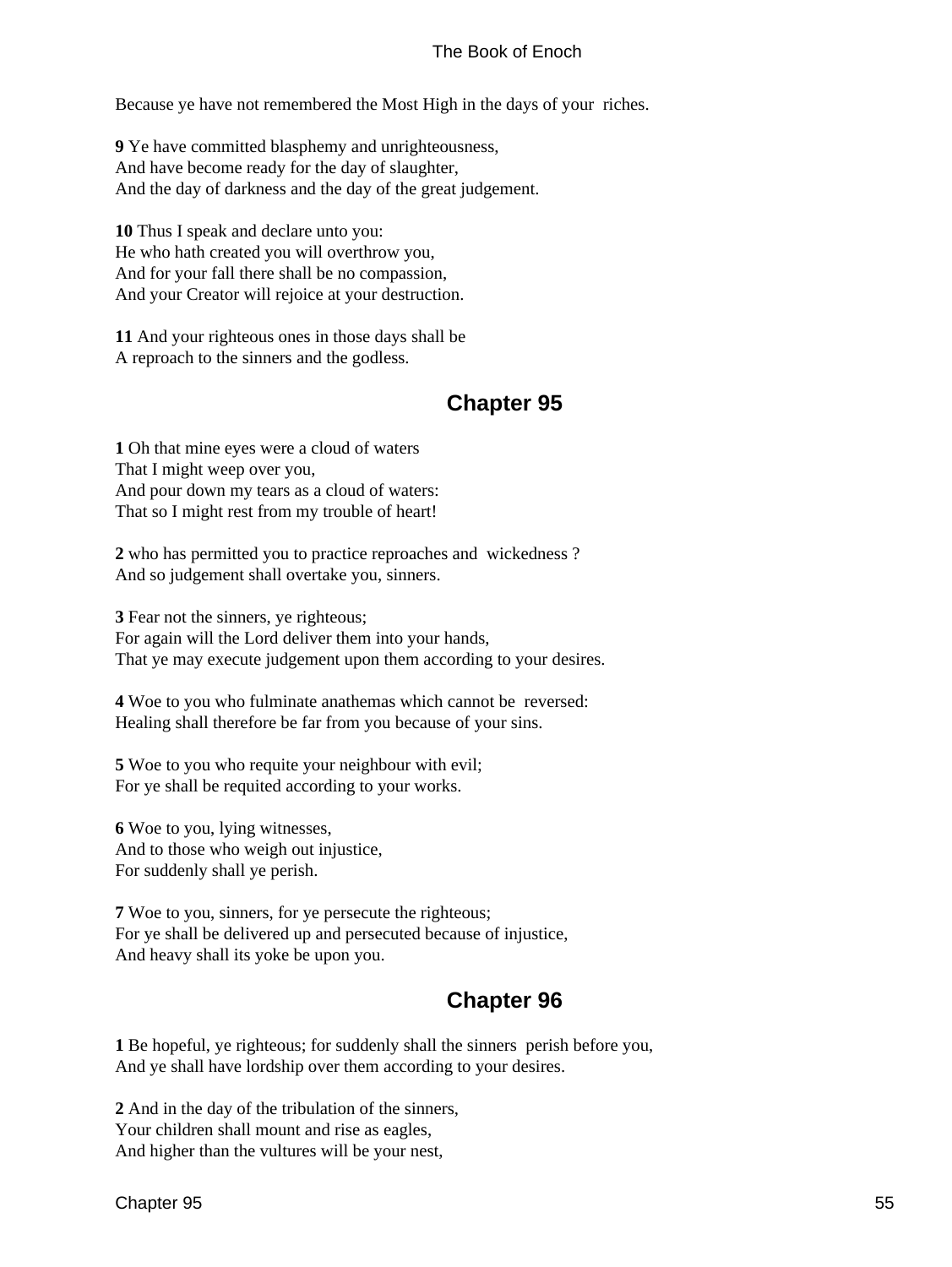<span id="page-59-0"></span>And ye shall ascend and enter the crevices of the earth, And the clefts of the rock for ever as coneys before the unrighteous, And the sirens shall sigh because of you−and weep

**3** Wherefore fear not, ye that have suffered; For healing shall be your portion, And a bright light shall enlighten you, And the voice of rest ye shall hear from heaven.

**4** Woe unto you, ye sinners, for your riches make you appear like the righteous, But your hearts convict you of being sinners, And this fact shall be a testimony against you for a memorial of (your) evil deeds.

**5** Woe to you who devour the finest of the wheat, And drink wine in large bowls, And tread under foot the lowly with your might.

**6** Woe to you who drink water from every fountain, For suddenly shall ye be consumed and wither away, Because ye have forsaken the fountain of life.

**7** Woe to you who work unrighteousness And deceit and blasphemy: It shall be a memorial against you for evil.

**8** Woe to you, ye mighty, Who with might oppress the righteous; For the day of your destruction is coming.

In those days many and good days shall come to the righteous−in the day of your judgement.

### **Chapter 97**

**1** Believe, ye righteous, that the sinners will become a shame And perish in the day of unrighteousness. **2** Be it known unto you (ye sinners) that the Most High is mindful of your destruction, And the angels of heaven rejoice over your destruction.

**3** What will ye do, ye sinners, And whither will ye flee on that day of judgement, When ye hear the voice of the prayer of the righteous ?

**4** Yea, ye shall fare like unto them,

Against whom this word shall be a testimony:

" Ye have been companions of sinners."

**5** And in those days the prayer of the righteous shall reach unto the Lord, And for you the days of your judgement shall come.

**6** And all the words of your unrighteousness shall be read out before the Great Holy One,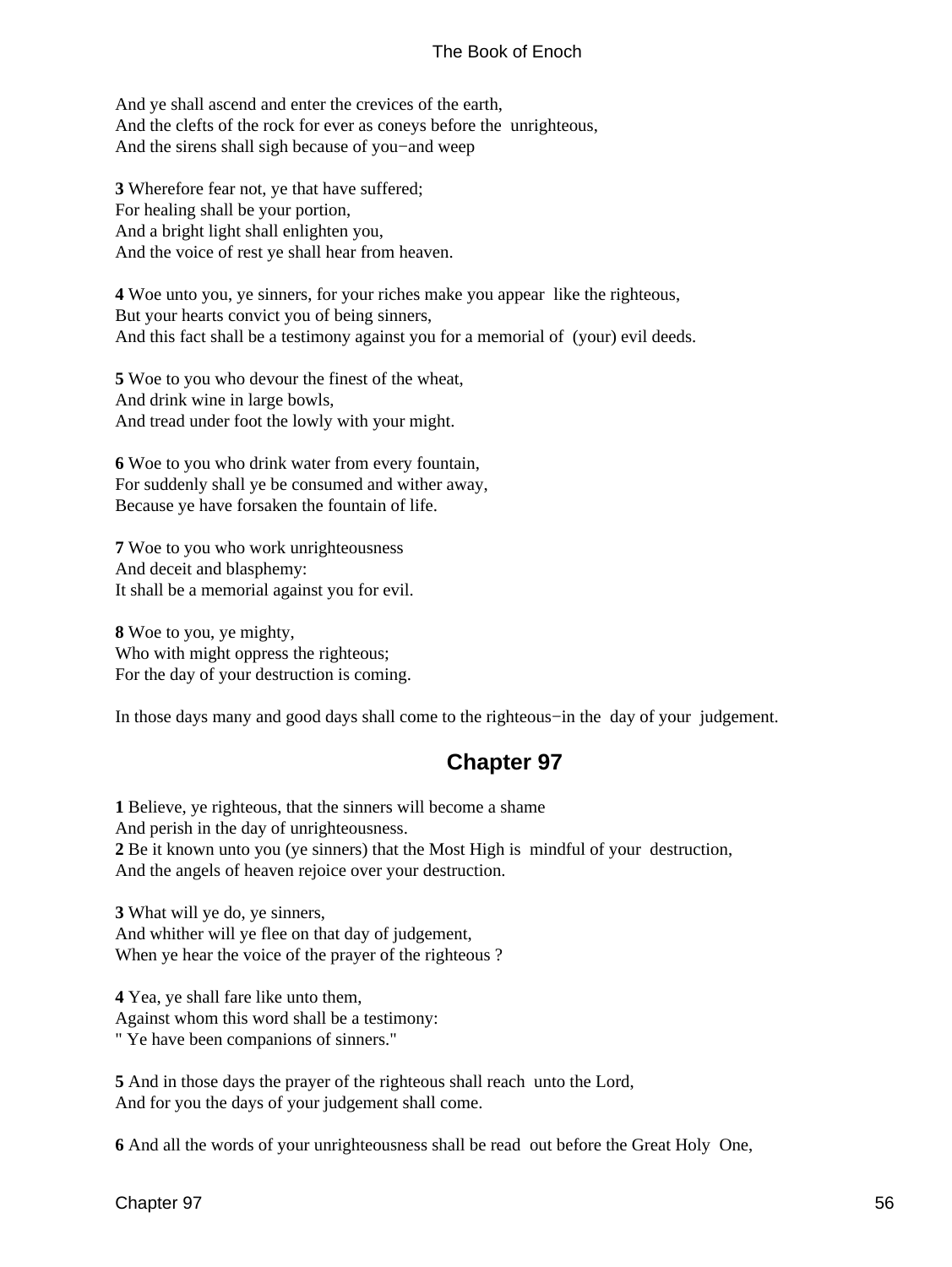<span id="page-60-0"></span>And your faces shall be covered with shame, And He will reject every work which is grounded on unrighteousness.

**7** Woe to you, ye sinners, who live on the mid ocean and on the dry land, Whose remembrance is evil against you.

**8** Woe to you who acquire silver and gold in unrighteousness and say: " We have become rich with riches and have possessions; And have acquired everything we have desired.

**9** And now let us do what we purposed: For we have gathered silver, **9c** And many are the husbandmen in our houses." **9d** And our granaries are (brim) full as with water, **10** Yea and like water your lies shall flow away; For your riches shall not abide But speedily ascend from you;

For ye have acquired it all in unrighteousness, And ye shall be given over to a great curse.

### **Chapter 98**

**1** And now I swear unto you, to the wise and to the foolish, For ye shall have manifold experiences on the earth.

**2** For ye men shall put on more adornments than a woman, And coloured garments more than a virgin: In royalty and in grandeur and in power, And in silver and in gold and in purple, And in splendour and in food they shall be poured out as water.

**3** Therefore they shall be wanting in doctrine and wisdom, And they shall perish thereby together with their possessions; And with all their glory and their splendour, And in shame and in slaughter and in great destitution, Their spirits shall be cast into the furnace of fire.

**4** I have sworn unto you, ye sinners, as a mountain has not become a slave, And a hill does not become the handmaid of a woman, Even so sin has not been sent upon the earth, But man of himself has created it, And under a great curse shall they fall who commit it.

**5** And barrenness has not been given to the woman, But on account of the deeds of her own hands she dies without children.

**6** I have sworn unto you, ye sinners, by the Holy Great One, That all your evil deeds are revealed in the heavens, And that none of your deeds of oppression are covered and hidden.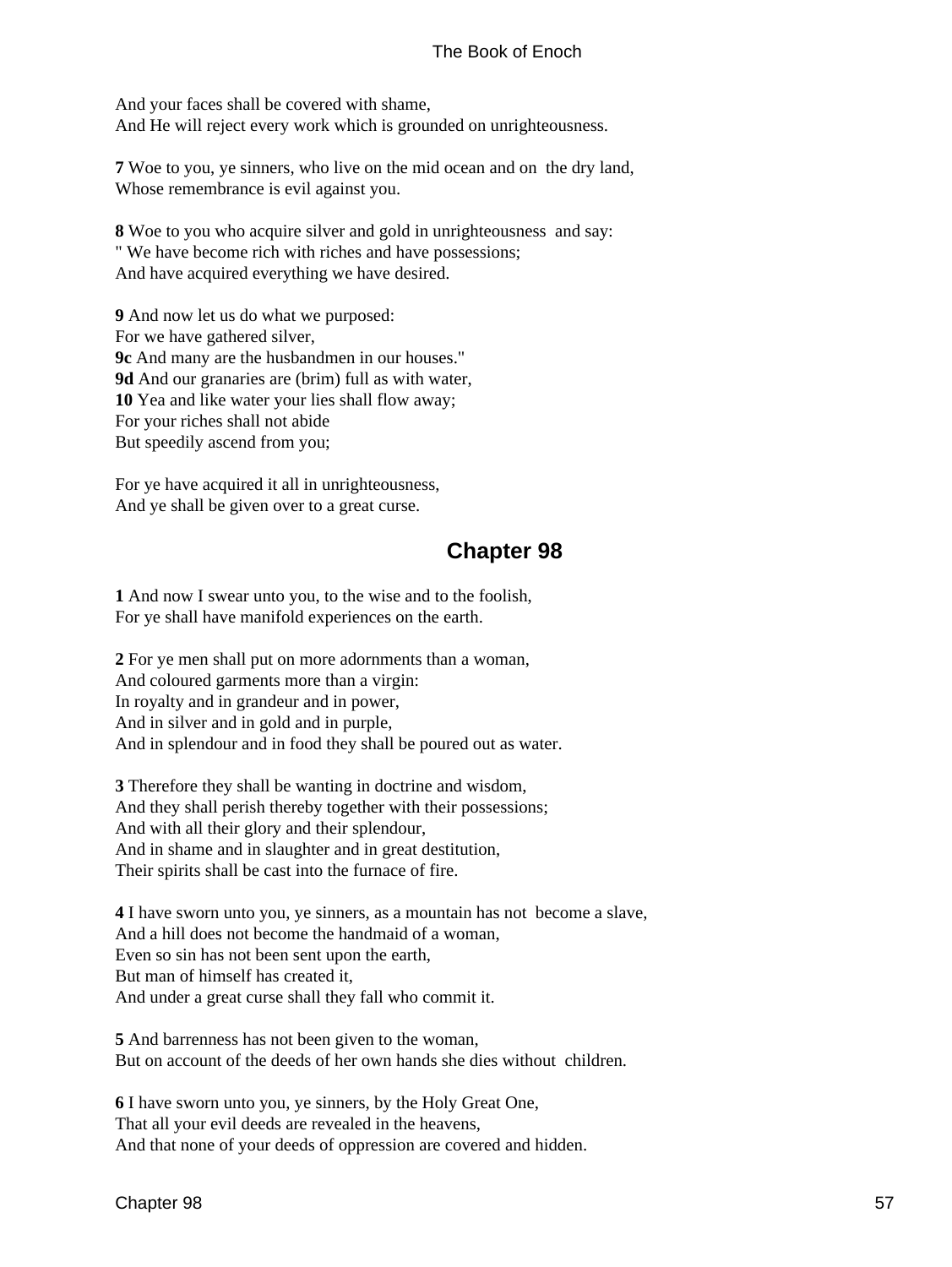<span id="page-61-0"></span>**7** And do not think in your spirit nor say in your heart that ye do not know and that ye do not see **8** that every sin is every day recorded in heaven in the presence of the Most High. From henceforth ye know that all your oppression wherewith ye oppress is written down every day till the day of your judgement

. **9** Woe to you, ye fools, for through your folly shall ye perish: and ye transgress against the wise, **10** and so good hap shall not be your portion. And now, know ye that ye are prepared for the day of destruction: wherefore do not hope to live, ye sinners, but ye shall depart and die; for ye know no ransom; for ye are prepared for the day of the great judgement, for the day of tribulation and great shame for your spirits. **11** Woe to you, ye obstinate of heart, who work wickedness and eat blood: Whence have ye good things to eat and to drink and to be filled ? From all the good things which the Lord the Most High has placed in abundance on the earth; therefore ye shall have no peace.

**12** Woe to you who love the deeds of unrighteousness: wherefore do ye hope for good hap unto yourselves? know that ye shall be delivered into the hands of the righteous, and they shall cut

**3** off your necks and slay you, and have no mercy upon you. Woe to you who rejoice in the tribulation of the righteous; for no grave shall be dug for you. Woe to you who set at nought the words of

**5** the righteous; for ye shall have no hope of life. Woe to you who write down lying and godless words; for they write down their lies that men may hear them and act godlessly towards (their)

**6** neighbour. Therefore they shall have no peace but die a sudden death.

### **Chapter 99**

**1** Woe to you who work godlessness, And glory in lying and extol them: Ye shall perish, and no happy life shall be yours.

**2** Woe to them who pervert the words of uprightness, And transgress the eternal law, And transform themselves into what they were notinto sinners : They shall be trodden under foot upon the earth.

**3** In those days make ready, ye righteous, to raise your prayers as a memorial, And place them as a testimony before the angels, That they may place the sin of the sinners for a memorial before the Most High.

**4** In those days the nations shall be stirred up, And the families of the nations shall arise on the day of destruction.

**5** And in those days the destitute shall go forth and carry off their children, And they shall abandon them, so that their children shall perish through them: Yea, they shall abandon their children (that are still) sucklings, and not return to them, And shall have no pity on their beloved ones.

**6,7** And again I swear to you, ye sinners, that sin is prepared for a day of unceasing bloodshed. And they who worship stones, and grave images of gold and silver and wood (and stone) and clay, and those who worship impure spirits and demons, and all kinds of idols not according to knowledge, shall get no manner of help from them.

**8** And they shall become godless by reason of the folly of their hearts, And their eyes shall be blinded through the fear of their hearts And through visions in their dreams.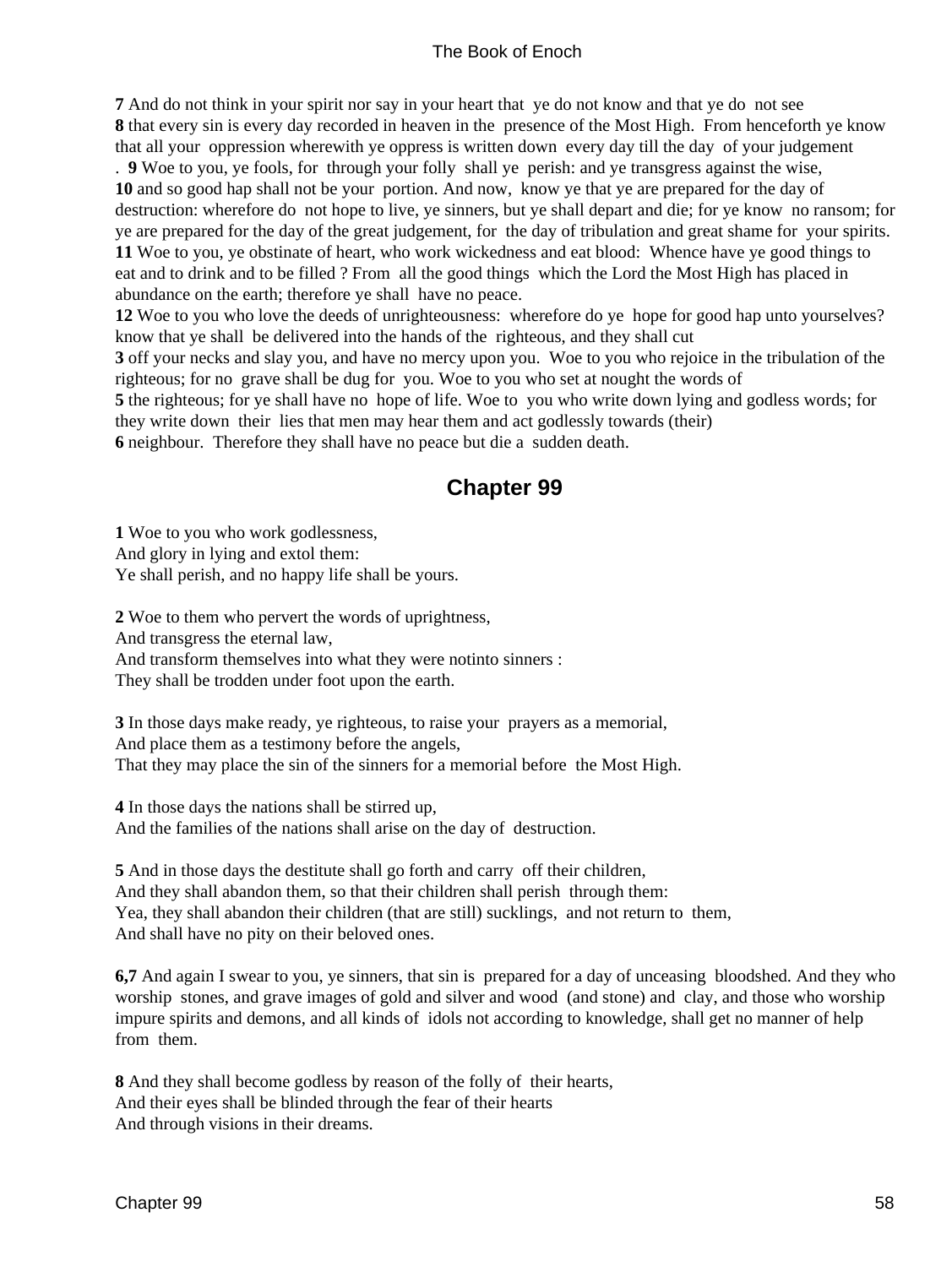<span id="page-62-0"></span>**9** Through these they shall become godless and fearful; For they shall have wrought all their work in a lie, And shall have worshiped a stone: Therefore in an instant shall they perish.

**10** But in those days blessed are all they who accept the words of wisdom, and understand them, And observe the paths of the Most High, and walk in the path of His righteousness, And become not godless with the godless; For they shall be saved.

**11** Woe to you who spread evil to your neighbours; For you shall be slain in Sheol.

**12** Woe to you who make deceitful and false measures, And (to them) who cause bitterness on the earth; For they shall thereby be utterly consumed.

**13** Woe to you who build your houses through the grievous toil of others, And all their building materials are the bricks and stones of sin; I tell you ye shall have no peace.

**14** Woe to them who reject the measure and eternal heritage of their fathers And whose souls follow after idols; For they shall have no rest.

**15** Woe to them who work unrighteousness and help oppression, And slay their neighbours until the day of the great judgement.

**16** For He shall cast down your glory, And bring affliction on your hearts, And shall arouse His fierce indignation And destroy you all with the sword; And all the holy and righteous shall remember your sins.

### **Chapter 100**

**1** And in those days in one place the fathers together with their sons shall be smitten And brothers one with another shall fall in death Till the streams flow with their blood.

**2** For a man shall not withhold his hand from slaying his sons and his sons sons, And the sinner shall not withhold his hand from his honoured brother: From dawn till sunset they shall slay one another.

**3** And the horse shall walk up to the breast in the blood of sinners, And the chariot shall be submerged to its height.

**4** In those days the angels shall descend into the secret places And gather together into one place all those who brought down sin And the Most High will arise on that day of judgement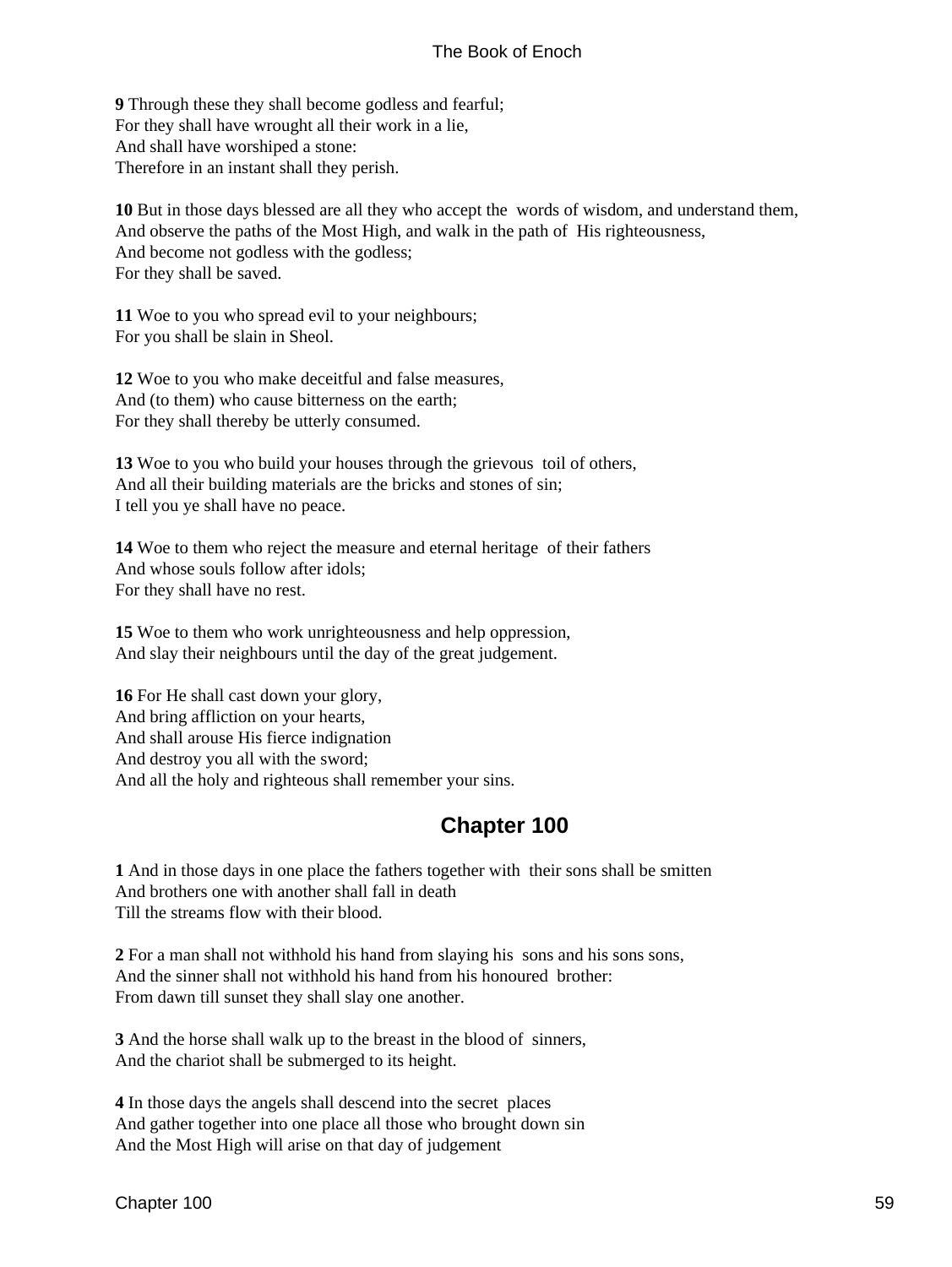<span id="page-63-0"></span>To execute great judgement amongst sinners.

**5** And over all the righteous and holy He will appoint guardians from amongst the holy angels To guard them as the apple of an eye, Until He makes an end of all wickedness and all sin, And though the righteous sleep a long sleep, they have nought to fear.

**6** And (then) the children of the earth shall see the wise in security, And shall understand all the words of this book, And recognize that their riches shall not be able to save them In the overthrow of their sins.

**7** Woe to you, Sinners, on the day of strong anguish, Ye who afflict the righteous and burn them with fire: Ye shall be requited according to your works.

**8** Woe to you, ye obstinate of heart, Who watch in order to devise wickedness: Therefore shall fear come upon you And there shall be none to help you.

**9** Woe to you, ye sinners, on account of the words of your mouth, And on account of the deeds of your hands which your godlessness as wrought, In blazing flames burning worse than fire shall ye burn.

**10** And now, know ye that from the angels He will inquire as to your deeds in heaven, from the sun and from the moon and from the stars in reference to your sins because upon the earth ye execute **11** judgement on the righteous. And He will summon to testify against you every cloud and mist and dew and rain; for they shall all be withheld because of you from descending upon you, and they **12** shall be mindful of your sins. And now give presents to the rain that it be not withheld from descending upon you, nor yet the dew, when it has received gold and silver from you that it may descend. When the hoar−frost and snow with their chilliness, and all the snow−storms with all their plagues fall upon you, in those days ye shall not be able to stand before them.

### **Chapter 101**

**1** Observe the heaven, ye children of heaven, and every work of the Most High, and fear ye Him **2** and work no evil in His presence. If He closes the windows of heaven, and withholds the rain and **3** the dew from descending on the earth on your account, what will ye do then? And if He sends His anger upon you because of yoour deeds, ye cannot petition Him; for ye spake proud and insolent **4** words against His righteousness: therefore ye shall have no peace. And see ye not the sailors of the ships, how their ships are tossed to and fro by the waves, and are shaken by the winds, and are **5** in sore trouble ? And therefore do they fear because all their goodly possessions go upon the sea with them, and they have evil forebodings of heart that the sea will swallow them and they will **6** perish therein. Are not the entire sea and all its waters, and all its movements, the work of the Most **7** High, and has He not set limits to its doings, and confined it throughout by the sand ? And at His reproof it is afraid and dries up, and all its fish die and all that is in it; But ye sinners that are **8** on the earth fear Him not. Has He not made the heaven and the earth, and all that is therein ? Who has given understanding and wisdom to everything that moves on the earth and in the sea. **9** Do not the sailors of the ships fear the sea ? Yet sinners fear not the Most High.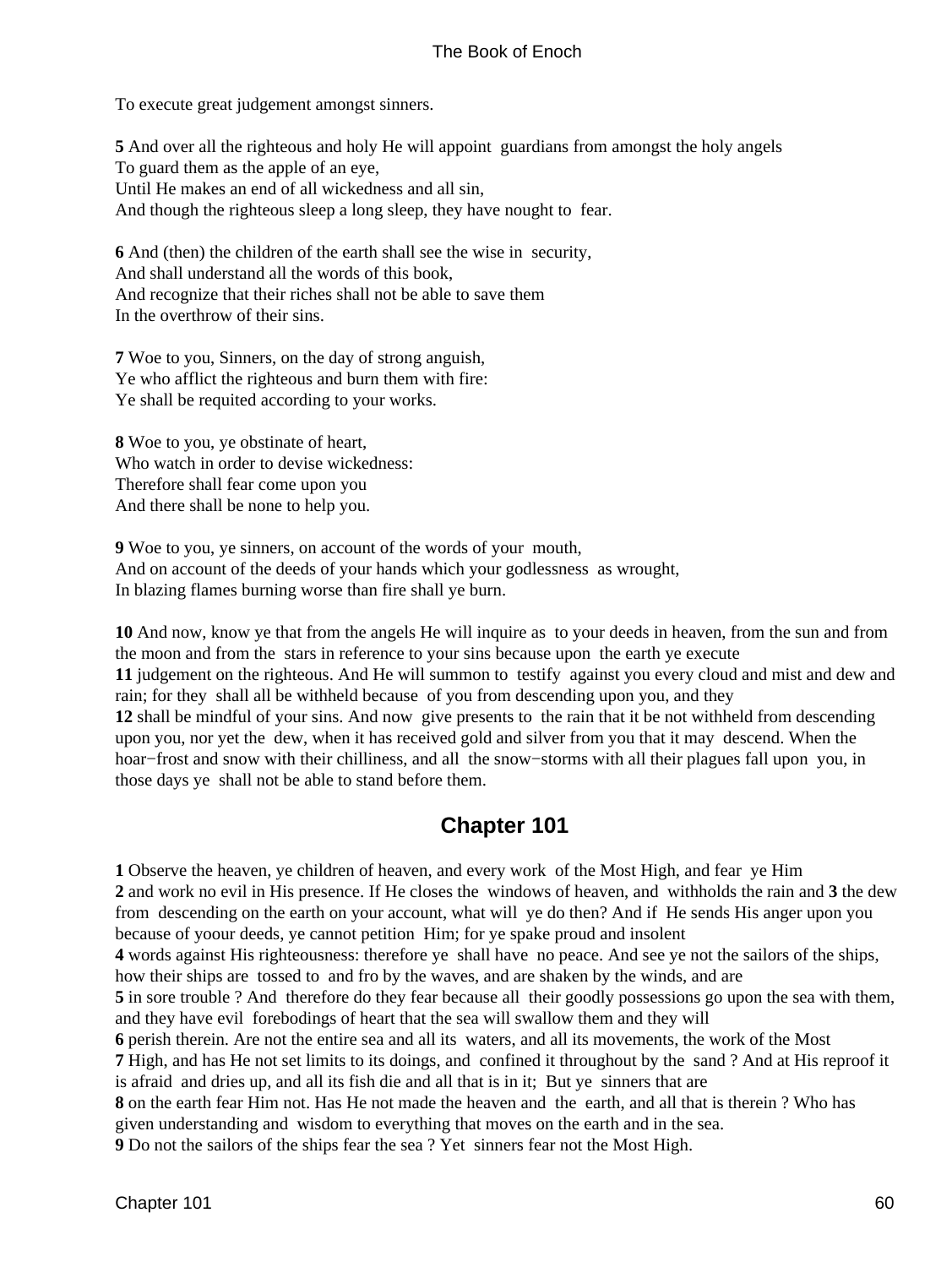### **Chapter 102**

<span id="page-64-0"></span>**1** In those days when He hath brought a grievous fire upon you, Whither will ye flee, and where will ye find deliverance ? And when He launches forth His Word against you Will you not be affrighted and fear ?

**2** And all the luminaries shall be affrighted with great fear, And all the earth shall be affrighted and tremble and be alarmed.

**3** And all the angels shall execute their commandst And shall seek to hide themselves from the presence of the Great Glory, And the children of earth shall tremble and quake; And ye sinners shall be cursed for ever, And ye shall have no peace.

**4** Fear ye not, ye souls of the righteous, And be hopeful ye that have died in righteousness.

**5** And grieve not if your soul into Sheol has descended in grief, And that in your life your body fared not according to your goodness, But wait for the day of the judgement of sinners And for the day of cursing and chastisement.

**6** And yet when ye die the sinners speak over you: " As we die, so die the righteous, And what benefit do they reap for their deeds ?

**7** Behold, even as we, so do they die in grief and darkness, And what have they more than we ? From henceforth we are equal.

**8** And what will they receive and what will they see for ever ? Behold, they too have died, And henceforth for ever shall they see no light."

 I tell you, ye sinners, ye are content to eat and drink, and rob and sin, and strip men naked, and acquire wealth and see good days. Have ye seen the righteous how their end falls out, that no manner of violence is found in them till their death ? " Nevertheless they perished and became as though they had not been, and their spirits descended into Sheol in tribulation."

### **Chapter 103**

**1** Now, therefore, I swear to you, the righteous, by the glory of the Great and Honoured and **2** Mighty One in dominion, and by His greatness I swear to you. I know a mystery And have read the heavenly tablets, And have seen the holy books, And have found written therein and inscribed regarding them: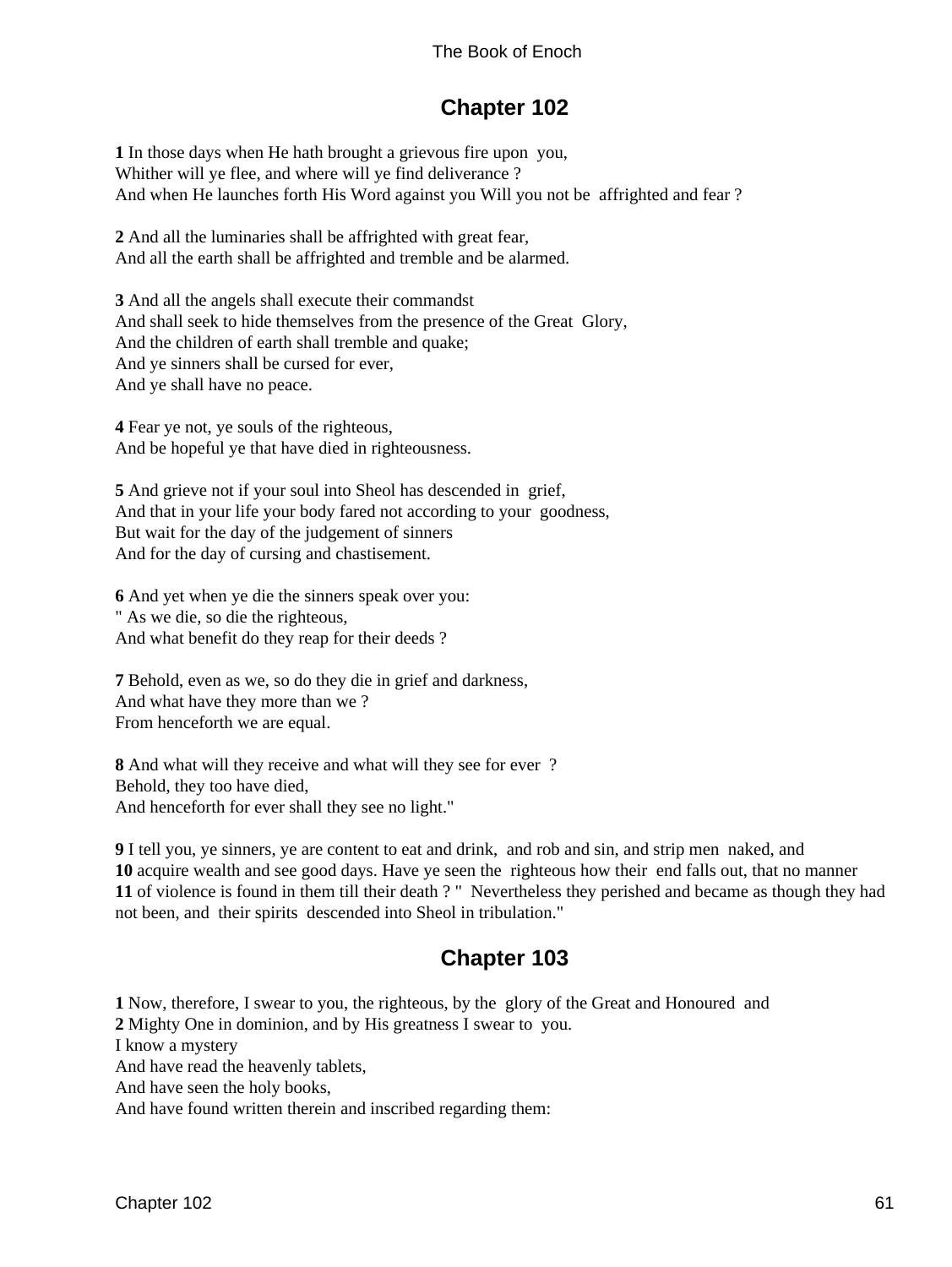**3** That all goodness and joy and glory are prepared for them, And written down for the spirits of those who have died in righteousness, And that manifold good shall be given to you in recompense for your labours, And that your lot is abundantly beyond the lot of the living.

**4** And the spirits of you who have died in righteousness shall live and rejoice, And their spirits shall not perish, nor their memorial from before the face of the Great One Unto all the generations of the world: wherefore no longer fear their contumely.

**5** Woe to you, ye sinners, when ye have died, If ye die in the wealth of your sins, And those who are like you say regarding you: Blessed are the sinners: they have seen all their days.

**6** And how they have died in prosperity and in wealth, And have not seen tribulation or murder in their life; And they have died in honour, And judgement has not been executed on them during their life."

**7** Know ye, that their souls will be made to descend into Sheol And they shall be wretched in their great tribulation.

**8** And into darkness and chains and a burning flame where there is grievous judgement shall your spirits enter;

And the great judgement shall be for all the generations of the world. Woe to you, for ye shall have no peace.

**9** Say not in regard to the righteous and good who are in life:

" In our troubled days we have toiled laboriously and experienced every trouble,

And met with much evil and been consumed,

And have become few and our spirit small.

**10** And we have been destroyed and have not found any to help us even with a word: We have been torturedand destroyed, and not hoped to see life from day to day.

**11** We hoped to be the head and have become the tail: We have toiled laboriously and had no satisfaction in our toil; And we have become the food of the sinners and the unrighteous, And they have laid their yoke heavily upon us.

**12** They have had dominion over us that hated us and smote us; And to those that hated us we have bowed our necks But they pitied us not.

**13** We desired to get away from them that we might escape and be at rest, But found no place whereunto we should flee and be safe from them.

**14** And are complained to the rulers in our tribulation, And cried out against those who devoured us, But they did not attend to our cries And would not hearken to our voice.

Chapter 102 62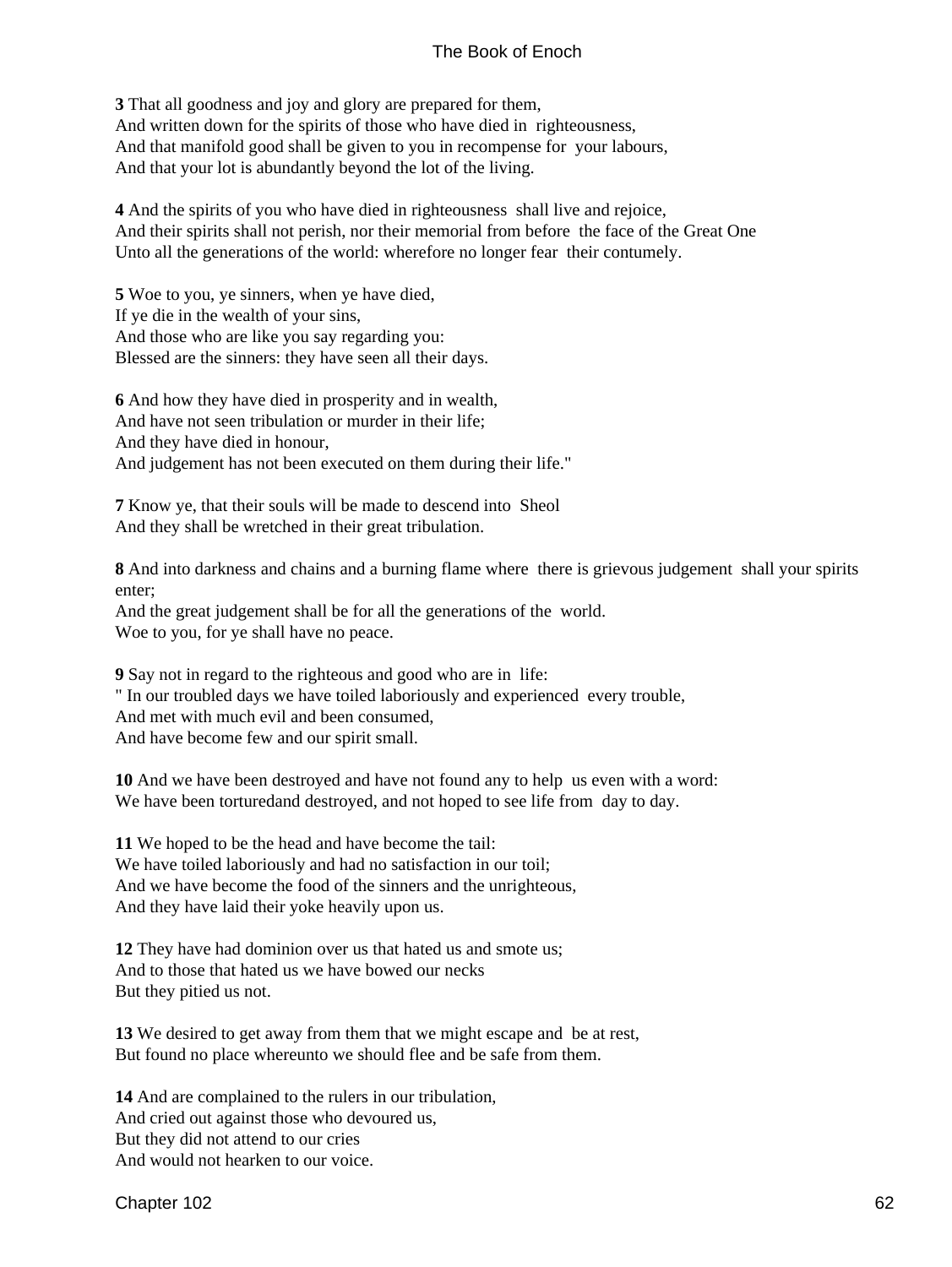<span id="page-66-0"></span>**15** And they helped those who robbed us and devoured us and those who made us few; and they concealed their oppression, and they did not remove from us the yoke of those that devoured us and dispersed us and murdered us, and they concealed their murder, and remembered not that they had lifted up their hands against us.

### **Chapter 104**

**1** I swear unto you, that in heaven the angels remember you for good before the glory of the Great

**2** One: and your names are written before the glory of the Great One. Be hopeful; for aforetime ye were put to shame through ill and affliction; but now ye shall shine as the lights of heaven,

**3** ye shall shine and ye shalll be seen, and the portals of heaven shall be opened to you. And in your cry, cry for judgement, and it shall appear to you; for all your tribulation shall be visited on the

**4** rulers, and on all who helped those who plundered you. Be hopeful, and cast not away your hopes for ye shall have great joy as the angels of heaven.

**5** What shall ye be obliged to do ? Ye shall not have to hide on the day of the great judgement and ye shall not be found as sinners, and the eternal

**6** judgement shall be far from you for all the generations of the world. And now fear not, ye righteous, when ye see the sinners growing strong and prospering in their ways: be not companions with them,

**7** but keep afar from their violence; for ye shall become companions of the hosts of heaven. And, although ye sinners say: " All our sins shall not be searched out and be written down," nevertheless

**8** they shall write down all your sins every day. And now I show unto you that light and darkness,

**9** day and night, see all your sins. Be not godless in your hearts, and lie not and alter not the words of uprightness, nor charge with lying the words of the Holy Great One, nor take account of your

**10** idols; for all your lying and all your godlessness issue not in righteousness but in great sin. And now I know this mystery, that sinners will alter and pervert the words of righteousness in many ways, and will speak wicked words, and lie, and practice great deceits, and write books concerning

**11** their words. But when they write down truthfully all my words in their languages, and do not change or minish ought from my words but write them all down truthfully −all that I first testified

**12** concerning them. Then, I know another mystery, that books will be given to the righteous and the **13** wise to become a cause of joy and uprightness and much wisdom. And to them shall the books be given, and they shall believe in them and rejoice over them, and then shall all the righteous who have learnt therefrom all the paths of uprightness be recompensed.

### **Chapter 105**

**1** In those days the Lord bade (them) to summon and testify to the children of earth concerning their wisdom: Show (it) unto them; for ye are their guides, and a recompense over the whole earth.

**2** For I and My son will be united with them for ever in the paths of uprightness in their lives; and ye shall have peace: rejoice, ye children of uprightness. Amen.

### **Chapter 106**

**1** And after some days my son Methuselah took a wife for his son Lamech, and she became

**2** pregnant by him and bore a son. And his body was white as snow and red as the blooming of a rose, and the hair of his head and his long locks were white as wool, and his eyes beautiful. And when he opened his eyes, he lighted up the whole house like the sun, and the whole house

**3** was very bright. And thereupon he arose in the hands of the midwife, opened his mouth, and conversed with the Lord of righteousness.

**4** And his father Lamech was afraid of him and

**5** fled, and came to his father Methuselah. And he said unto him: I have begotten a strange son, diverse from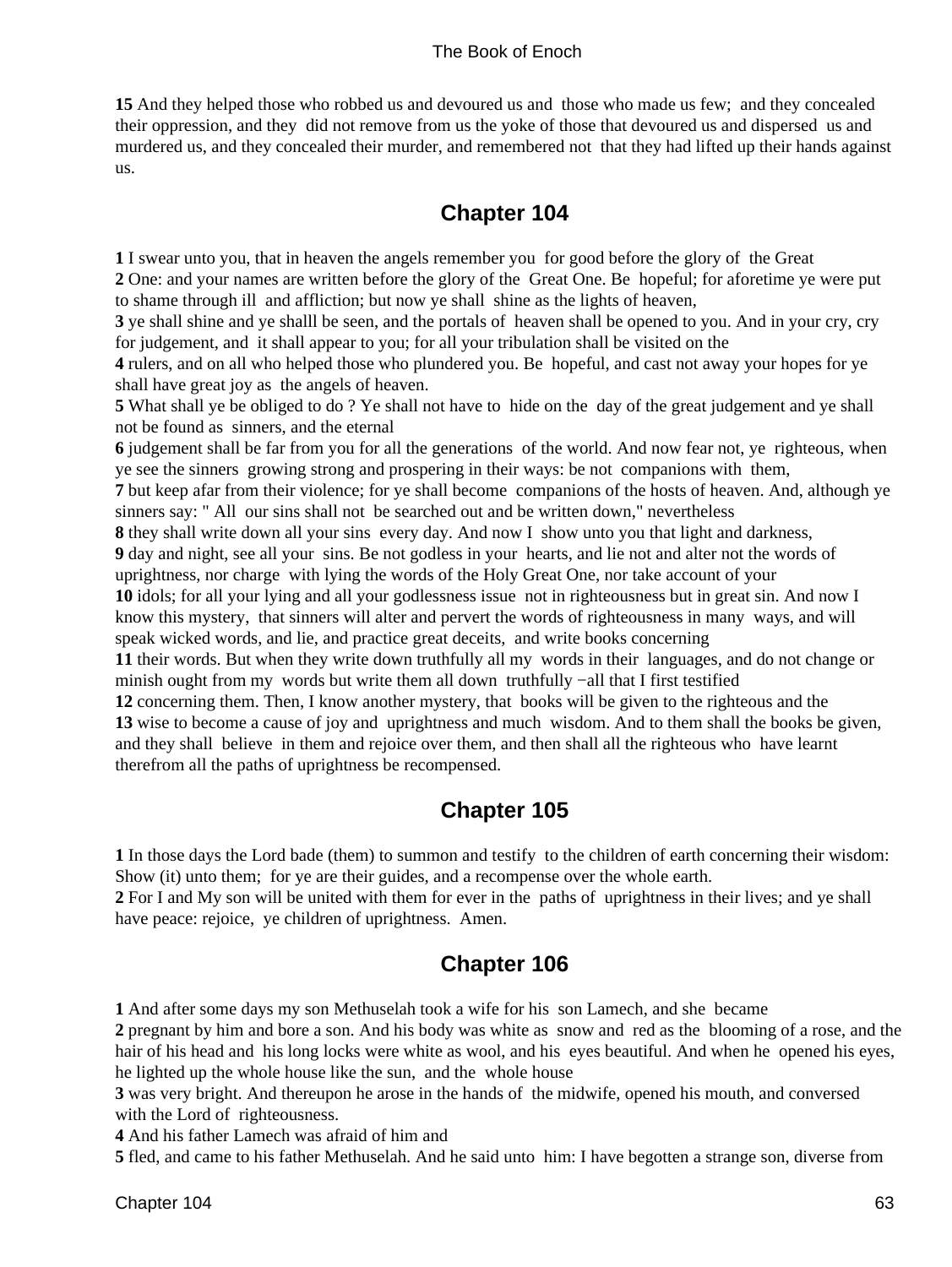<span id="page-67-0"></span>and unlike man, and resembling the sons of the God of heaven; and his nature is different and he is not like us, and his eyes are as the rays of the sun, and his

**6** countenance is glorious. And it seems to me that he is not sprung from me but from the angels, and I fear that in his days a wonder may be

**7** wrought on the earth. And now, my father, I am here to petition thee and implore thee that thou mayest go to Enoch, our father, and learn from him the truth, for his dwelling−place is

**8** amongst the angels. And when Methuselah heard the words of his son, he came to me to the ends of the earth; for he had heard that

**9**I was there, and he cried aloud, and I heard his voice and I came to him. And I said unto him: Behold, here am I, my son, wherefore hast thou come to me ? And he answered and said: Because of a great cause of anxiety have I come to thee, and because of a disturbing vision **10** have I approached. And now, my father, hear me: unto Lamech my son there hath been born a son, the like of whom there is none, and his nature is not like mans nature, and the colour of his body is whiter than snow and redder than the bloom of a rose, and the hair of his head is whiter than white wool, and his eyes are like the rays of the sun, and he opened his eyes and

**11** thereupon lighted up the whole house. And he arose in the hands of the midwife, and opened

**12** his mouth and blessed the Lord of heaven. And his father Lamech became afraid and fled to me, and did not believe that he was sprung from him, but that he was in the likeness of the angels of heaven; and behold I have come to thee that thou mayest make known to me the truth.

**13** And I, Enoch, answered and said unto him: The Lord will do a new thing on the earth, and this I have already seen in a vision, and make known to thee that in the generation of my father Jared some of the angels of heaven transgressed the word of the Lord.

**14** And behold they commit sin and transgress the law, and have united themselves with women and commit sin with them, and have married some of them, and have begot children by them.

**15** And they shall produce on the earth giants not according to the spirit, but according to the flesh, and there shall be a great punishment on the earth, and the earth shall be cleansed from all impurity. Yea, there shall come a great destruction over the whole earth, and there shall be a deluge and

**16** a great destruction for one year. And this son who has been born unto you shall be left on the earth, and his three children shall be saved with him: when all mankind that are on the earth

**17** shall diehe and his sons shall be saved. And now make known to thy son Lamech that he who has been born is in truth his son, and call his name Noah; for he shall be left to you, and he and his sons shall be saved from the destruction, which shall come upon the earth on account of all the sin and all the unrighteousness, which shall be consummated on the earth in his days. And after that there shall be still more unrighteousness than that which was first consummated on the earth; for I know the mysteries of the holy ones; for He, the Lord, has showed me and informed me, and I have read (them) in the heavenly tablets.

### **Chapter 107**

**1** And I saw written on them that generation upon generation shall transgress, till a generation of righteousness arises, and transgression is destroyed and sin passes away from the earth, and all **2** manner of good comes upon it. And now, my son, go and make known to thy son Lamech that this **3** son, which has been born, is in truth his son, and that (this) is no lie. And when Methuselah had heard the words of his father Enoch−for he had shown to him everything in secret−he returned and showed (them) to him and called the name of that son Noah; for he will comfort the earth after all the destruction.

### **Chapter 108**

**1** Another book which Enoch wrote for his son Methuselah and for those who will come after him, **2** and keep the law in the last days. Ye who have done good shall wait for those days till an end is made of those who work evil; and an end of the might of the transgressors. And wait ye indeed till sin has passed